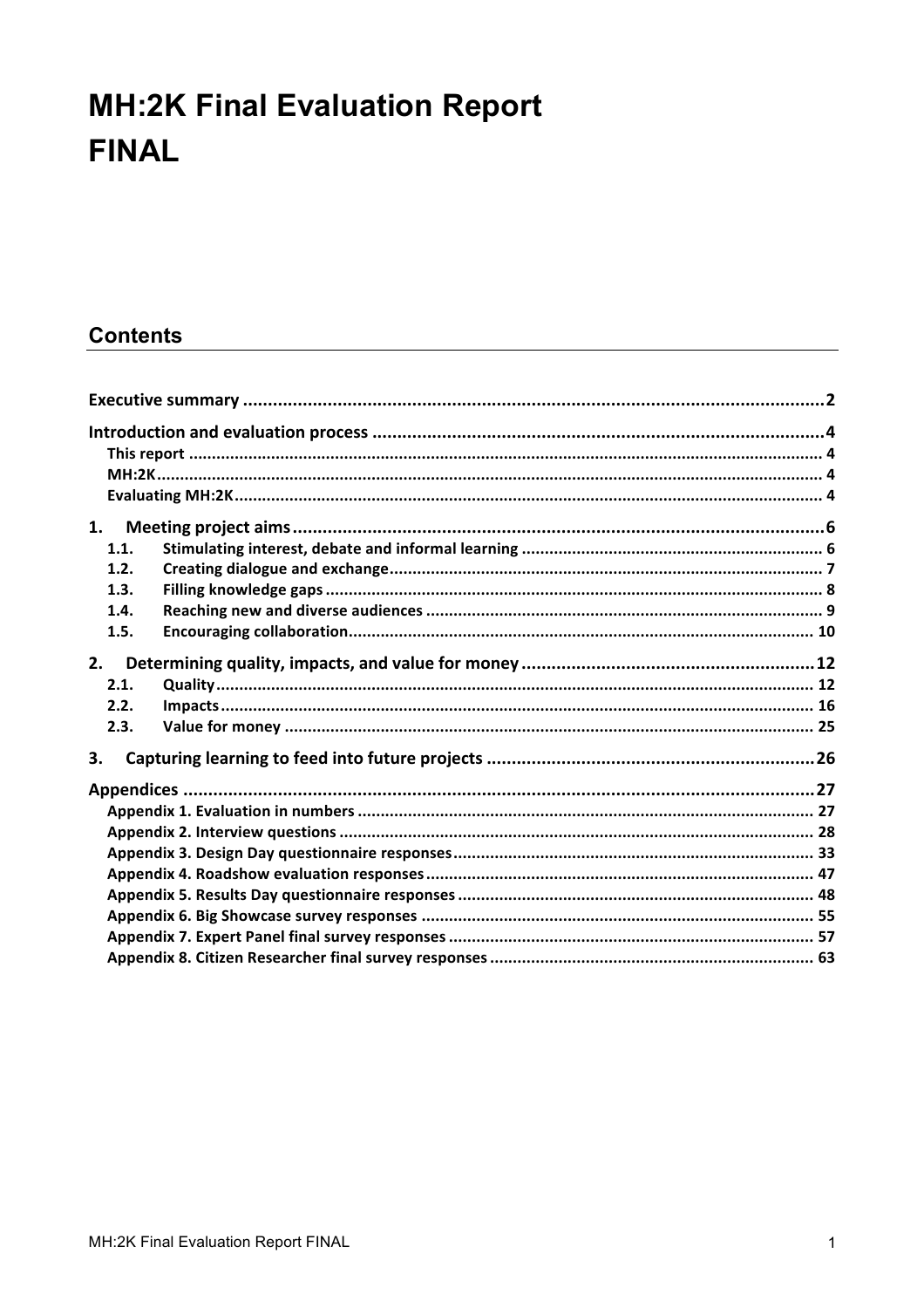## **Executive summary**

## **Introduction**

This is the final evaluation report of the MH:2K pilot project, which took place in Oldham between September 2016 and June 2017. MH:2K Oldham offered a new model for engaging young people directly in the issues and solutions surrounding mental health in their local area. A short update to this will then be provided in October 2017 following a survey with key stakeholders focused on MH:2K Oldham's ongoing impact.

The MH:2K model involves the following elements:

- Recruitment of a core group of 'Citizen Researchers' aged 14-25.
- Recruitment of an Expert Panel comprised of key researchers and local decision makers.
- A series of Design Days, in which the Citizen Researchers design Roadshow events to engage a wider group of local young people on key mental health issues, including deciding the topics on which the events will focus.
- A Results Day, at which the Citizen Researchers decide findings and co-create the recommendations with Expert Panel members.
- A Big Showcase event, at which Citizen Researchers present the project outputs to a wider group of local and regional stakeholders.

The MH:2K pilot evaluation process involved an embedded evaluator working closely with the delivery team, reflecting back any emerging learning as the process progressed as well as producing this final report.

The evaluation has three aims:

- 1. Gauge the extent to which the project has met its aims.
- 2. Draw conclusions about the project's quality, impacts, and value for money.
- 3. Capture learning to feed into future similar projects.

A range of qualitative and quantitative evidence sources were used to write this report, including observations of meetings and events, review of project communications and documentation, questionnaires or feedback cards, and telephone interviews.

## **Findings against evaluation aims**

#### **1.1. Stimulating interest, debate and informal learning**

The MH:2K process has clearly stimulated debate and informal learning among young people about mental health and its social and cultural impacts. The level of enjoyment among Citizen Researchers has been very high throughout the project and their levels of self-reported knowledge about mental health significantly increased during the project. Roadshow participants also tended to report significant learning.

#### **1.2. Creating dialogue and exchange**

The group of Citizen Researchers gelled well, contributing to an open and relaxed atmosphere, which enabled good discussions and free debate, aided by the relaxed style of facilitation. The level of interaction between Expert Panel members and Citizen Researchers worked well, particularly with respect to the Results Day, with both groups expressing positivity about the ability to work together.

## **1.3. Filling knowledge gaps**

Participants reported learning new things about young people's mental health as a result of taking part in MH:2K, with some Citizen Researchers in particular identifying ways in which taking part had changed their outlook or aspirations. Expert Panel members and Big Showcase attendees responded very positively to the insights provided by project outputs, with the fact that these had come from young people themselves being a key part of this positive response. Please also see 2.2. below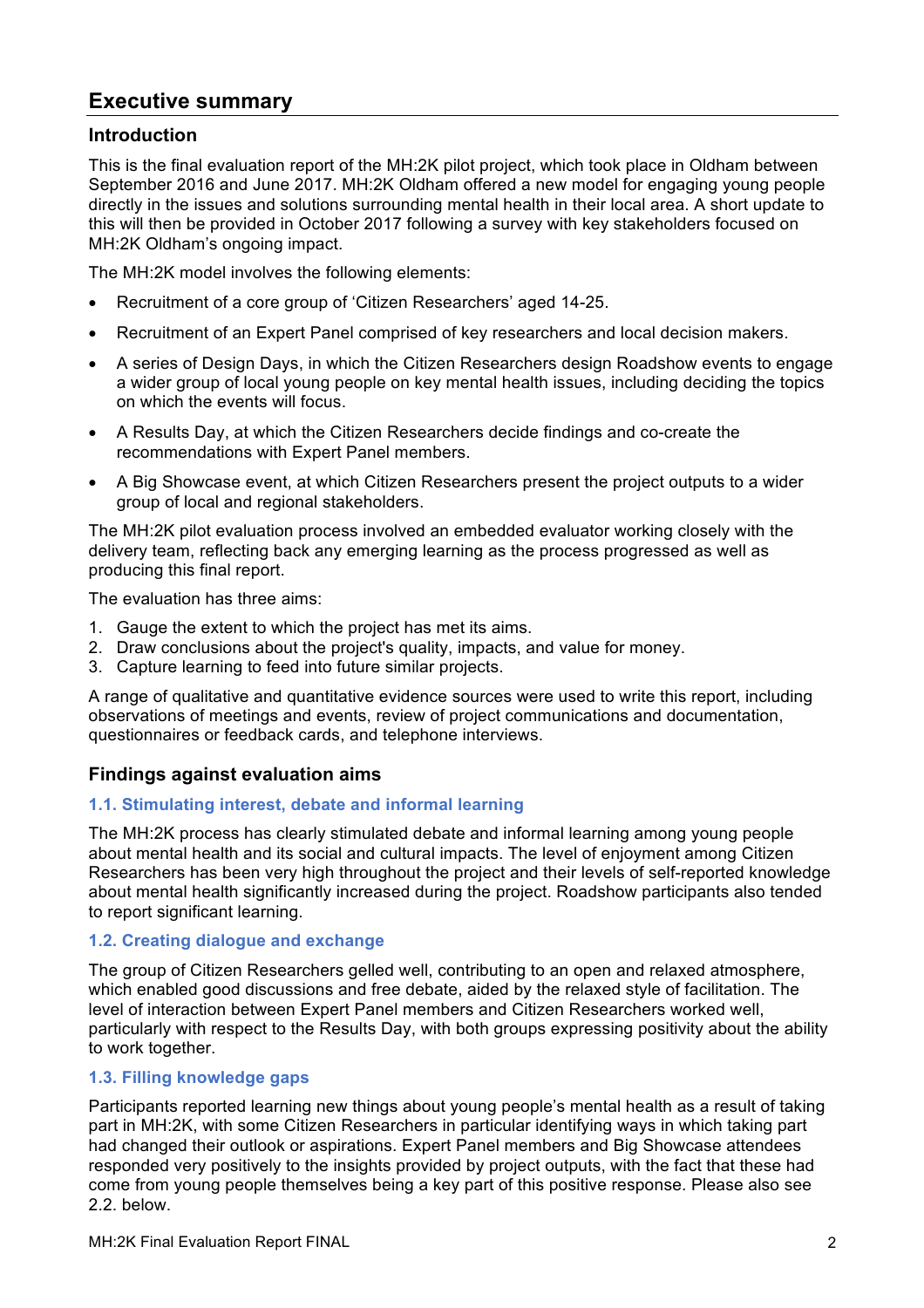#### **1.4. Reaching new and diverse audiences**

The Citizen Researchers and Roadshow participants represented diverse groups of young people, many of whom had no previous experience with engaging in this type of forum. Many Citizen Researchers have spoken with others about the project and received a positive response. Expert Panel members and Big Showcase attendees have identified other people or organisations they have already spoken to or plan to speak to about the MH:2K project and outputs.

#### **1.5. Encouraging collaboration**

The potential for increased interactions, collaborations and partnerships stemming from MH:2K is clear. Chairing of the Emotional Wellbeing and Mental Health Partnership in Oldham by a member of the Expert Panel should be a strong driver not only for increased collaboration, but for partnership working that carries forward the 'project memory' of MH:2K and its outputs. Expert Panel members all report creating new, or strengthening existing, connections due to their participation in the project.

#### **2.1. Quality**

The picture given by the overall evaluation input on the project model and delivery is one of extreme positivity from all involved, with a small number of areas where possible tweaks to the process might aid delivery in future. Overall, this was a very strongly delivered project receiving extremely positive feedback from all those involved.

#### **2.2. Impacts**

Stakeholders have identified multiple potential impacts on research, decision-making and engagement practice. There is strong potential for long term positive impacts from MH:2K, and thus there is also the potential for significant improvements in health outcomes to occur if the level of current commitment and excitement created around project outcomes carries forward into action.

There is high level of expectation from Citizen Researchers and Expert Panel members that change will happen as a result of MH:2K. Initial signs are very positive including:

- The creation of a Task and Finish group ultimately reporting to Oldham's Health and Wellbeing Board and including many MH:2K Expert Panel members. There are plans to offer Citizen Researchers to chance to form a reference group for this work;
- Ongoing conversations happening in forums outside of MH:2K, such as the Oldham Mental Health Strategic Partnership, Inside Government's Improving Mental Health Services for Children and Young People forum, and the Care Quality Commission Children and Young People's Mental Health Advisory Group.
- The range of ideas and the strength of commitment to acting on the MH:2K recommendations (at least verbally) from many involved.

#### **2.3. Value for money**

The MH:2K process has met practical criteria for value for money in terms of quality of delivery and reach. The potential for long term positive impacts from MH:2K is significant, and therefore the potential for it to be very good value for money from an outcomes perspective is also significant. The current level of interest and impetus emerging from the Big Showcase suggests that there is a strong level of willingness to carry forward impacts in some form, although in some cases this is likely to be dependent on context and resourcing.

#### **3. Capturing learning to feed into future projects**

This report and the final project report are the two main physical vehicles for capturing and disseminating learning from the MH:2K pilot project. The amount of learning and knowledge held by the various participants – particularly the Citizen Researchers and Expert Panel members – is an equally important part of carrying forward the project memory and maintaining the impetus for tangible impacts to occur.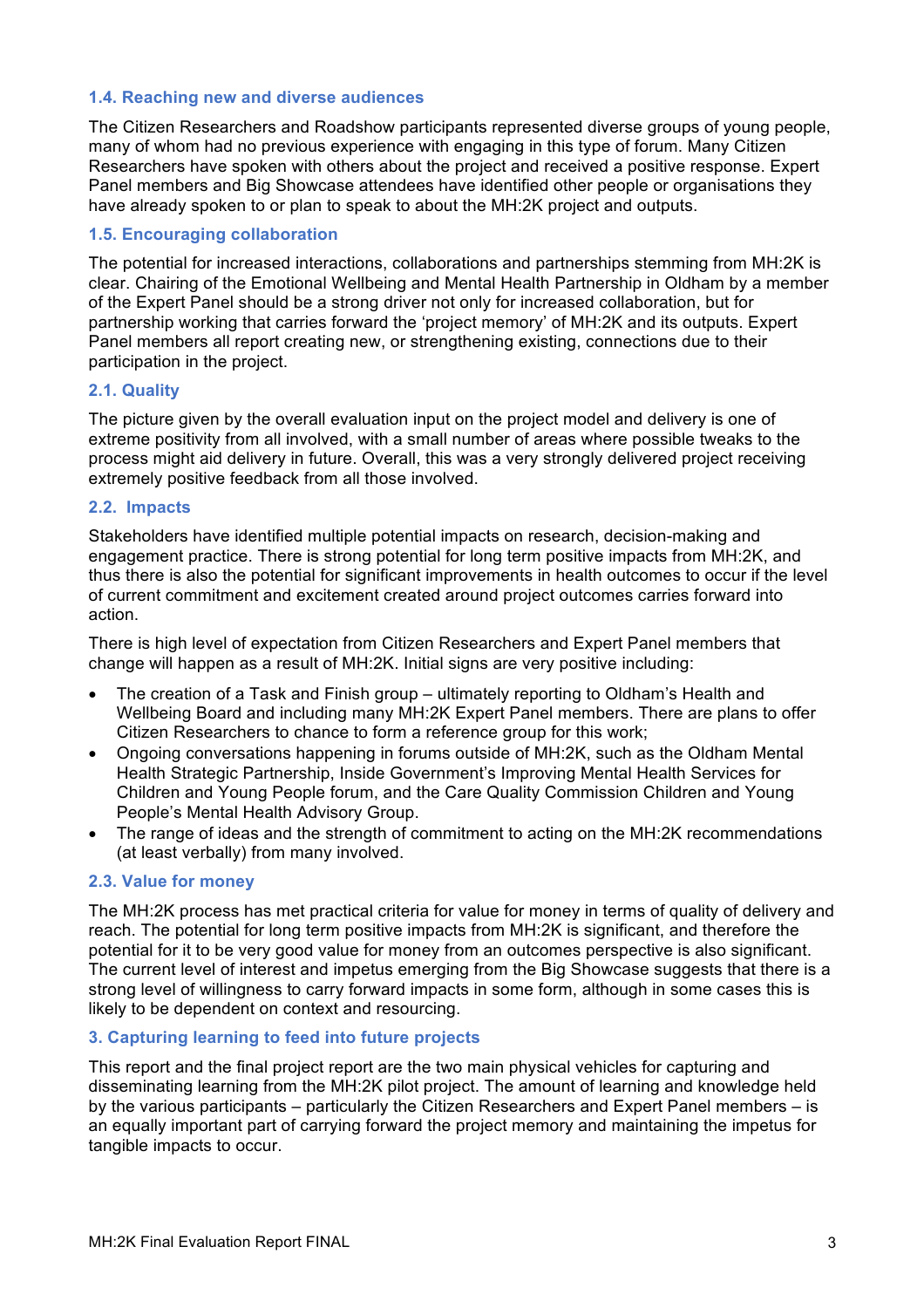## **This report**

This is the final evaluation report of the MH:2K pilot project, which took place in Oldham between September 2016 and June 2017. A short update to this will then be provided in October 2017 following a survey with key stakeholders focused on MH:2K Oldham's ongoing impact.

## **MH:2K**

**Aims.** MH:2K Oldham offered a new model for engaging young people directly in the issues and solutions surrounding mental health in their local area. It had five aims:

- 1. Stimulate interest, debate and informal learning amongst young people about biomedical science on mental health and its social and cultural impacts.
- 2. Create dialogue and exchange on the areas above between young people, decision-makers and researchers.
- 3. Fill gaps in young people's, decision-makers' and researchers' understanding of young people's mental health - including encouraging new ways of thinking.
- 4. Reach new and diverse audiences, who are not currently engaged with biomedical science on mental health.
- 5. Encourage collaborative local partnerships on young people's mental health by bringing together diverse stakeholders.

**The MH:2K model.** The MH:2K model works by recruiting a core group of 'Citizen Researchers' from its target audience of 14-25 year olds to shape and lead the project. These young people use their own experiences as a starting point to explore and debate mental health drivers and impacts.

With support through a series of Design Days, the young people work together to identify the mental health issues they think are most important for young people in their local area, and design a number of Roadshow events to engage a wider group of young people locally. They then analyse the results from the Roadshow, before agreeing the project's key findings and recommendations at a Results Day, co-creating the recommendations with key researchers and local decision-makers. The young people then present these project outputs to a wider group of local and regional stakeholders at a Big Showcase event.

An Expert Panel comprised of key researchers and local decision makers is on hand to provide guidance on existing experience and literature, and to help ensure the outputs of the process are realistic and relevant in a local context.

See the MH:2K project report for a fuller description of the process.

**Choice of pilot location.** Youth mental health is an identified priority for the Director of Public Health, Clinical Commissioning Group (CCG), and Youth Council in Oldham. Key issues in the borough include higher than average overall prevalence of mental health issues, increasing hospital admissions for self-harm, and concerns about mental wellbeing amongst the borough's sizeable young Asian population.

## **Evaluating MH:2K**

**Process.** The MH:2K pilot evaluation process involved an embedded evaluator – one who worked closely with the delivery team, but retained some distance from the overall process design and delivery in order to maintain an independent view. The evaluator kept in contact with the project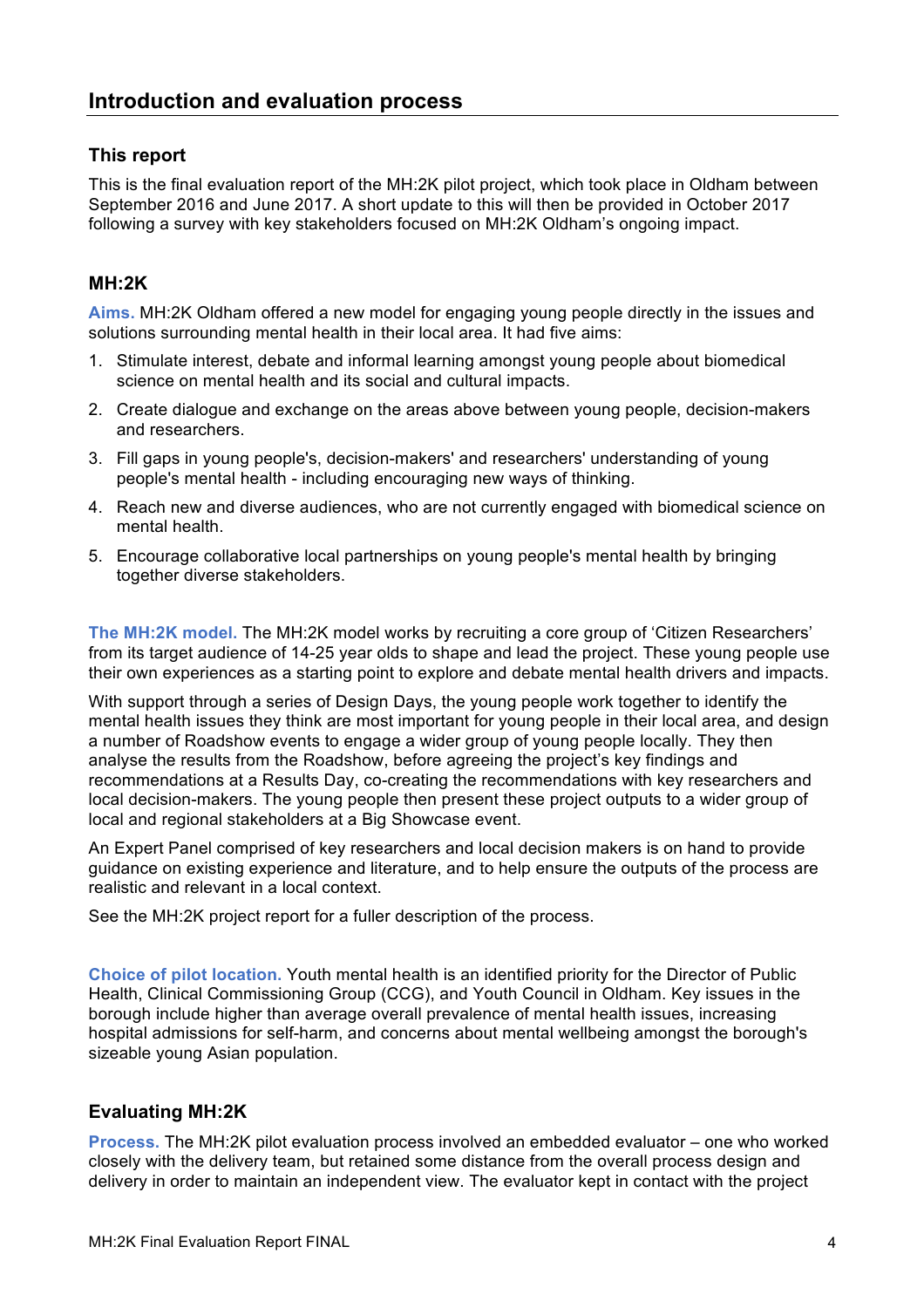team at key points to reflect back any emerging learning – e.g. messages from the various evaluation forms distributed to participants throughout the process.

**Aims.** The evaluation has three aims:

- 4. Gauge the extent to which the project has met its aims.
- 5. Draw conclusions about the project's quality, impacts, and value for money.
- 6. Capture learning to feed into future similar projects.

The remaining three chapters of this report reflect these aims.

**Evidence sources.** The following sources of evidence have been used to write this report:

- Observations of meetings (including one Design Day, one Expert Panel meeting, the Results Day and the Big Showcase).
- Review of project communications.
- Outputs from project meetings, including:
	- o Project management meetings.
	- o Expert Panel meetings.
	- o The Big Showcase (feedback from attendees about the project findings and recommendations, and potential impacts).
- Questionnaires or feedback cards from:
	- o The three Design Days (Citizen Researchers).
	- o The Roadshow events (Roadshow participants).
	- o The Results Day (Citizen Researchers and Expert Panel members in attendance).
- Telephone interviews once towards the beginning of the project (baseline interviews) and once towards the end (endline interviews). Interviewees included:
	- o Citizen Researchers (3 baseline and endline)
	- o Project team members (2 baseline, 3 endline)
	- o Funders (3 baseline and endline)
	- o Other Expert Panel members (3 baseline and endline)
- Final online surveys (Citizen Researchers, Expert Panel members, Big Showcase attendees).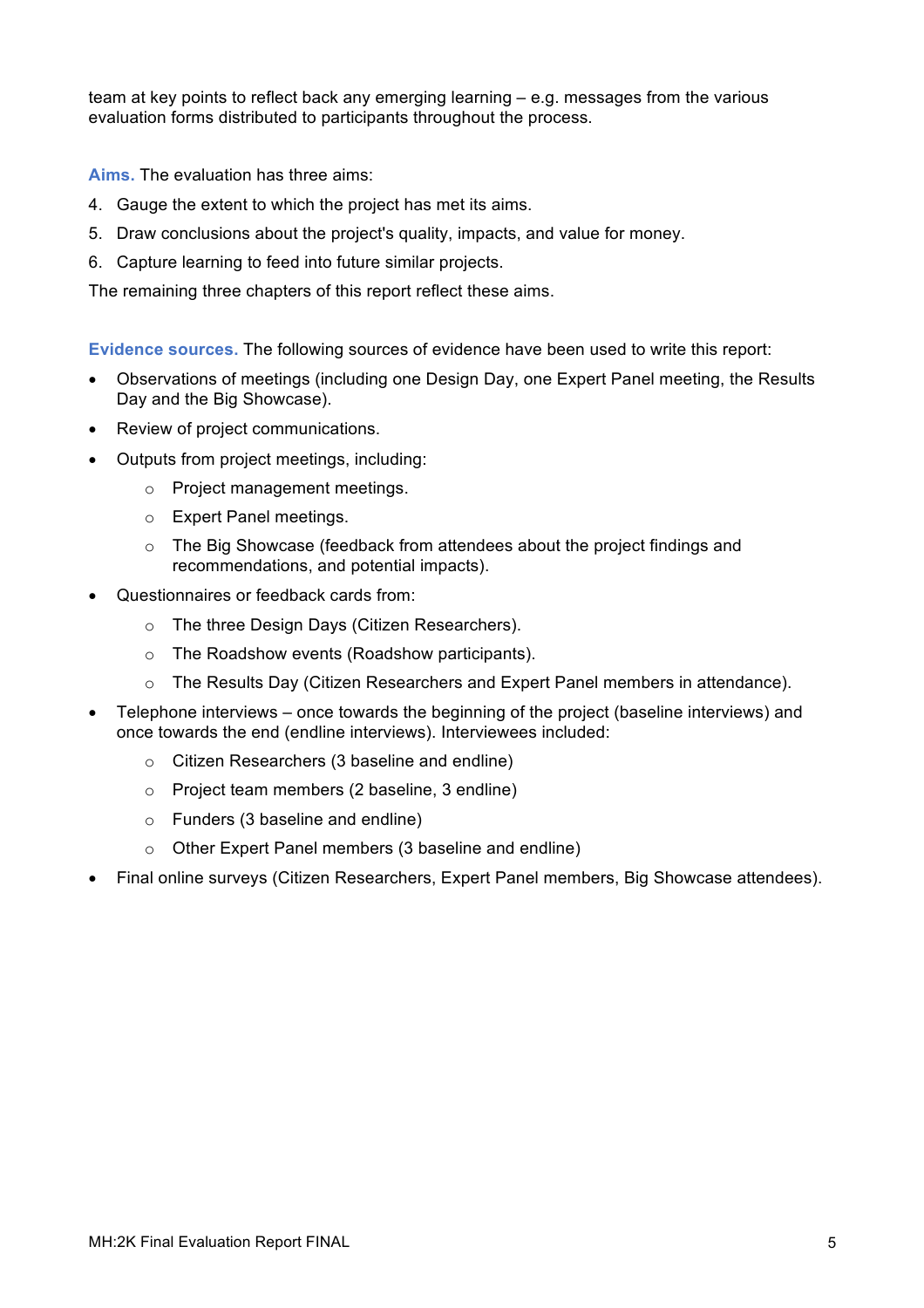## **1. Meeting project aims**

## **1.1. Stimulating interest, debate and informal learning**

**Project Aim:** Stimulate interest, debate and informal learning amongst young people about biomedical science on mental health and its social and cultural impacts.

**Citizen Researchers.** At the start of the process, Citizen Researchers largely reported feeling excited and happy to be given the opportunity to be involved, with a few feeling nervous.

Baseline self-reported knowledge about mental health in general among Citizen Researchers tended towards the middle ground (3-7 out of 10). Reported knowledge about young people's mental health in Oldham was slightly lower overall (tending towards 3-5 out of 10). This initial knowledge appeared to be based largely around personal experience, with Citizen Researchers expressing a desire to know more about aspects such as the services and help available, and causes and effects of mental health issues. Participants also listed other things they hoped to learn by taking part in the project, including new skills (communication, presentation, research), confidence, and a general increase in understanding about mental health and how it affects young people.

As the process has progressed, observation indicates an increase in knowledge and overall confidence among participants. Self-reported learning around mental health and new skills has been consistently high among Citizen Researchers and Roadshow participants, as well as observed increases in other factors such as awareness and self-confidence.

At the Results Day, the self-reported figures had shifted to an average of 9 (mental health in general) and 8 (young people's mental health in Oldham) respectively – indicating that the Citizen Researchers feel they know more about both of these topics than they did at the beginning of the process. This was also reflected in the final survey responses.

Most Citizen Researchers reported learning something specific at the first two Design Days, including facts, statistics, views about mental health, services, and triggers. In the third Design Day, which was focussed on skills the Citizen Researchers needed to co-deliver the Roadshow, the majority of Citizen Researchers reported learning presentation skills, and how to introduce MH:2K and the five topics. Others said that they had learned different models of mental health, listening skills, questioning skills, and how to deal with tricky situations. At this point, Citizen Researchers were also asked about overall learning (see Figure 1).

**Figure 1. What have you learned overall from the meetings you have taken part in so far? (**From Design Day 3 – figures show the number of Citizen Researchers selecting each option, out of a total of 10 completing the evaluation questionnaire)

| Skills - e.g. presentation, listening or<br>questioning skills                                                                               | 9 | Facts about who suffers from<br>mental health problems                             | 8 |
|----------------------------------------------------------------------------------------------------------------------------------------------|---|------------------------------------------------------------------------------------|---|
| How to design an event $-$ e.g. different<br>activities you could include                                                                    | 7 | What schools in Oldham are<br>doing to tackle mental health                        |   |
| Facts about mental health in Oldham or the UK                                                                                                | 9 | Other people's views on<br>mental health                                           | 7 |
| Facts about self-harm                                                                                                                        | 8 | Other (please tell us what<br>below:                                               |   |
| Facts about mental health professional practice<br>$-$ e.g. what training mental health professionals<br>get, the treatments available, etc. | 7 | "I knew info on all topics<br>above, but have learned how it<br>links with MH:2K." |   |

A good level of debate and discussion was observed at the first Design Day, and this is something that had clearly continued and been built upon on observing the Results Day – observations, informal discussions and comments from Citizen Researchers show that the group had developed into a strong functional team, enjoying and able to work together productively and respectfully.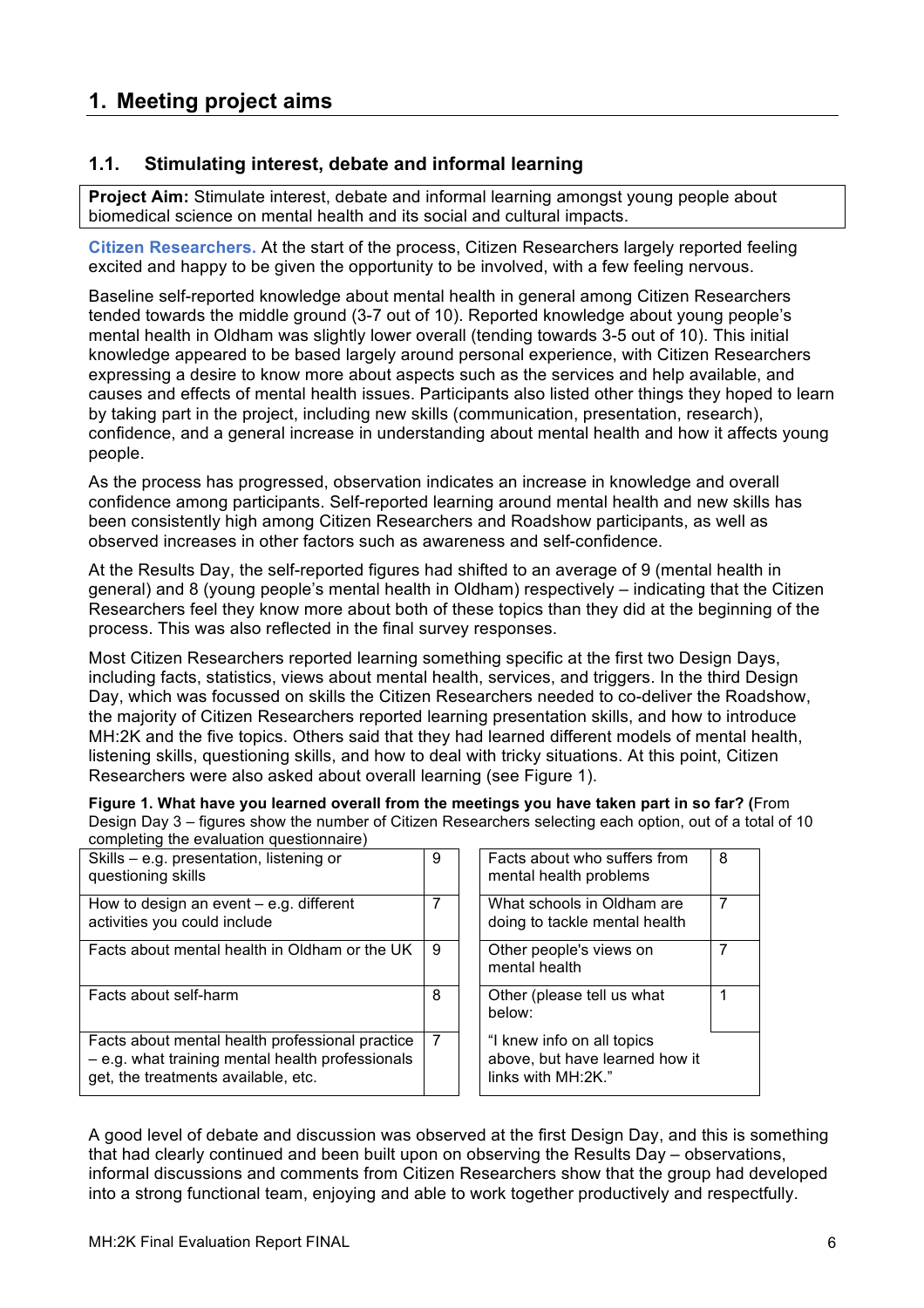## "I made new friends and got opportunities that would never be available without this project." Citizen Researcher

All Citizen Researchers responding to the final survey said they had enjoyed taking part in MH:2K a lot. All also said they were either a little more or a lot more interested in mental health issues, compared to before they started MH:2K. They pointed out specific learning, including availability of mental health services for children, the high level of awareness of mental health issues among young people, the multiple factors influencing mental health (including social media), local issues and statistics.

**Roadshow participants.** Roadshow participants were asked what, if anything they had gained from the event, with multiple choices to select. Their response was as follows (based on 308 responses):

| More knowledge      | Greater awareness | More confidence to | New or improved      | Something else.      |
|---------------------|-------------------|--------------------|----------------------|----------------------|
| about mental        | of where to go to | seek help for      | skills (e.g. in team | Please tell us what: |
| health, or about a  | get help with     | mental health      | work, or             |                      |
| mental health issue | mental health     | problems, if you   | discussions)         |                      |
| (e.g. self-harm)    | issues            | ever needed it     |                      |                      |
|                     |                   |                    |                      |                      |
| 78%                 | 69%               | 53%                | 44%                  | 8%                   |
|                     |                   |                    |                      |                      |

**Figure 2. What, if anything, do you feel you gained from today's event?** (tick all that apply)

**Commentary:** The MH:2K process has clearly stimulated debate and informal learning among young people about mental health and its social and cultural impacts – both with respect to Citizen Researchers and Roadshow participants. It also appears to have built upon existing underlying levels of interest (presumably required in order for the young people to apply in the first place), sometimes quite significantly. For example, one Citizen Researcher has commented that they now want to work in mental health as a career (see 2.2 below).

The level of enjoyment among Citizen Researchers has been very high throughout the project, as has self-reported learning with respect to mental health issues and skills development.

## **1.2. Creating dialogue and exchange**

**Project Aim:** Create dialogue and exchange on the areas above between young people, decisionmakers and researchers.

**Citizen Researchers.** An overall good level of interaction was observed between Citizen Researchers at the first Design Day. Quieter members of the group tended to take longer to engage, but efforts were made by other participants and by the project team to ensure these participants had an opportunity to contribute. The project team responded to feedback from Design Day 1 to ensure a higher level of interactivity and group discussions at the second Design Day.

With the exception of one person at one event, participants in all Design Days all agreed or strongly agreed that they felt able to contribute their views. By the time of the Results Day it was clear that all Citizen Researchers were confidently and happily engaging in dialogue and exchange with the rest of the team. All Citizen Researchers responding to the final survey said that they were very interested in hearing other people's views on mental health – e.g. other Citizen Researchers, Expert Panel members and Roadshow participants.

**Expert Panel members and Citizen Researchers.** Expert Panel members had some direct interaction with Citizen Researchers at the Design Days (coming in to meet and speak with the young people), and otherwise had significant indirect input in the form of answering research questions, and providing video and written content. There was more significant direct interaction at the Results Day, where the format worked well to enable Citizen Researchers to lead the process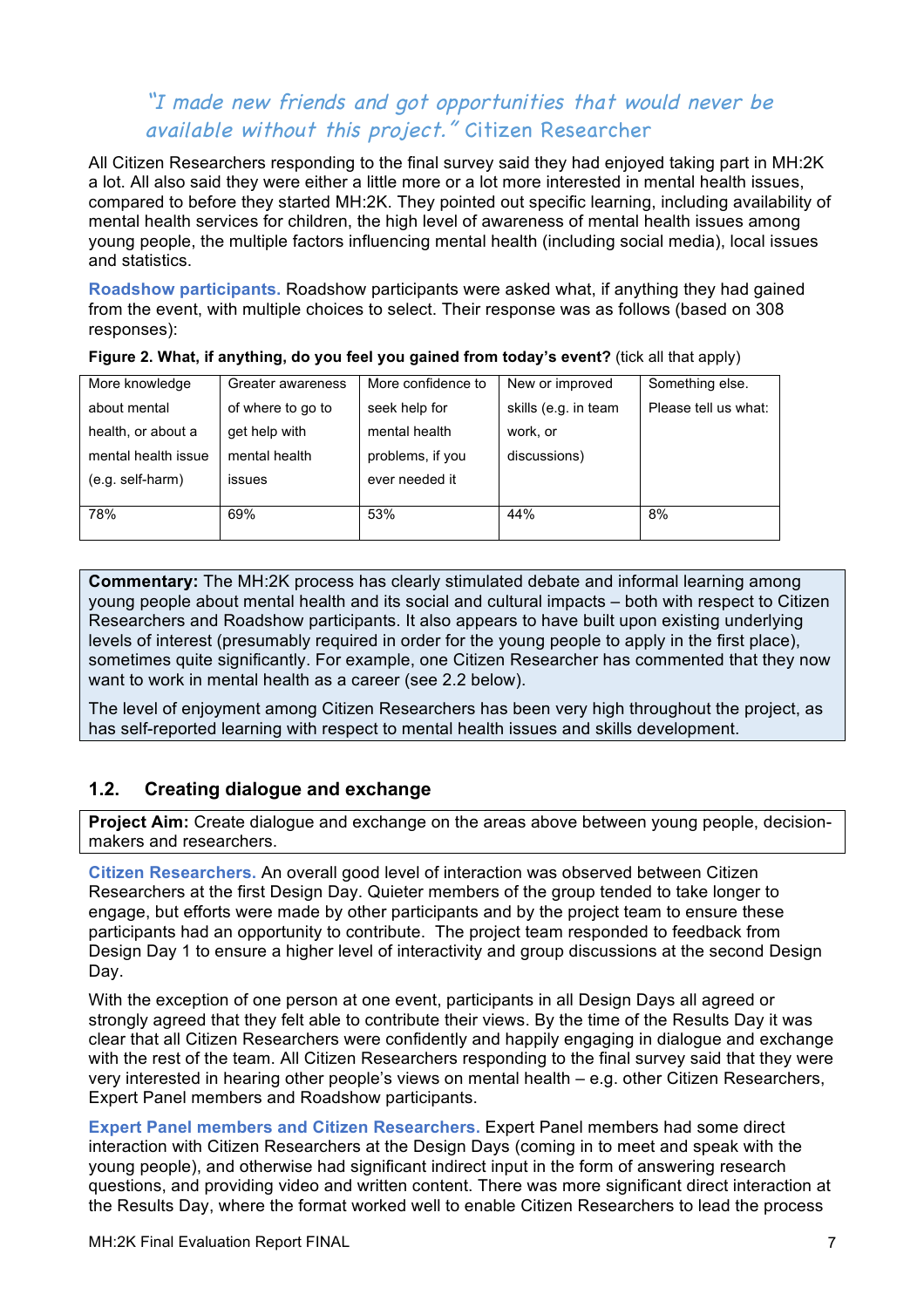of narrowing down findings and recommendations with a balanced level of input from Expert Panel members to ensure the outputs were co-created and grounded in reality.

**Expert Panel members.** Overall interaction between Expert Panel members has been productive and positive throughout the process. Some panel members had not met each other before, so the group's interactions led to new connections being made, as well as contributing to some specific ideas for collaborations or actions around young people's mental health in Oldham.

**Roadshow events.** The fact that Roadshow events were led by young people was viewed positively across the board. For example, at the Big Showcase, one Citizen Researcher noted that it enabled freer discussion and a greater sense of shared experience and understanding than might have occurred with a process led by adults or decision makers.

**Big Showcase.** The small group discussions between the range of organisations present at the Big Showcase enabled a good level of interaction, both between different organisations and between these organisations and the Citizen Researchers who took part in the table discussions. Although this was only for a short period of time, several attendees stayed past the end of the meeting to chat with each other. Attendees also had the opportunity to interact with Citizen Researchers during the Q&A section of the event.

**Commentary:** As discussed in 1.1 above, the group of Citizen Researchers clearly gelled well, with some of the young people describing it as a "team" or a "family". This contributed to an open and relaxed atmosphere, aided by the style of facilitation, which enabled good discussions and free debate.

There were some occasions where the project team stepped in to encourage quieter members of the group to contribute, or to ensure all members of a smaller group were working together. When observed, this was always appropriate and necessary to ensure emerging decisions were coming from the group rather than being unduly driven by the more confident individuals.

The level of interaction between Expert Panel members and Citizen Researchers worked well, particularly with respect to the Results Day, with both groups expressing positivity about the ability to work together.

## **1.3. Filling knowledge gaps**

**Project Aim:** Fill gaps in young people's, decision-makers' and researchers' understanding of young people's mental health - including encouraging new ways of thinking.

See comments in 1.1 above regarding changes in participant knowledge and understanding, also comments in 2.2 below regarding impacts.

**Citizen Researchers and Roadshow participants.** In summary, most of the young people involved in MH:2K as Citizen Researchers or Roadshow participants said that they had learned something new as a result of taking part in the process. For some, this extended to a change in attitude or thinking – for example thinking differently about people who may be experiencing mental health issues.

In other cases, being involved in MH:2K has led to Citizen Researchers feeling more confident about their own future or even deciding upon a specific career path (see 1.1 and 2.2 for more details).

**Expert Panel members and Big Showcase attendees.** Responses to the findings and recommendations from Expert Panel members and wider stakeholders indicate that, whilst many of the findings may not have been particularly surprising, they have helped to spark new ideas for ways to tackle these challenges, or indeed highlighted how much of a priority specific topics are for young people in the local area.

Several Expert Panel members have pointed out the power of the process in enabling them to have new insight into or knowledge of young people's mental health.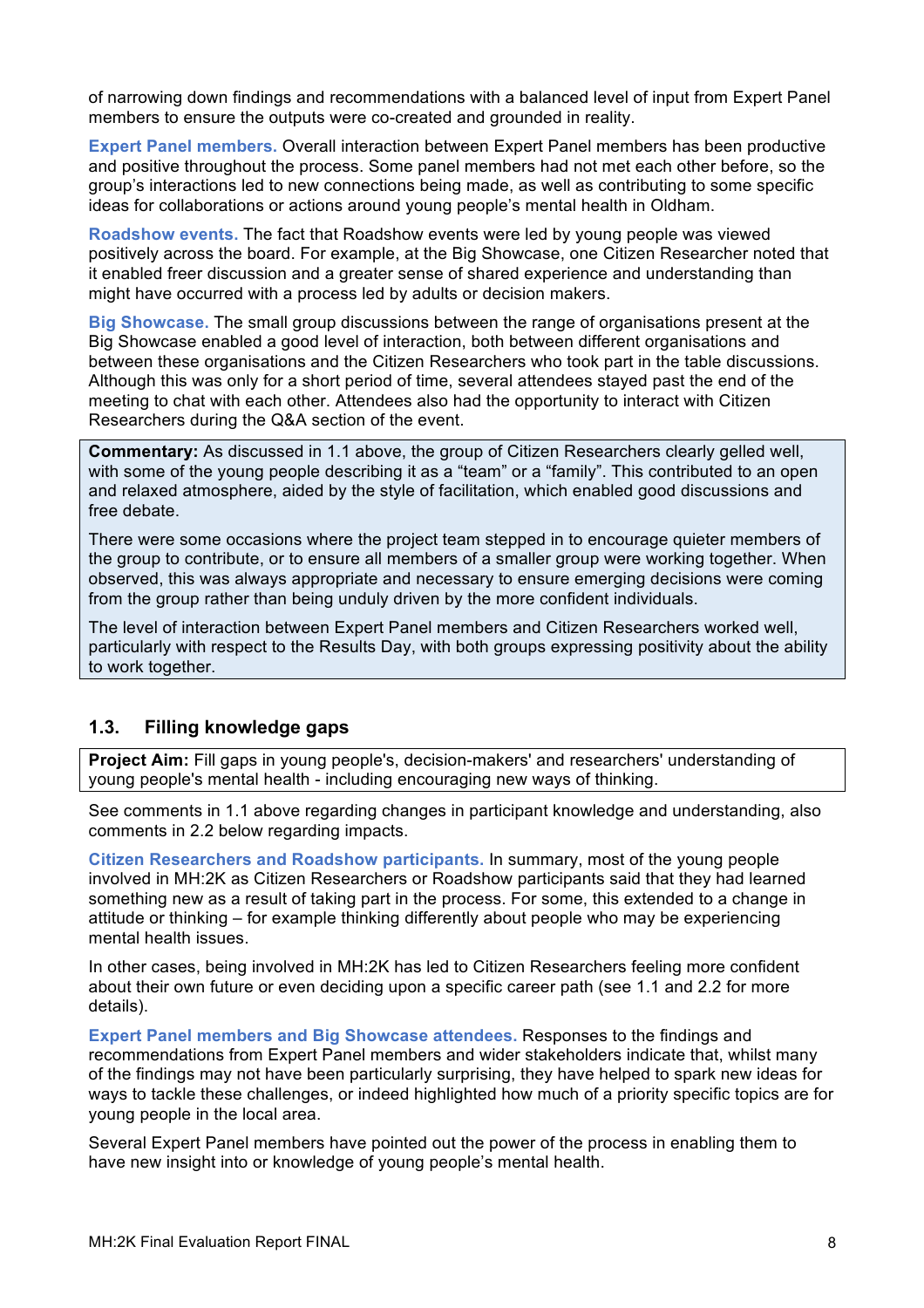"I've heard so many fantastic ideas and suggestions that we as a service and as professionals would never have come up with." Expert Panel member

"I gained greater insight into the issues young people face." Expert Panel member

"MH:2K is a great approach to engagement and involvement, offering a unique and powerful way of tapping into the unknowns, and those things that we think we know, but really don't know." Expert Panel member

This is reflected by the response of the Big Showcase attendees, who regularly referenced the importance of hearing directly from young people on issues affecting young people during the event and afterwards.

## "The input directly from young people - very powerful." Big Showcase attendee

**Commentary:** Across the board, Citizen Researchers and Roadshow participants report learning new things about young people's mental health as a result of taking part in MH:2K, with some Citizen Researchers in particular identifying ways in which taking part had changed their outlook or aspirations.

Expert Panel members and Roadshow attendees alike responded very positively to the insights provided by project outputs, with the fact that these had come from young people themselves being a key part of this positive response.

## **1.4. Reaching new and diverse audiences**

**Project Aim:** Reach new and diverse audiences, who are not currently engaged with biomedical science on mental health.

**Involvement of diverse young people.** The key groups involved in the project (Expert Panel, Citizen Researchers, Roadshow participants) have been clearly defined from the start through project documentation and verbal description (e.g. at the first Expert Panel meeting).

Despite some challenges in the recruitment process (e.g. the need for more work than anticipated to be put into following up with key partners), the project team was able to recruit a group of Citizen Researchers in time for the first Design Day, with some additional group members joining for the second meeting onwards.

The group represented a mix of age, ethnic origin, gender, religion and sexual orientation, as well as representation of people with learning difficulties or disabilities – see final project report for a full breakdown.

Anecdotal evidence from Design Day and Roadshow outputs and from Citizen Researcher interviews indicates representation of a range of experiences with local mental health services and mental health issues across the full set of participants.

A total of 598 Roadshow participants were reached through 42 events, at a range of locations reflective of a mix of age, background and experiences. These locations included:

- Schools (Radclyffe School, Royton and Crompton, Saddleworth School, Westwood High).
- Colleges (Oldham Sixth Form, The Oldham College).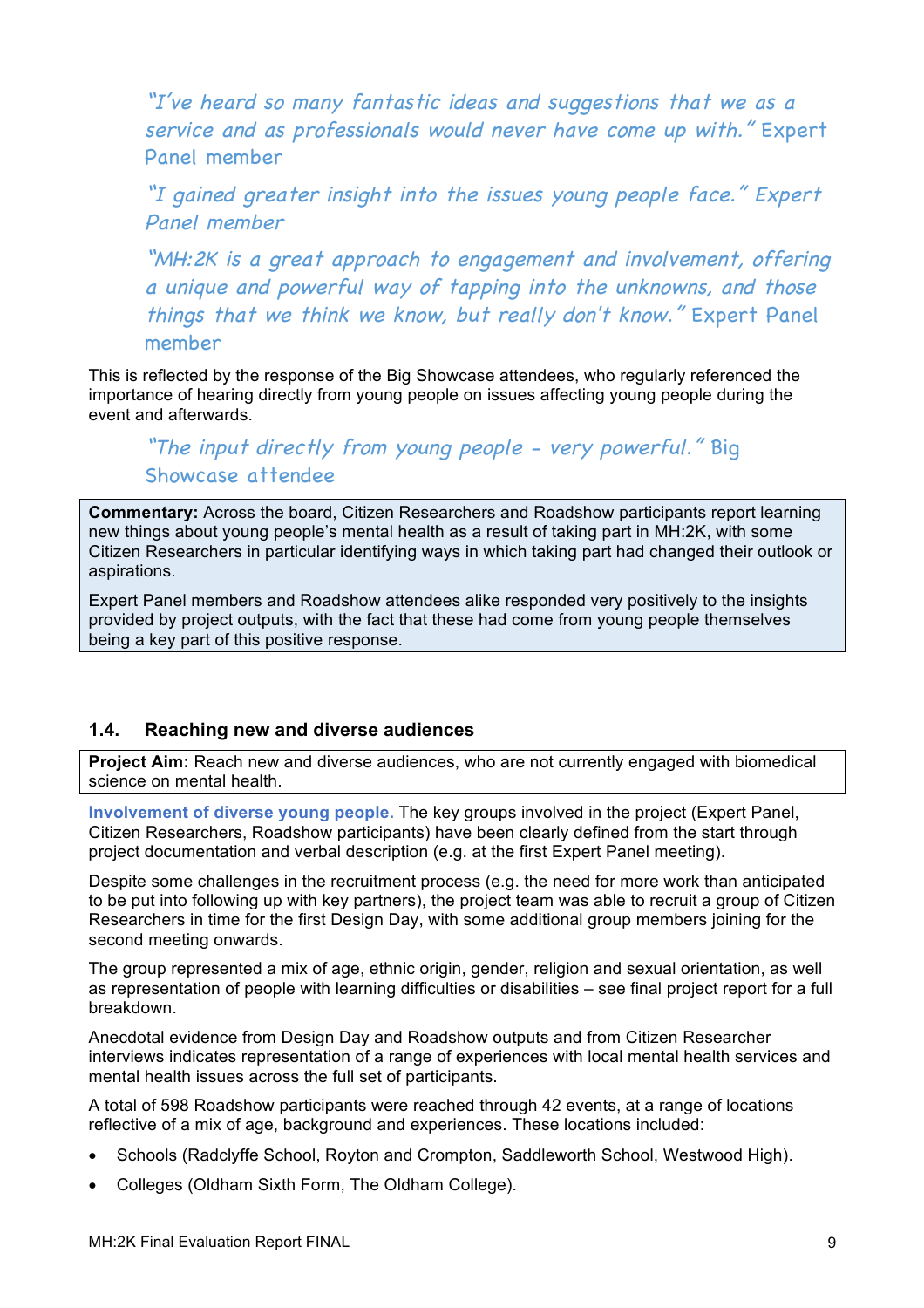- Universities (University Campus Oldham).
- Community groups (Fatima Women's Group, Indian Association, The Proud Trust).
- Youth organisations or centres (Groundworks, Honeywell Youth Club, Mahdlo).
- Council or NHS groups (Children in Care Council, Detached Youth Provision, Healthy Young Minds, Young Carers Project, Youth Council).

**Wider discussion and dissemination.** Several Citizen Researchers have talked to friends and family about being involved in the project as it has progressed and have tended to say they received a positive response – e.g. a feeling that this was a good or important project to be involved in.

Expert Panel members and Big Showcase participants have referenced a number of internal and external conversations they plan to engage in or have already had in relation to MH:2K outputs.

## "I will tell stakeholders across Greater Manchester and wider." Expert Panel member

"In particular speak to people through my role in research, a variety of organisations, about the high level of engagement from the young people and how they should be involved more." Big Showcase attendee

Expert Panel members helped the project team to put together a dissemination list for the final project report. The list includes local, regional and national groups or organisations, publications, media, social media and professional networks. Big Showcase attendees identified a number of stakeholder groups, organisations or individuals they thought should be involved in making change happen based on the MH:2K recommendations.

Various email exchanges indicate that project outputs are already being discussed or passed on further afield – see 2.2 below.

The final project report will be disseminated to all of the people and organisations involved in the project, as well as additional recipients identified by the Expert Panel members or Big Showcase attendees. Final evaluation interviews indicate that Expert Panel members have already started talking about MH:2K and its findings to others within and outside their organisations, and plan to disseminate the final report extensively within their own networks. Many have been asked to or arranged to speak about the project in relevant forums.

**Commentary:** The Citizen Researchers represented a diverse group of young people, many of whom had no previous experience with engaging in this type of forum, and particularly not on the topic of mental health. The same can be said for the Roadshow participants.

Citizen Researchers, Expert Panel members and Big Showcase attendees have identified a number of other people or organisations they have already spoken to or plan to speak to about the MH:2K project and outputs.

Dissemination activities look likely to be extensive, with a focus on networks within Oldham and Greater Manchester, but also further afield through wider networks of practice or interest. The follow up survey later in the year will help to determine the actual extent of dissemination – both in terms of the report itself and the sharing of learning at relevant forums.

## **1.5. Encouraging collaboration**

**Project Aim:** Encourage collaborative local partnerships on young people's mental health by bringing together diverse stakeholders.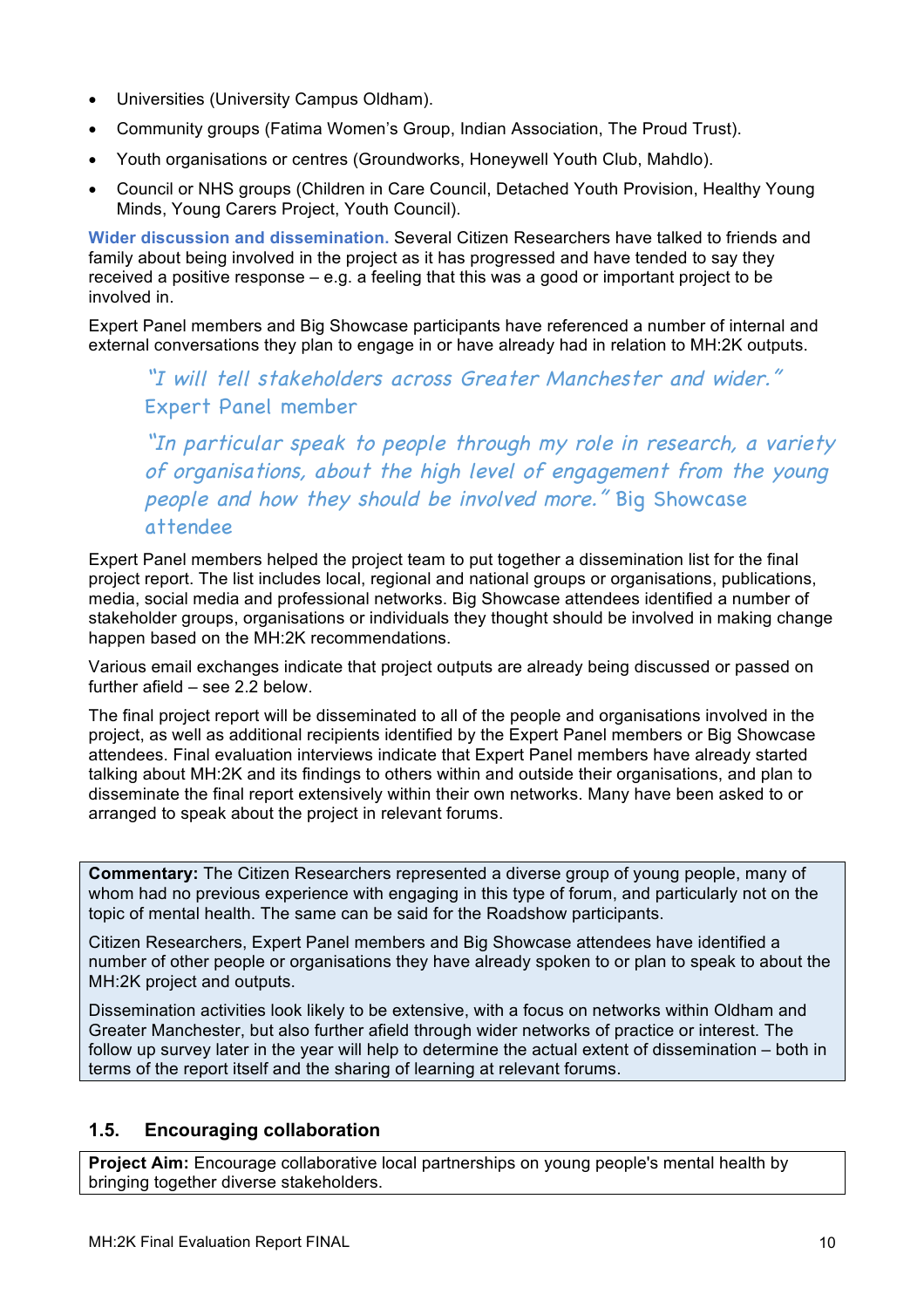85 people from 27 organisations attended the Big Showcase in May 2017, representing a range of professional interests and practices, including both research and public sector decision-making. Based on verbal and written comments, Expert Panel members and Big Showcase attendees clearly recognise the need for further collaboration and joined up working. For example, all Expert Panel members completing the final survey strongly agree or agree that they have strengthened existing or formed new connections or relationships with other professionals as a result of taking part in MH:2K.

## "I chair the [name of group] and was hoping to invite MH:2K to present their report to this multi agency group." Big Showcase attendee

The formation of a Task and Finish group under the Emotional Wellbeing and Mental Health Partnership – the former including many MH:2K Expert Panel members and the latter chaired by one of them - is a strong indication that formalised partnership working on this issue will continue and that the project findings will also find a home in wider forums. The Emotional Wellbeing and Mental Health Partnership reports to Oldham's Health and Wellbeing Board.

Observations suggest that many informal and some other formal collaborations have the potential to be formed in response to or with relevance to the MH:2K outputs.

**Commentary:** The potential for increased interactions, collaborations and partnerships stemming from the MH:2K is clear. The formation of a Task and Finish group and chairing of the Emotional Wellbeing and Mental Health Partnership in Oldham by a member of the Expert Panel should be strong drivers not only for increased collaboration, but for partnership working that carries forward the 'project memory' of MH:2K and its outputs.

Existing connections have been strengthened, and new ones formed, as a result of Expert Panel members' involvement in MH:2K.

Revisiting the project later in the year with a follow up survey should help to determine what contribution MH:2K has had or is starting to have in terms of informing or inspiring new forms of collaborative working on young people's mental health in Oldham.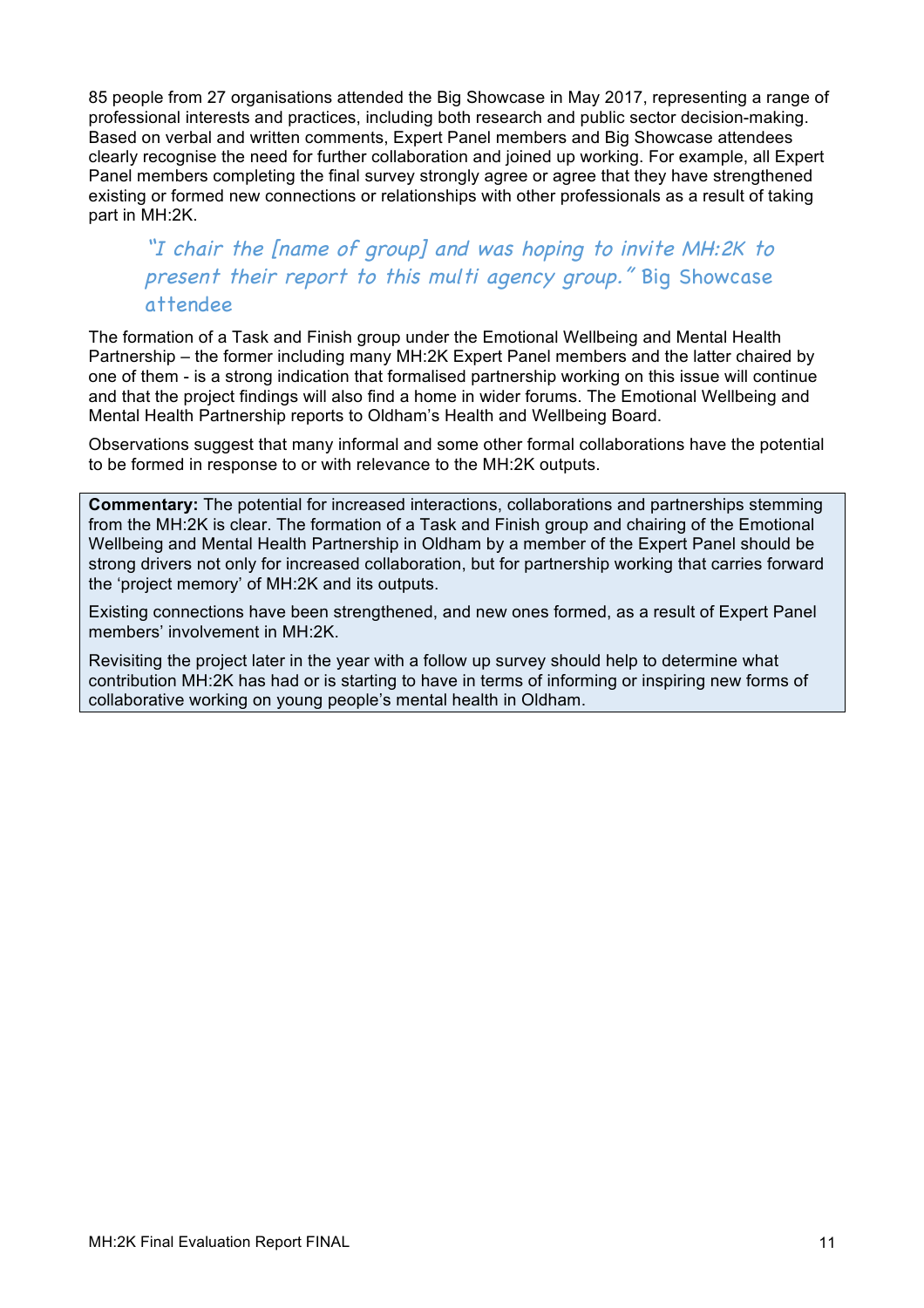## **2. Determining quality, impacts, and value for money**

## **2.1. Quality**

#### **Draw conclusions about the project's quality**

**Overall design and delivery.** Observations, interviews, informal discussions and formal evaluation feedback indicate that project management, design and delivery has been of consistently high quality. The project team communicated clearly and appropriately with the various groups involved, the project had been delivered to time and to budget in terms of direct project costs (venues, travel, refreshments etc.). The project team members have been met with strong praise from Citizen Researchers and Expert Panel members alike.

Evaluation feedback relating to the MH:2K model overall has also been extremely positive, with a strong emphasis on the fact that it has been led by young people throughout.

"The thing I enjoyed most about MH:2K is that it was all down to us and that it was our voices that got to be heard. It felt good to be listened to." Citizen Researcher

"Very well designed and organised. Brilliant organisation skills. Great engagement with the young people. Fantastic results in terms of number of young people participating in the Roadshow." Expert Panel member

"It was just right in terms of its call upon panel time - the way in which the young people were engaged with was excellent. The people leading allowed for the much needed rapport to be established and it was clear that this led to a feeling of empowerment for the young people." Expert Panel member

Citizen Researchers responding to the final survey listed a number of specific things they thought were good about the process, including:

- Meeting people from different backgrounds and making new friends.
- Leading the process, and having their voices heard.
- Having decision makers so involved in and committed to the process.
- Going to so many different schools and other places, and hearing from such a diverse range of young people.

Things the Citizen Researchers said they did not like so much, or would change for next time included:

- The timing of the Roadshow events, made challenging by work or school commitments.
- A few more updates in the longer gaps between meetings.
- A little more time to consider results.
- More time to prepare for the Roadshow events, e.g. seeing Roadshow presentations earlier and contributing more directly to them.

All Expert Panel members responding to the final survey said they thought MH:2K had gone very well overall, and strongly agreed with the statement "MH:2K had clear and achievable aims". They commonly commented that the project management and delivery had been excellent, alongside the level of engagement (quality and quantity) with young people and the involvement of local decision makers and experts from early in the process. This was strongly reflected in the final evaluation interviews, with interviewees often struggling to think of things they would change. One Panel member suggested use of an online forum for Citizen Researchers and Expert Panel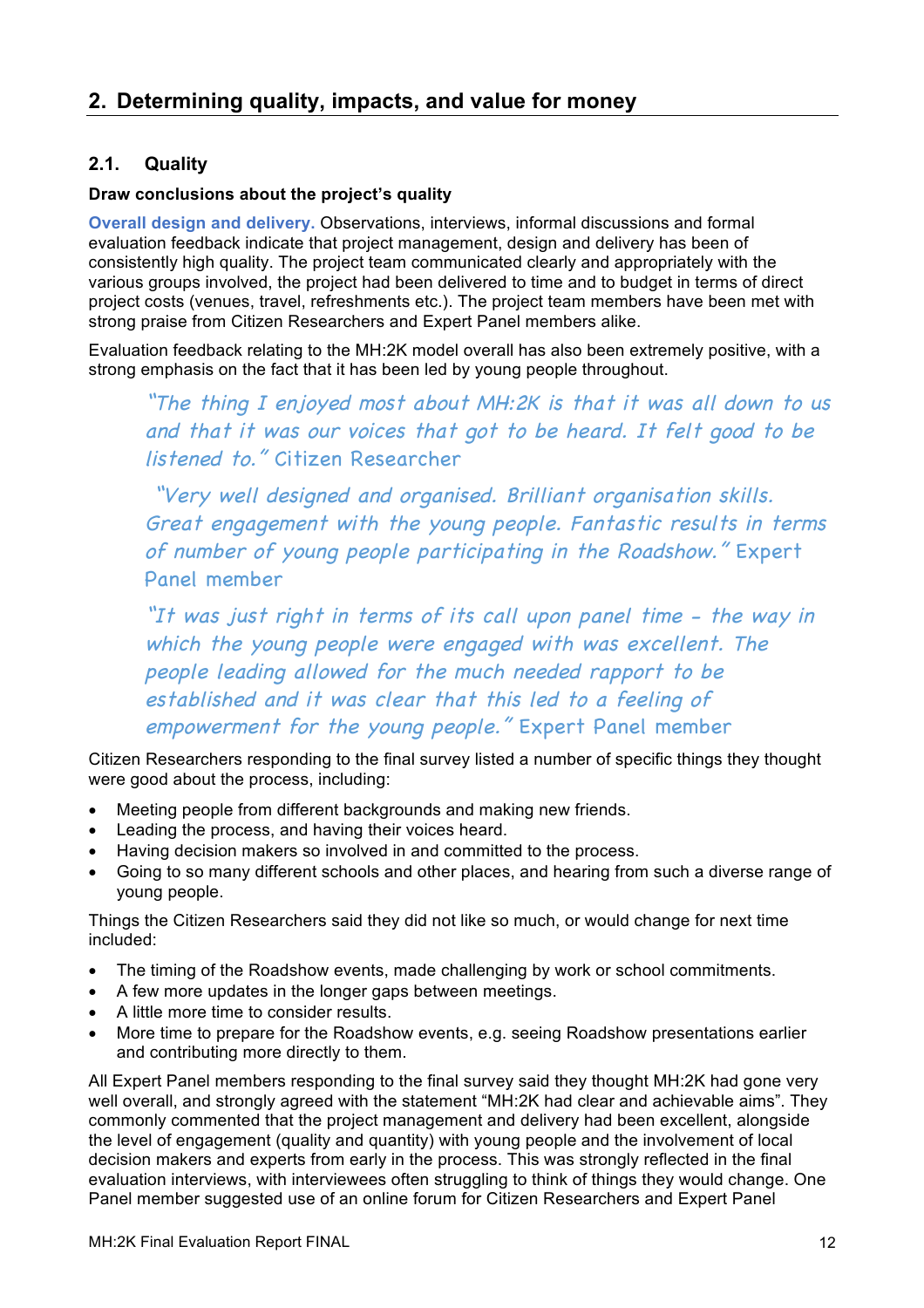members might be useful. Another commented that it would be good to double check the Expert Panel includes all relevant local stakeholders early in the process for any future similar project, although this was not attached to any specific criticism of this process.

All Expert Panel members responding to the final survey said that it was very valuable to gather and hear the views of young people as part of the MH:2K process and to hear the views of other Expert Panel members.

**Recruitment process.** Citizen Researchers were largely positive about the application process. Aspects they liked were that it was simple, quick, online, covered a lot of questions / background, and included personal qualities rather than just achievements. A few mentioned aspects they would change, including face to face rather than telephone interviews and inclusion of more background information about the project. Several said that they would not change anything about the process.

**Design Days.** Citizen Researchers were very positive about the delivery of the Design Days, with a clear majority stating they enjoyed each Design Day a lot, and the remainder saying they enjoyed each event a little.

Positive aspects of Design Day 1 were reported overwhelmingly as meeting new people, as well as group discussions, learning and sharing ideas. Participants did say they wanted more chance to talk with each other and that it felt like a slightly long day.

Based on feedback from this session, the second Design Day involved more interactive group work, which received great feedback from participants.

Positive aspects of Design Day 2 tended to include engaging with the group and working together. Elements participants enjoyed less tended to be focused on nervousness about presenting or talking out loud in front of the group, rather than any aspect of the process delivery.

Positive aspects of Design Day 3 tended to centre on the skills learned during the session, including presentational skills and public speaking, or on the enjoyment of working with peers.

**Roadshow.** Roadshow participants expressed a strong degree of positivity about their experience, with 65% saying they enjoyed the event a lot and 31% saying they enjoyed it a little. The group discussions, the openness of discussions, learning about mental health, working to find solutions, the activities or materials (e.g. quiz, video) and the people involved were pointed out as particular highlights.

## "I felt like I was being listened to." Roadshow participant

## "I learnt more on mental health." Roadshow participant

Some participants said they would like more advice or presentation of personal experiences, though this would present new challenges to the process in terms of both budgetary requirements and whether it was advisable or appropriate for Citizen Researchers to share their experiences, in terms of their own wellbeing. Where a Citizen Researcher did want to do this in Oldham, and their support worker said this would be appropriate, they did so via writing down their experience for another Citizen Researcher to read out as an anonymous story. This was on the topic of self-harm and was well received by Roadshow participants.

Citizen Researchers reflected on their experience of the Roadshow at the Results Day. All of those present said that they enjoyed taking part in the Roadshow a lot, apart from one who said they enjoyed it a little. Almost all of them said that they particularly liked aspects of engaging with other young people, for example meeting a diverse range of their peers, learning from them and sharing ideas.

During a further group discussion about things that went well or not so well, Citizen Researchers were overwhelmingly positive about the role of the coordinator (who was brought on board to manage the Roadshow) and the number of other young people reached through the Roadshow events, linking this to the potential for impact.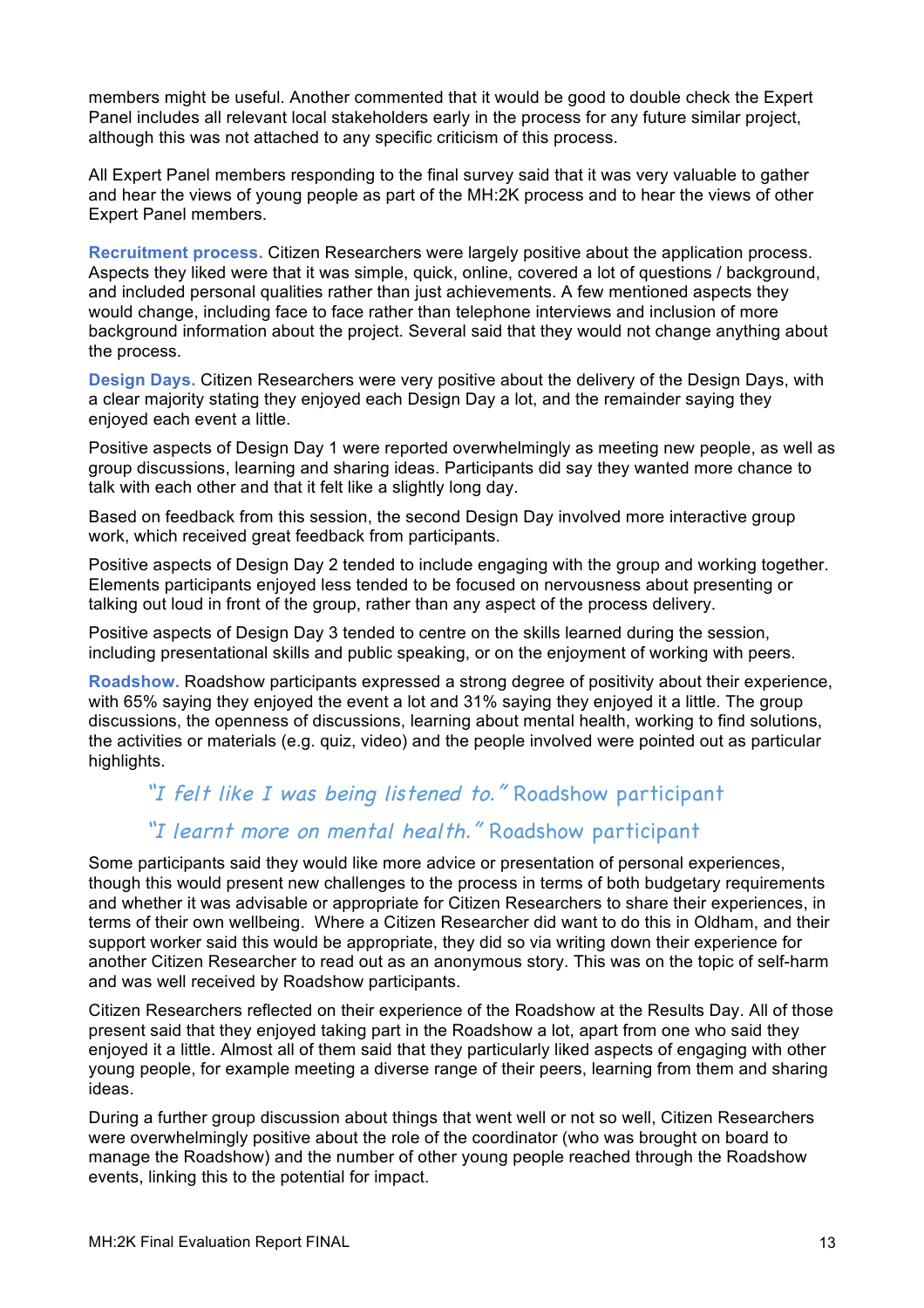The main thing that several of the Citizen Researchers said they would change about the Roadshow events in hindsight (both in discussion and on evaluation forms) was the amount and nature of preparation, specifically:

- A better understanding of the different types of audience they might face.
- More time to prepare.
- More input or knowledge of the presentations, including on topics they had not worked on.

Others noted that it was tricky fitting the events around work or exams, while one said they would have liked more instant feedback from Roadshow participants (it was noted in response to this that the coordinator did provide feedback, but that perhaps this could have been done in a more structured way).

Alongside noting some of the challenges of the Roadshow in terms of preparation, Citizen Researchers also said that they had developed confidence, resilience, the ability to think on their feet and talk to different types of people because of taking part. This suggests there is a balance to be struck by building in enough preparation time to avoid Citizen Researchers feeling uncomfortable, but not so much that they are not able to stretch themselves and hone skills such as adaptability, resilience and independence during the delivery of the events.

**Results Day.** All of the Citizen Researchers present at the Results Day said that they enjoyed it a lot. Specific things they said they liked included:

- The positive and open energy.
- Having detailed discussions about the issues.
- The involvement of Expert Panel members.
- Seeing other Citizen Researchers again.
- Seeing all of the outputs of the Roadshow events.
- Finding out how many young people had been engaged.

A small number of Citizen Researchers commented on the length of the day or the amount of work involved, with one expressing concern that they may have missed some important information as a result. The remainder said there was nothing they didn't enjoy.

All five of the Expert Panel members present at the Results Day said that they thought the day had gone very well, citing their ability to work with the young people in small groups and to hear directly from them as the best parts of the event. They all said there was nothing that they would have changed about the event, apart from one person suggesting it would have been good to have even more Expert Panel members in attendance.

## "Well done! Super impressed by the amazing young people!" Expert Panel member, Results Day

**Big Showcase.** 85 people from 27 organisations attended the Big Showcase in May 2017. The format was largely led by the Citizen Researchers presenting their findings and recommendations, followed by some smaller group discussions reflecting on what had been heard.

Observations and informal discussions during the event indicated that the overall format was received very positively, with a real feeling of enthusiasm in the room for both the project and the potential for carrying forward its recommendations into action.

All of the Citizen Researchers completing the final survey said that they had enjoyed the event a lot. Things they particularly liked included the feeling of being a team, meeting and seeing the level of interest of the professionals in attendance. Things they liked least about the event were the limited time for the question and answer session, if presentations did not go as planned, and sitting at the side of the room (one person said they would have valued some more time outside to rehearse).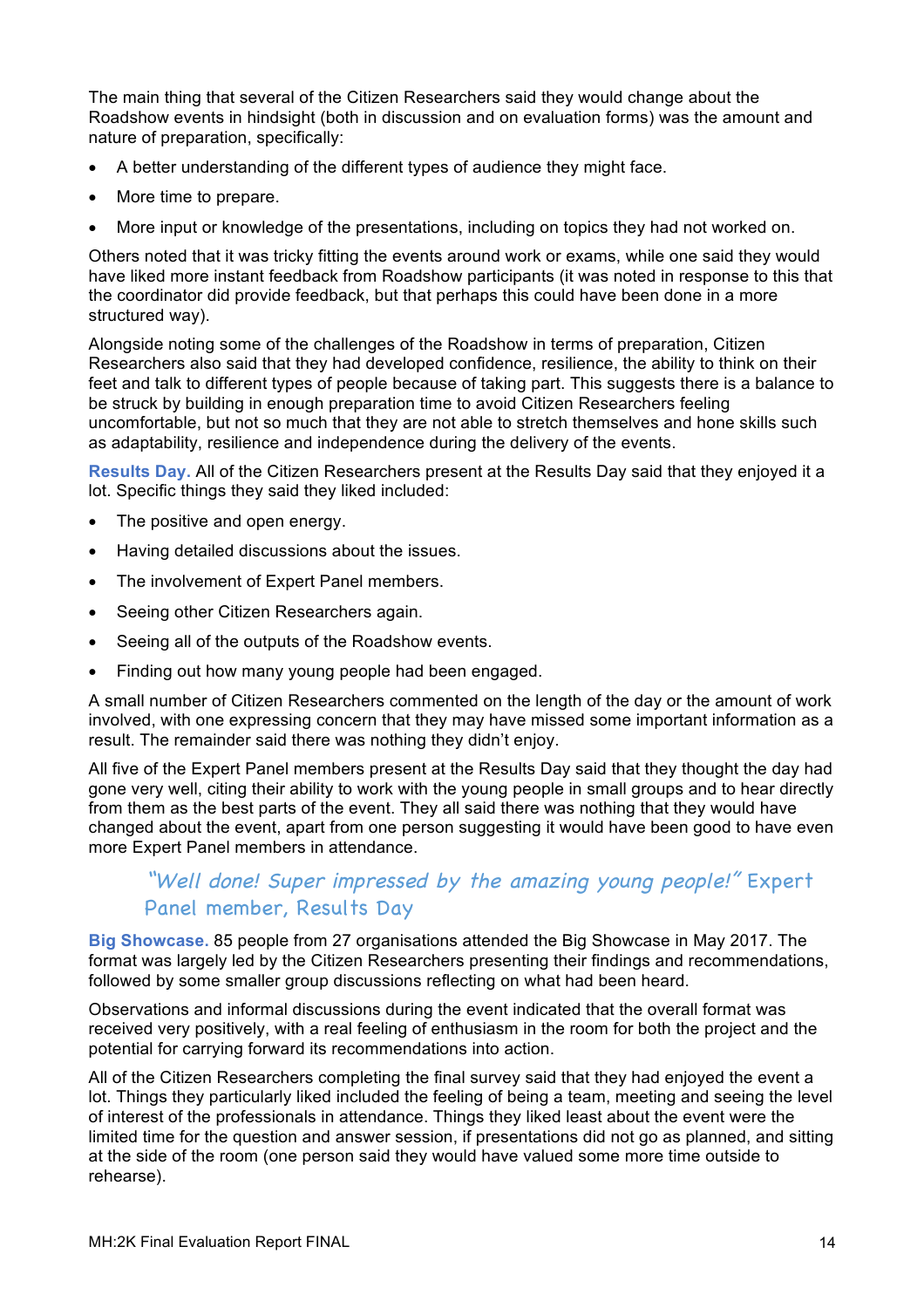All of the Expert Panel members completing the final survey said that the Big Showcase had gone very well, with the exception of one who said they thought it had gone fairly well. They cited hearing directly from the young people and the overall structure as the most positive aspects of the event, as well as the presence of relevant people with the authority to act on the recommendations. Several suggested that more time would have been useful, particularly for the more interactive elements of the event. All Expert Panel members completing the final survey said it was very or fairly valuable to hear the views of other stakeholders such as the Big Showcase participants.

The panel discussion section of the event was relatively short and may have benefited from a little more time to further enable this sort of interaction between the Citizen Researchers and event attendees. There is however a balance to be struck between increasing time for the panel discussion and ensuring the event is not so long it puts off stakeholders from attending.

**Expert Panel engagement.** Expert Panel members have been consistently very positive about the MH:2K project and their involvement throughout the process. For example, all data from Expert Panel members shows that they thought the overall MH:2K process has gone very well, citing the regular feedback and level of engagement, the number of young people reached, strong communication from the project team, and the fact that it has not been too labour intensive as positive points.

None have given suggestions for things they would change, apart from process ideas such as the potential for an online forum to enable young people to participate in discussions between meetings and for Expert Panel members to feed into.

All of the Expert Panel members completing the final survey strongly agreed with the statement "I felt engaged and informed throughout the process". Interviews backed this up, with Panel members commenting they felt well informed and not over burdened by their involvement in the process.

**Communications and materials.** Observations of the materials suggest they were pitched at the right level and engaged the young people in the tasks at hand well. This is supported by feedback from the young people and Expert Panel members – for example all of the Expert Panel members completing the final survey agreed or strongly agreed that the materials used with the young people were high quality and factually accurate.

Those Expert Panel members who have commented on the level of engagement with the project team have been very positive about it, feeling well informed and updated.

The volume of traffic on the Citizen Researcher WhatsApp group suggests it has been a valuable tool for enabling the group to feel connected and to share views, interesting articles, and so on. One interviewee commented that, because not everyone was on WhatsApp (four Citizen Researchers either did not have it or were not allowed to use it for group discussions), a combination of channels (i.e. WhatsApp, Facebook, emails) had to be used, which wasn't ideal from a communications perspective. However, there was no single channel that all Citizen Researchers would have been able to use, so a mixed approach was necessary in this situation.

**Commentary:** The picture given by the overall evaluation input on the project model and delivery is one of extreme positivity from all involved, with a small number of areas where possible tweaks to the process might aid delivery in future.

These areas include:

- The lead-in period to the Roadshow (for example enabling more preparation time, or earlier sight of presentations, and ensuring the coordinator and young people are prepared for the range of audiences and questions they might face).
- Considering a slightly longer Big Showcase event to ensure that panel discussions and small group work do not feel rushed (though recognising the need to balance this with attendees' level of motivation for a longer meeting).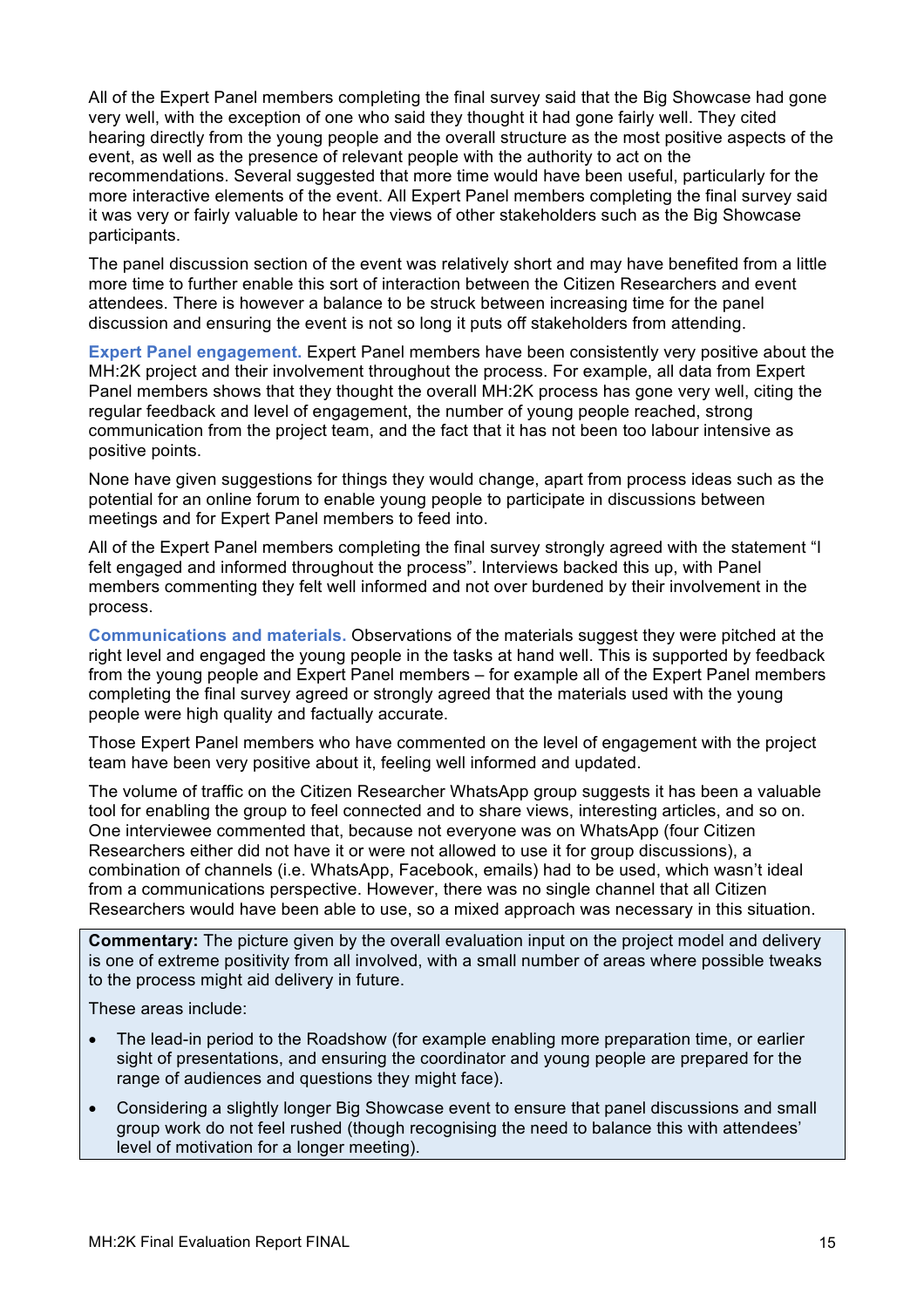- Reviewing communication methods with the Citizen Researchers to check on accessibility and inclusivity, recognising that options will be limited by the specific channels used by each individual.
- Reviewing the overall timing and length of meetings to check time is being used as efficiently and appropriately as possible.

These are, however, a very small number of points in what otherwise was a very strongly delivered project receiving extremely positive feedback from all those involved.

## **2.2. Impacts**

#### **Draw conclusions about the project's impacts**

**Hopes for impact throughout the project.** Early hopes and fears from the Expert Panel largely focused on impacts. Hopes included: the young people come up with some great (and new) ideas, something will happen as a result of the project, and that there is a lasting change to the face of young people's mental health in Oldham and beyond. Fears include: the report will not get used, and there will be no funding to deliver change. These hopes and fears were also reflected in the range of interviews.

Baseline interviewees were asked what they hoped the project would achieve. Responses included:

- A group of young people that are confident about and understand mental health, perhaps with the potential to become local champions.
- The ability to replicate and scale up the project in other parts of the country.
- Real impacts on decision makers (e.g. positive changes in services, shaping policies and pathways of care) and young people (e.g. skills, engagement in the topic).
- Enjoyment of the project by all involved.
- A change in the way decision makers in Oldham engage with young people e.g. sustained youth leadership in Oldham, a legacy of continuing conversations and mechanisms for young people to feed their views in.

Other hopes related to personal and organisational priorities (e.g. understanding how young people are affected by mental health services, showing the benefit of this type of approach to other decision makers in Oldham, contributing knowledge to organisational portfolios or priorities around mental health).

As the process has progressed, the level of enthusiasm and engagement from Expert Panel members has remained high. Panel members identified multiple potential impacts on research, decision-making and future engagement practices, including a detailed list of potential impacts linking to each of the priority areas identified by Citizen Researchers, and a list of commitments for communicating and implementing findings.

At the Results Day, all of the Citizen Researchers present agreed or strongly agreed with the following two statements:

- "I am confident decision makers will listen to the findings from MH:2K."
- "I think MH:2K will make a positive difference to young people's mental health."

Feedback from Expert Panel members towards the end of the project was that they all strongly agreed or agreed with the statements "I think MH:2K will make a positive difference to young people's mental health in Oldham" and "I think MH:2K's process, findings and/or recommendations will be useful to those working on mental health research". They said, for example, that it would give the local authority a steer on what needs to change, that it had empowered young people, and that the involvement of key decision makers was positive – although this final point was caveated by the requirement for decision makers to commit to action.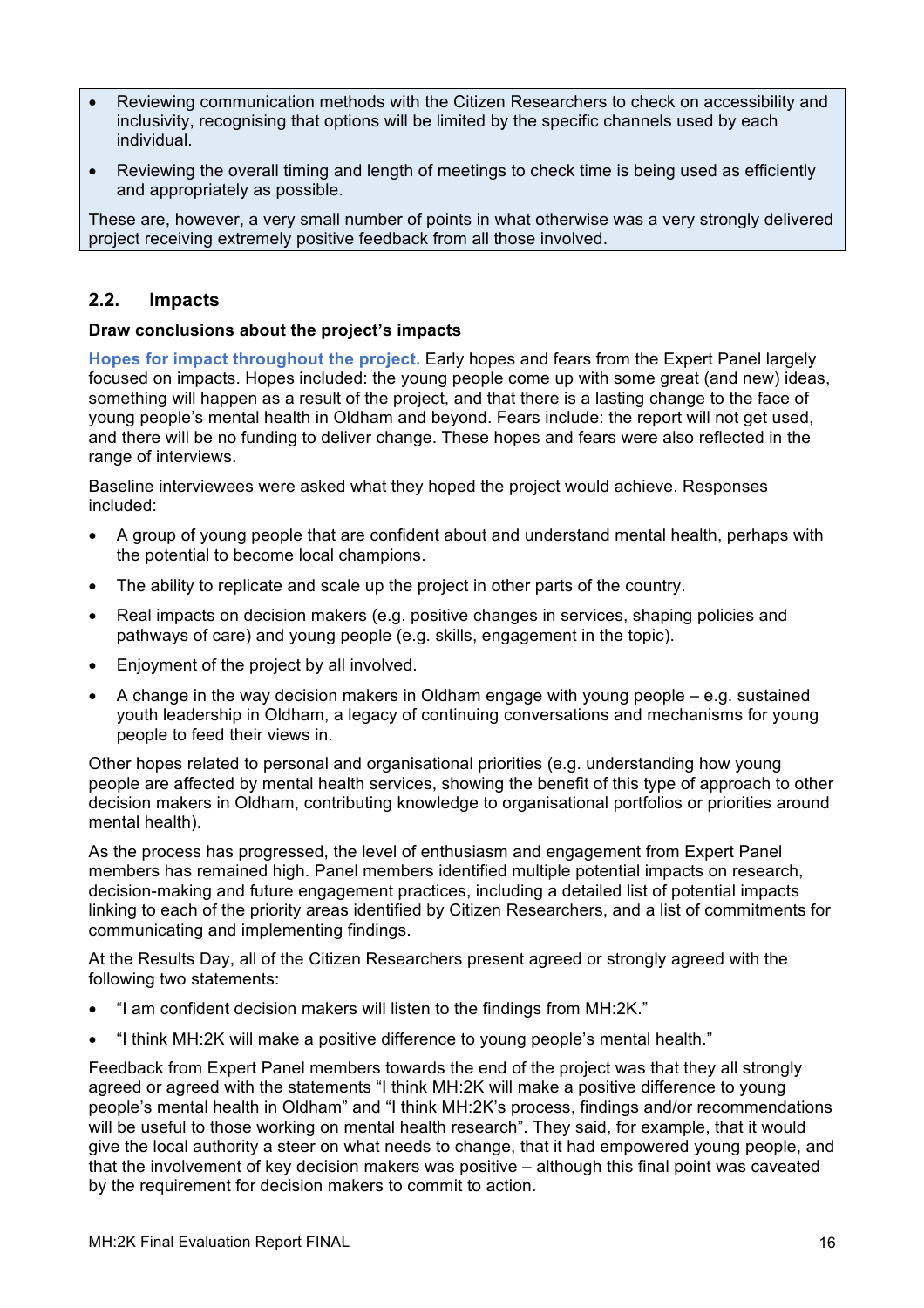The expectations of Expert Panel members are reflected by Citizen Researchers – those responding to the final survey all agreed or strongly agreed with the statements "I am confident decision makers will listen to the findings from MH:2K." and "I think MH:2K will make a positive difference to young people's mental health in Oldham"

"I hope at least it has sparked inspiration and ideas to take a direction they didn't think they'd take. It would be good if they could fully implement everything, though I understand there might not be budget." Citizen Researcher

**Citizen Researchers: end of project view.** The personal impact taking part in MH:2K has had on the Citizen Researchers has become increasingly clear as the process has progressed. At each stage, the young people have reported positive impacts that have reflected the stage of the process.

For example:

- At Design Day 1, participants variously said they would treat others with more understanding or consideration, research more about mental health, and try to let others contribute more.
- At Design Day 3, participants (although prompted to do so) identified a range of skills-based learning they had developed as a result of the Roadshow preparation sessions at this meeting.
- At the Results Day, participants reported shifts in confidence, the gaining of new friends, and feeling more prepared for work or university.

"This is the best thing that's happened to me in the last year." Citizen Researcher

"I have gained confidence and am passionate about helping others and raising awareness." Citizen Researcher

"I have learned so much about myself and how much I can think and adapt to different scenarios and groups." Citizen Researcher

"The project runners are amazing." Citizen Researcher

"We're all pioneers." Citizen Researcher

All Citizen Researchers responding to the final survey said they were very likely or fairly likely to get involved in this type of project again if given the opportunity. They reported a number of further personal impacts, including:

• Increased confidence.

"I've definitely gained a lot of confidence from it because I wouldn't have been able to speak in public like I can now. I struggled with it before but I'd be fine with it now" Citizen Researcher

• A change in life goal.

"I have made it my goal in life to make a difference to young people as many older people do not give them the recognition they deserve so I wish to change this." Citizen Researcher

- Improvements in personal mental health.
- New skills, e.g. to increase employability.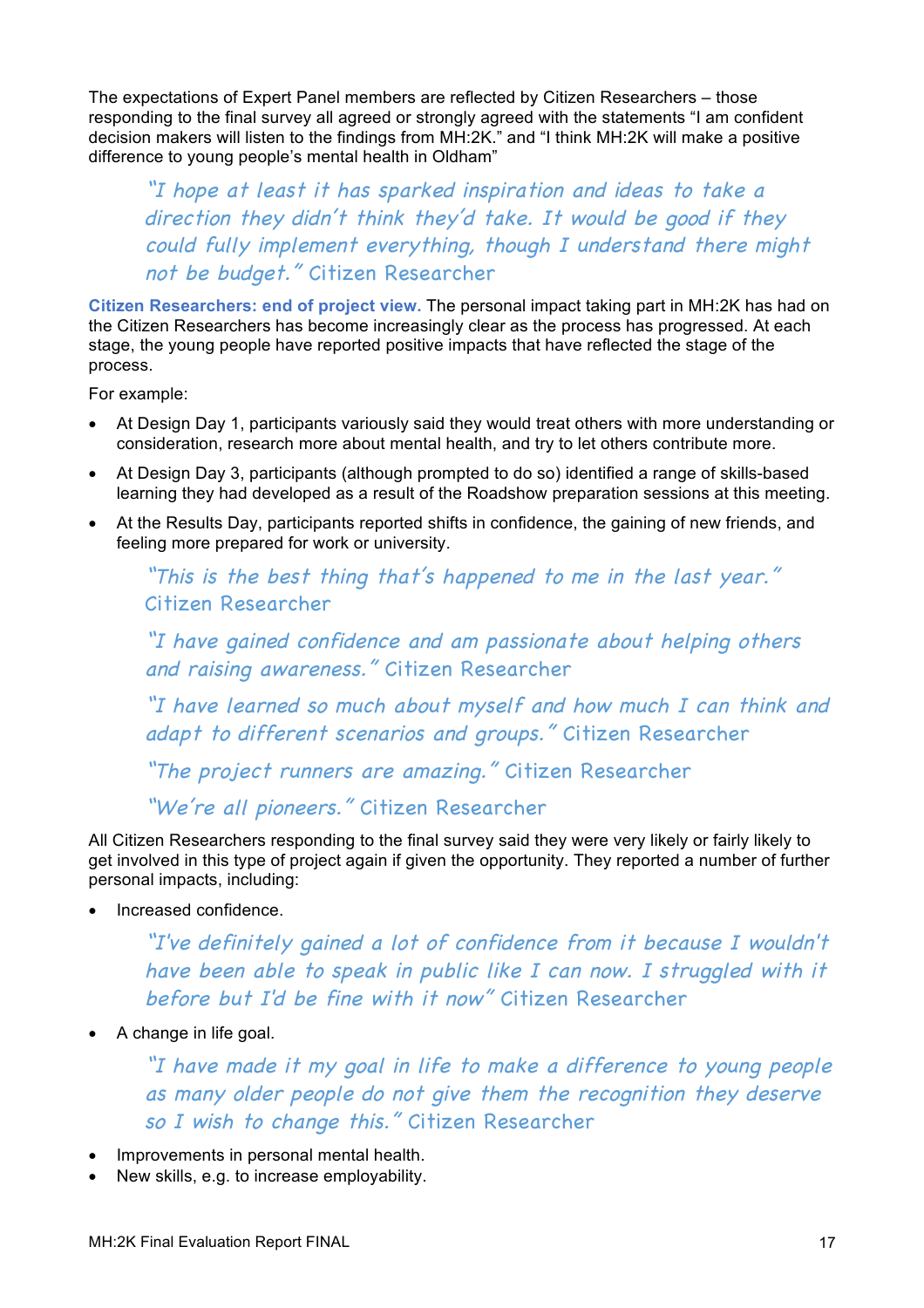"While I was on MH2K I was unemployed but the skills I gained have helped me gain employment, particularly public speaking. I had a panel interview before getting my current job and I did well. It has also helped with my own mental health because I had anxiety and depression, but speaking to other people who have gone through similar things helped me put mine into perspective. It gave me a comfortable space to talk to people who understood." Citizen Researcher

• A desire to continue to work to improve mental health in Oldham.

In terms of priority impacts, Citizen Researchers responding to the final survey said they would most like to see:

- Changes to the transition process between Healthy Young Minds (child and adolescent mental health service) and the adult service.
- Continued work to reduce the stigma associated with mental health issues.
- Schools and colleges becoming more aware, taking note of the issues and improving policies as a result.
- Improved mental health statistics in Oldham.
- More service options beyond repeated counselling e.g. extracurricular activities in school such as yoga and mindfulness, talking therapies.

See also comments under 1.1.

#### **The Citizen Researchers' journey**

Evaluations of public engagement projects naturally focus on the data: how many people were involved and what did they think; what are the commitments to change; and so on. This project presents an example of a process that has had a number of seemingly profound impacts on many of the people closely involved – particularly the Citizen Researchers.

Some of these impacts are subtle, for example observation of specific individuals feeling more relaxed in a group situation, or speaking up more than they did at earlier meetings. Others are much more obvious, and include self-reported changes in job, personal wellbeing or future aspirations as a direct result of taking part in MH:2K.

Observing the group of Citizen Researchers at the beginning, middle and end of the process suggests they have been on a significant journey – both as individuals and as a group. Many commented that they feel like a solid group or even a family, and that as individuals they have grown in confidence and awareness, as well as developing new skills.

It is also clear that the Citizen Researchers as a group have a high level of expectation regarding tangible changes occurring as a result of their work. This is an indicator that they feel valued and listened to, but it also presents a risk that they are left disappointed if change does not happen as quickly or obviously as they hope.

This suggests the need for clear communication with those Citizen Researchers who want to stay in touch with the forward process, to share with them the processes and context for change. The physical and emotional investment of the Citizen Researchers into the process should not be underestimated and, as long as care is taken to recognise this, they could become a valuable resource for helping to create change in Oldham and beyond.

"It would be good if we could find out what the professionals are going to do next to resolve the problems we highlighted and would be good if we had the opportunity to revisit some of the groups we reached to tell them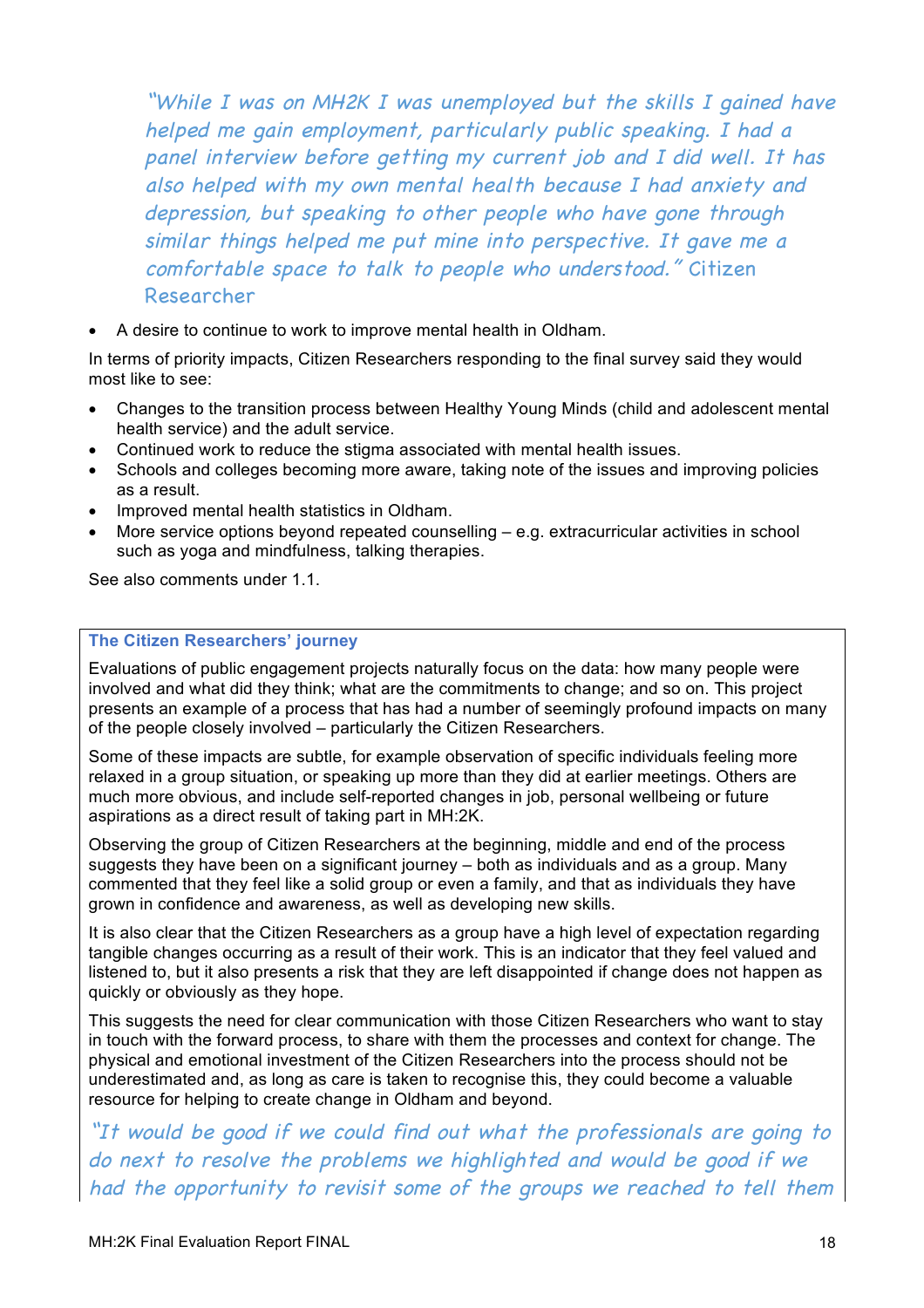how they have contributed to making a change and what is going to happen because of their involvement. I think this would be good as they would realise how valuable it was for them to be involved." Citizen Researcher

**Roadshow participants: end of project view.** See comments under 1.1.

**Expert Panel members: end of project view.** Input from Expert Panel members shows that they think the findings and recommendations developed by the Citizen Researchers are very useful.

Positive aspects mentioned by panel members included the level of validation or new insight (as applicable) provided by the findings, the organisation of the recommendations into clear focus areas, and the fact that the recommendations provided a good starting point for action.

"Most of the findings did confirm what I hear from practitioners throughout our services but recommendations about how the findings could be taken forward from the perspectives of young people either confirmed how we operate services or allowed me to consider quick, simple changes which might really make a difference to how young people engage with our services." Expert Panel member

"The creative way in which the whole process was delivered, allowed the young people to feel confident in sharing their experiences, this I felt allowed MH:2K to tap into stories / experiences which would otherwise remain hidden." Expert Panel member

The majority of Expert Panel members responding to the final survey strongly agreed that they had learned something new as a result of MH:2K, and all commented that they will do something differently or take specific actions as a result of MH:2K, including sharing the outputs with their team or more widely, and looking at how some of the suggestions might be implemented.

At their third meeting in April 2017 prior to the Big Showcase, Expert Panel members made a number of more formalised pledges. They clarified what they personally intended to do in response to the outputs from MH:2K. Each panel member listed up to five pledges, which included:

• Highlighting the final report in specific forums – e.g. Health and Wellbeing Board, Emotional Wellbeing Partnership.

"[I/we will] champion this work in discussions/committees to ensure maximum knowledge of the project." Expert Panel member

• Organising new forms of engagement – e.g. student focus groups, supporting peer network development among young people, offer further opportunities for youth led projects.

"[I/we will] organise focus groups of students within college to look at findings and legitimacy." Expert Panel member

• Changing or extending current engagement practices, e.g. extending implementation of the Healthy Young Minds "you said, we did policy" to include MH:2K.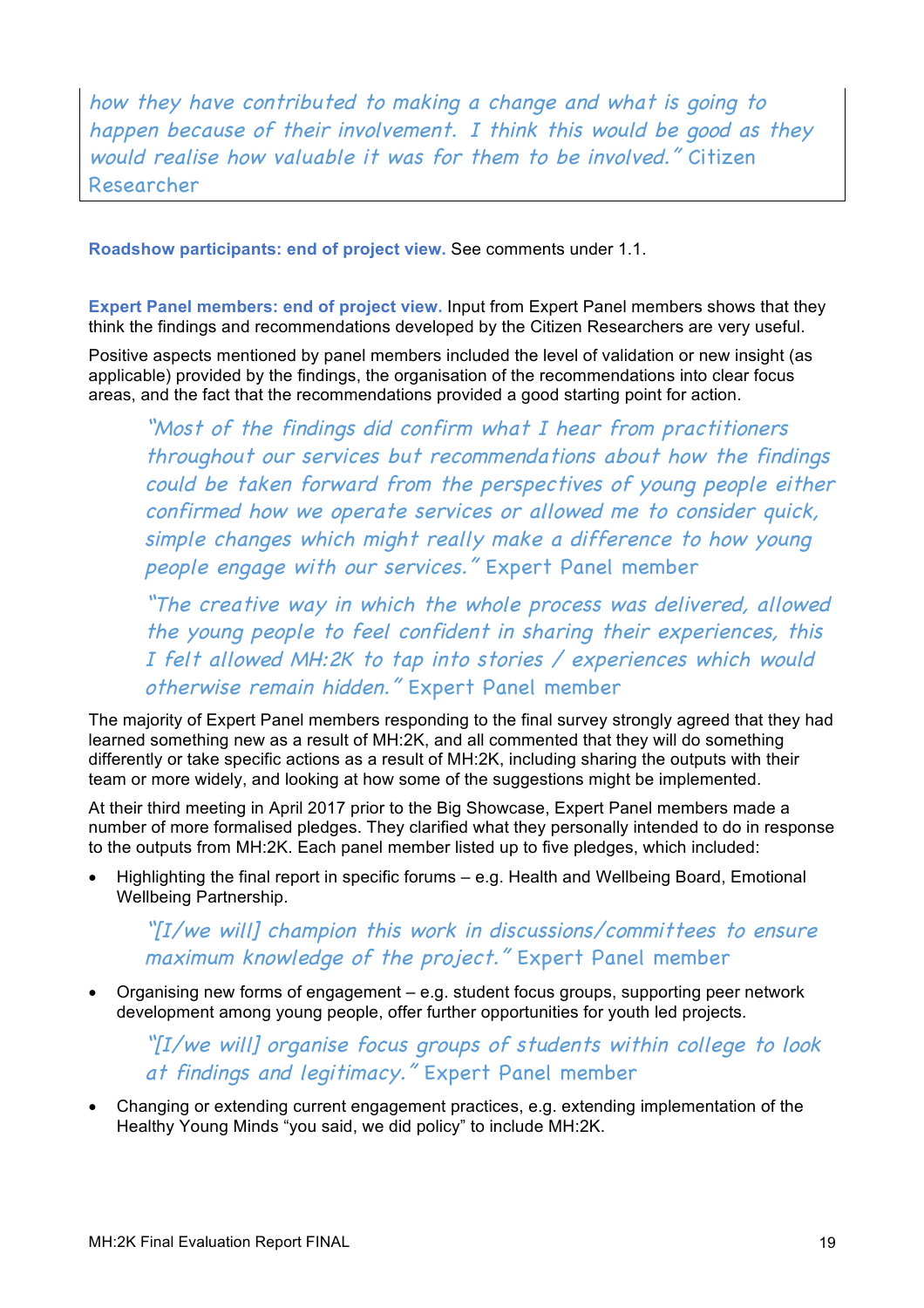"[I/we will] offer progression route for young people involved to continue to be involved in youth led projects and work via the youth service." Expert Panel member

"[We will] change the way we deliver services, involving young people more in their design." Expert Panel member

- Trialling or implementing some of the findings e.g. within Oldham Sixth Form College, children and young people service design, Youth Council, Emotional Wellbeing and Mental Health Partnership.
- Pushing for more resources (e.g. for transition services).
- Passing outputs on to others (senior managers for support, internal team, other organisations in Oldham), sometimes with a specific result in mind (e.g. influencing research agenda).

"[I/we will] disseminate project findings to relevant MAHSC leads with a view to influencing the research agenda." Expert Panel member

- Publicising outputs using social media and professional networks.
- Write up own reflections of the project and its implications.
- Other specific actions e.g. thinking through next steps on specific topics such as research gaps, use the findings to inform future commissioning.

A significant indicator of the potential and appetite for MH:2K to have a positive impact in Oldham and beyond is the organisation of a fourth and final Expert Panel meeting, driven by the panel members themselves. This has led to the formation of a Task and Finish group under the Emotional Wellbeing and Mental Health Partnership involving key local decision makers and experts in taking forward the project findings and recommendations once the project formally comes to an end.

"I think it has already made a difference by empowering all of the young people that have participated in the process. Also, it is evident that the process has started an open conversation, which will allow for MH discussions to be progressed across the area." Expert Panel member

**Big Showcase attendees: end of project view.** At the Big Showcase, attendees gave their initial reactions to the recommendations presented to them by the Citizen Researchers. The response was observed to be positive (see 'Wider stakeholder response' directly below for details on how Big Showcase attendees felt they would act on the findings), with several attendees picking up on specific details of interest to them or beginning to identify actions that they and others could take. They also spent some time identifying who else should be involved in implementing changes.

Big Showcase attendees were asked whether there was anything they or their organisation could do to help create the change the MH:2K Citizen Researchers want to see. Attendees listed a range of actions that they could undertake, including:

- Sharing the outputs of MH:2K with specific people or organisations, and through various publicity channels.
- Work with others more closely (e.g. educational establishments).
- Doing more engagement work (e.g. connecting Citizen Researchers with additional mental health researchers).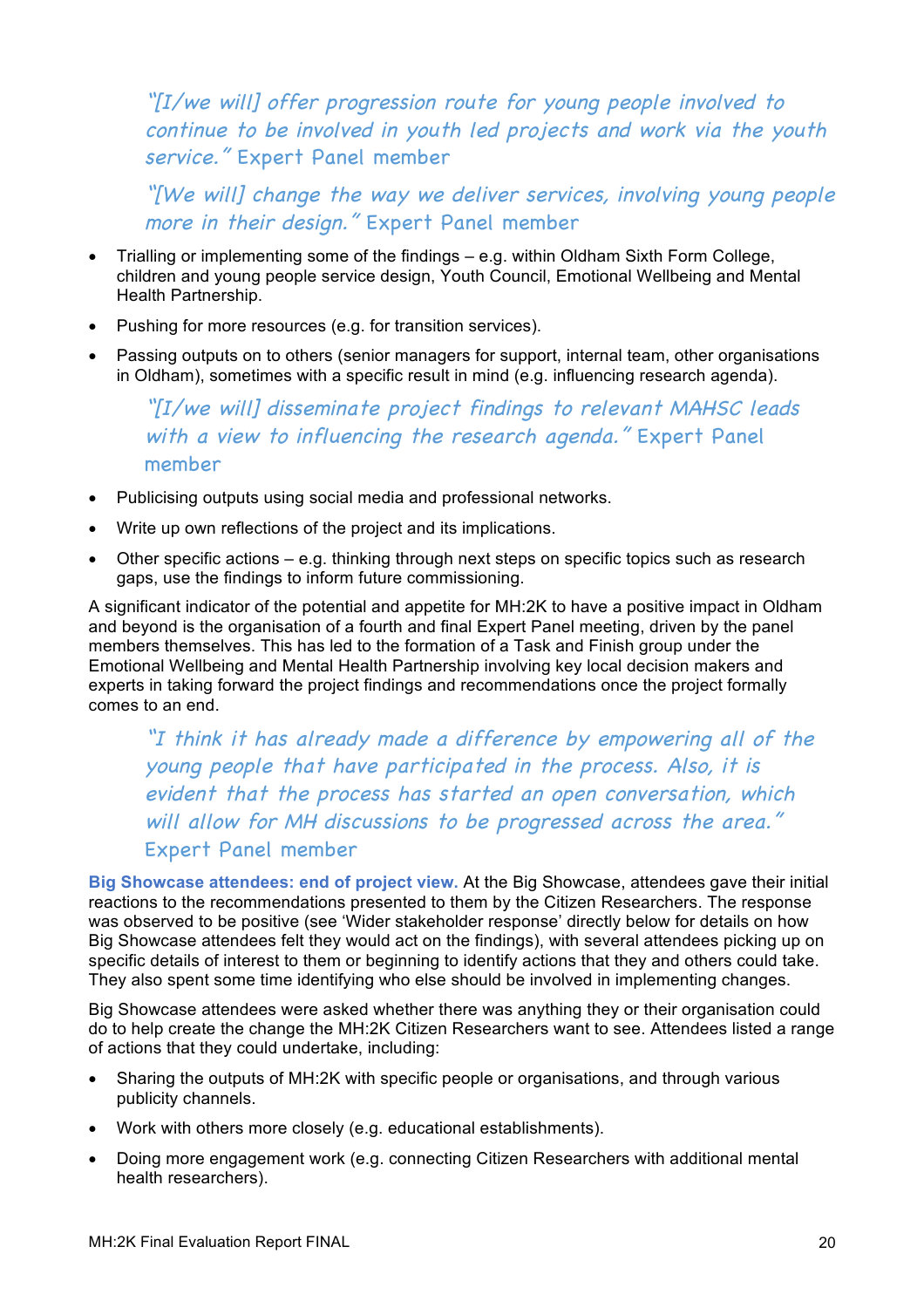- Help to implement or begin implementing some of the recommendations (e.g. awareness days, training, development of digital platforms / apps).
- Ensure funding is available for implementation.

"[I/we could] provide professional expertise to support the recommendations – <sup>a</sup>'double barrelled' approach between the MH:2K reps and MH professionals would be a force to be reckoned with." Big Showcase attendee

Undertaking more engagement of this type in future.

Attendees were asked two further questions: the best way to involve them or their organisation in taking forward MH:2K recommendations; and any other thoughts on how they would like the recommendations to be taken forward. Responses to the second question tended to focus on initial prioritisation of recommendations, development of a strategic plan, creation of a network, more events and communication, more joined up and coherent working, and more practical and financial support (e.g. for schools).

All respondents to the online Big Showcase attendee survey said that they thought the MH:2K findings and recommendations were very useful.

"It was really good to hear recommendations from people accessing the services/support first hand. good mixture of quick wins, easy to implement and longer policy /culture changes." Big Showcase attendee

"They are incredibly useful because they are spoken from the mouths of the exact people we are trying to support. The recommendations have weight because they were researched by young people, for young people." Big Showcase attendee

"I think that this has been an invaluable project to undertake, challenges in mental health will always be there but it was really eye opening that young people are affected just like adults. Let's hope that the momentum continues to see this work through." Big Showcase attendee

**Tangible impacts to date.** Changes to policy and practice directly resulting from the MH:2K recommendations are unlikely to be apparent in time for inclusion in this report. A follow-up survey with key stakeholders in October 2017 will provide further evidence of the extent to which these changes are happening.

However, even now there are some tangible impacts emerging. This is especially true of the personal impacts for Citizen Researchers. Informal conversations, observations and formal evaluation feedback all point towards a tangible shift in levels of confidence, knowledge, skills and interest around mental health.

"I know what I want to do as a job now. It helped me find direction. I would love to work in early intervention. I have had experience with mental health issues and I would like to help others. I don't think it would have happened without MH:2K." Citizen Researcher

Expert Panel members have committed to a number of actions, and Big Showcase attendees have identified a number of actions they think they will take in response to what they have heard (e.g.

MH:2K Final Evaluation Report FINAL 21 20 22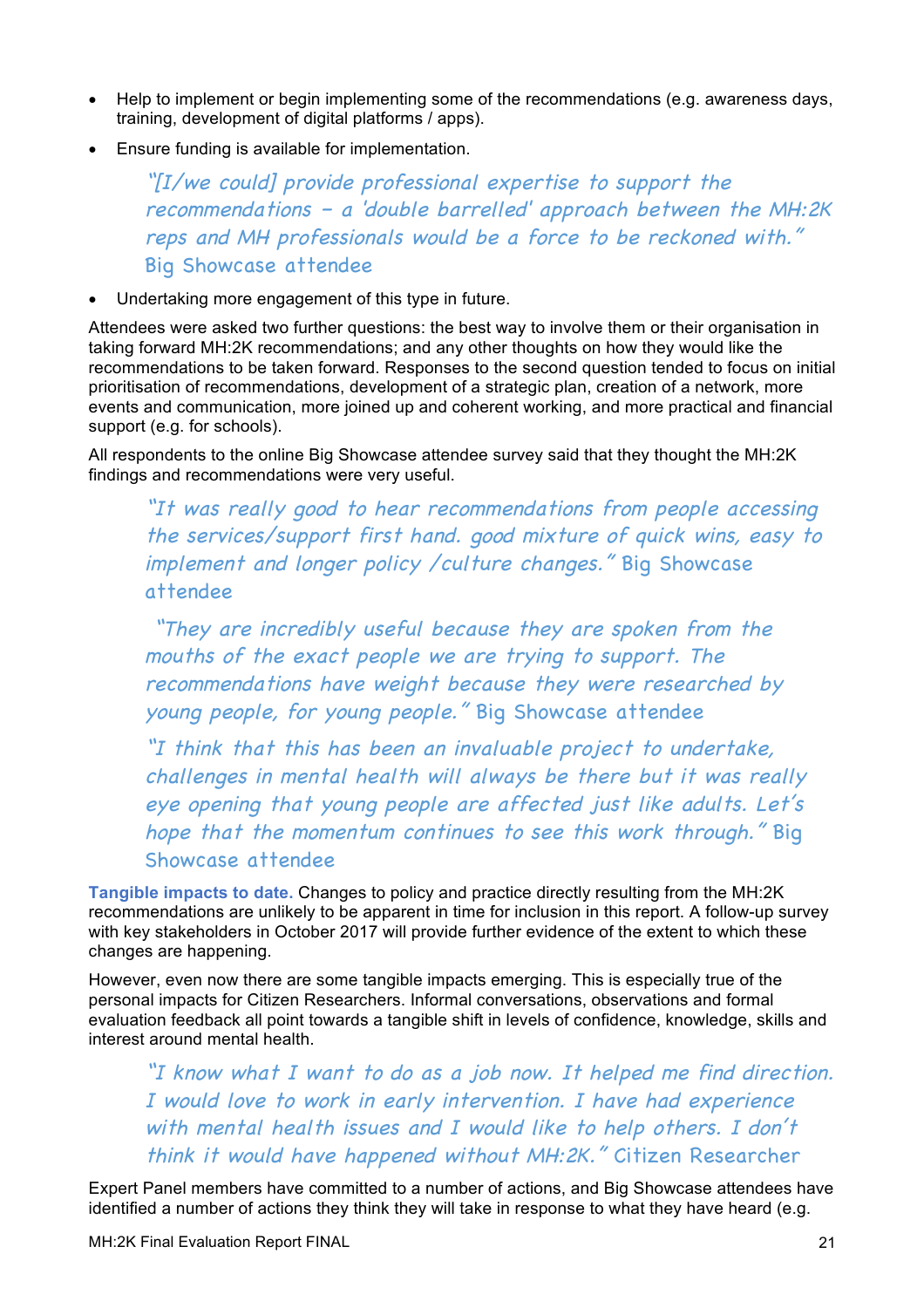refocusing priorities, stopping, starting or continuing specific activities based on the MH:2K findings and recommendations, communicating outputs more widely).

Final evaluation interviews indicate it is too soon to determine what longer-term impact will occur, or has already started to occur. However, the mood across all interviewees was positive, once again reinforcing the appetite and potential for positive impact. The follow up survey later in the year will help to determine the extent of emerging impacts.

A number of impacts relating to the dissemination and carrying forward of findings and recommendations have already occurred. These include:

• Requests for team members to attend or talk at events.

"I'm keen that we try to ensure future programmes and indeed this one with young people and mental health are embedded into the mainstream work of the partnership." Wider stakeholder and chair of the relevant partnership, by email

- Expert Panel members booked to attend events to discuss findings.
- Requests for meetings, e.g. to discuss the implications of MH:2K outputs for research priorities.
- Interest in running similar projects in other locations.
- Plans to develop new or revised communication documents (e.g. relating to self harm).
- Plans to increase resources dedicated to young people's mental health.

"I have already had a conversation with my manager (Director of Learning) to discuss the option of employing somebody full-time to work with students who are experiencing mental health issues." Big Showcase participant

- Requests for Citizen Researchers to support other initiatives.
- Discussions regarding how to offer the Citizen Researchers continued local opportunities for progression with Healthy Young Minds Oldham, Tameside Oldham and Glossop Mind, and Oldham Youth Council. These conversations were started proactively by these organisations and reflect a wider stated aim on the part of representatives from the first two organisations listed to review how they engage young people in their work. Decision-makers are also planning to invite Citizen Researchers to form a reference group for the work of the Task and Finish group mentioned above.

In addition, a member of the Expert Panel will be chairing the new Emotional Wellbeing and Mental Health Partnership in Oldham, providing a strong basis for connectivity of MH:2K outputs to future local decision making.

**Commentary:** Citizen Researchers and Roadshow attendees have reported a range of personal learning and impacts, with some involving significant positive life changes. Expert Panel members have committed to a number of specific pledges around change/impact as a result of the project, Big Showcase attendees have identified multiple areas of potential action, and some tangible impacts have already begun to emerge from MH:2K.

The response from stakeholders suggests the potential for MH:2K outputs to inform future decisions both around mental health and youth or wider public involvement, with multiple potential impacts on research, decision-making and engagement practice identified.

Overall, therefore, there is strong potential for long term positive impacts from MH:2K, and thus there is also the potential for significant improvements in health outcomes to occur if the level of current commitment and excitement created around project outcomes carries forward into action.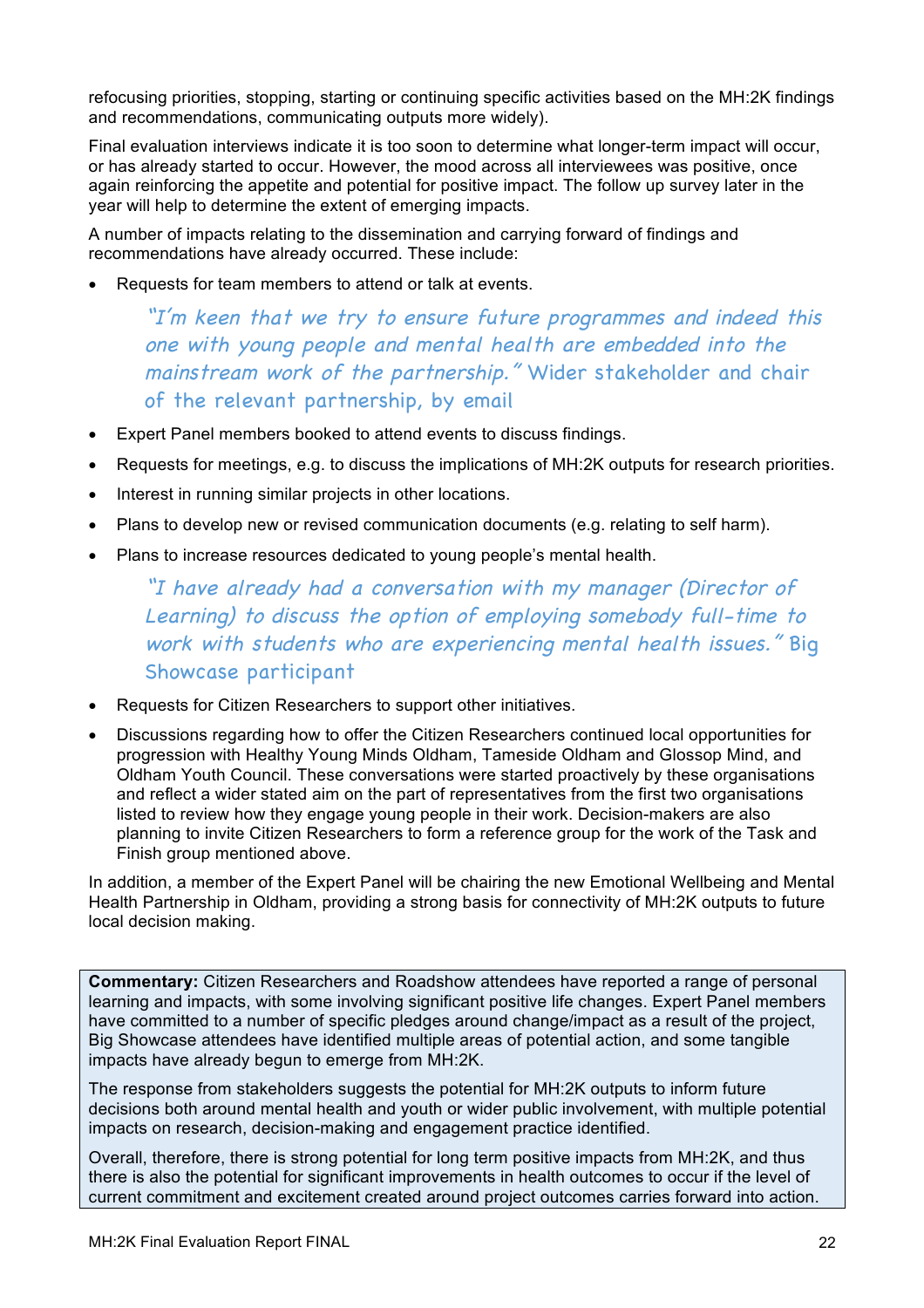There is a high level of expectation from Citizen Researchers and Expert Panel members that change will happen as a result of MH:2K. This expectation brings with it some risk, namely that the change will not be as significant or as timely as hoped. However, initial signs are very positive in terms of the ongoing conversations happening in forums outside of MH:2K, the range of ideas and the strength of commitment to acting on the MH:2K recommendations (at least verbally) from many involved. The key positions held by MH:2K Expert Panel members on relevant Boards within Oldham, as well as within their own organisations, is a very positive sign.

The follow-up survey with key stakeholders in October 2017 will provide further evidence of the extent to which impacts are coming to fruition.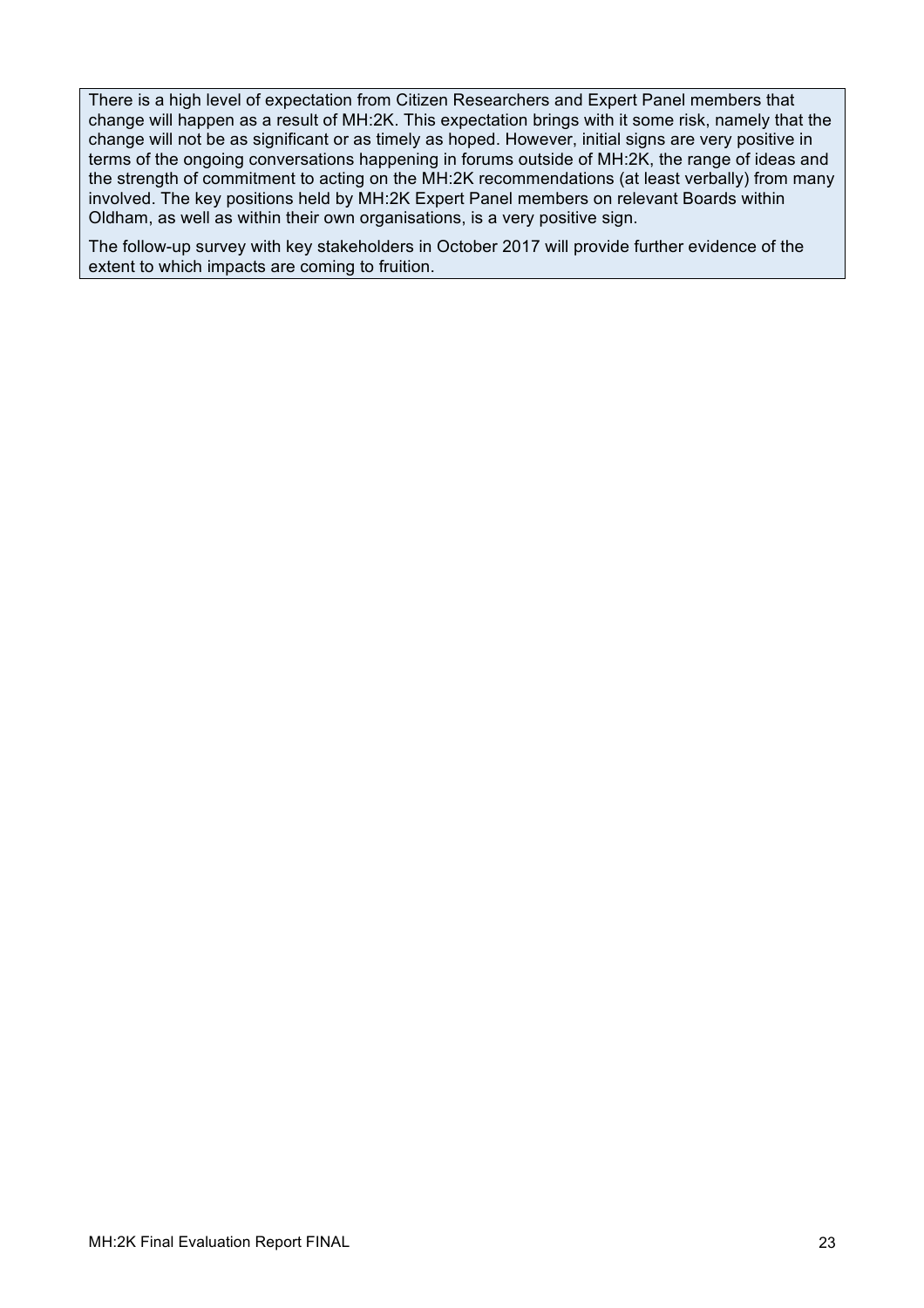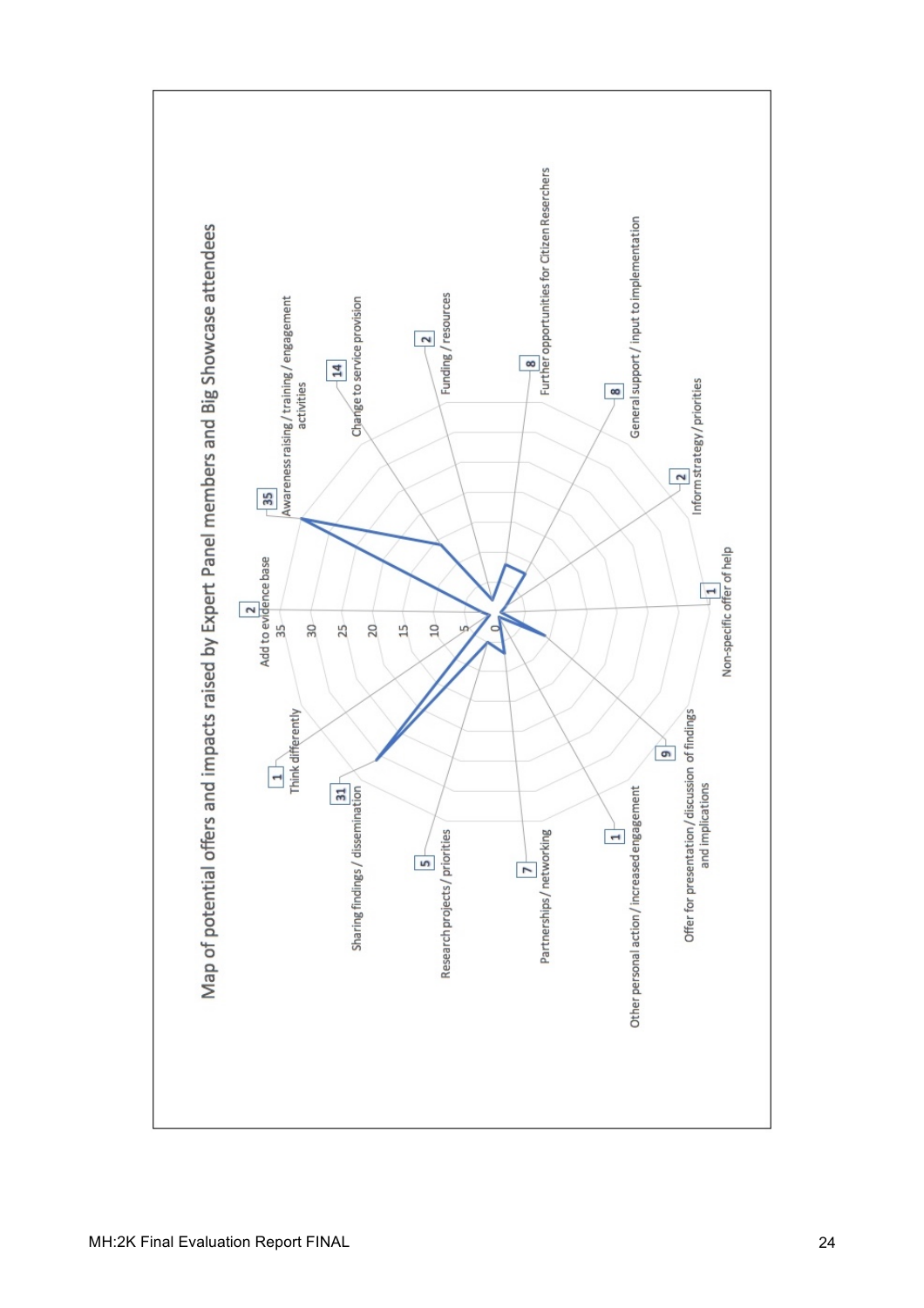## **2.3. Value for money**

#### **Draw conclusions about the project's value for money**

Assessment of value combines aspects of cost with other areas such as impacts and perceived credibility or usability of outputs.

Expert Panel members initially mentioned a number of elements that would contribute to the credibility of the MH:2K project in their view. These included the range of young people engaged, enjoyment of participants, quality of delivery, and balance of input from young people and experts. All of these points, from the evidence gathered, have been achieved well by MH:2K.

Other factors such as impacts on decision making and findings reflecting new thinking were also mentioned as important aspects of credibility by the Expert Panel members. Evidence from the Expert Panel members and Big Showcase attendees indicates a strong commitment and potential for the outputs of MH:2K to impact decision making and inspire change (see 2.2 above).

A common feeling among baseline interviewees was that the project offered good value for money, or at least had the potential to, due to:

- Quality of delivery and process alongside the potential for large numbers of young people and decision makers to be involved.
- Potential for economies of scale on scaling up this pilot project, although with a strong caveat that there will be many location-specific adaptations required.

Aspects interviewees thought would detract from the credibility of the project tended to be the reverse of the factors listed above, as well as if the young people felt they weren't listened to or if there was some kind of contextual or political shift that meant the outputs were unable to have an influence.

All final interviews with Expert Panel members and project team members suggest a shared feeling that the project has produced credible outputs, and has offered value for money (or at least has offered no evidence of being poor value at this point). Supporting comments focus on the quality of process, the youth-led approach balanced with appropriate expert involvement, and the quality of the findings and recommendations in terms of relevance and practical applicability.

**Commentary:** As discussed in the relevant sections above: the quality of project delivery has been very strong; the project has exceeded its desired reach in terms of the number of young people engaged; and the Big Showcase involved a range of senior stakeholders with different interests and perspectives on young people's mental health in Oldham and the wider Greater Manchester area. The MH:2K process has therefore met the practical criteria for value for money mentioned above.

The potential for long term positive impacts from MH:2K is significant, and therefore the potential for it to be very good value for money from an outcomes perspective is also significant. The current level of interest and impetus emerging from the Big Showcase suggests that there is a strong level of willingness to carry forward impacts in some form, although in some cases this is likely to be dependent on context and resourcing.

The follow-up survey with key stakeholders in October 2017 will provide further evidence relating to emerging impacts and therefore value for money.

Perceptions of both value and credibility from the final evaluation interviews are very positive.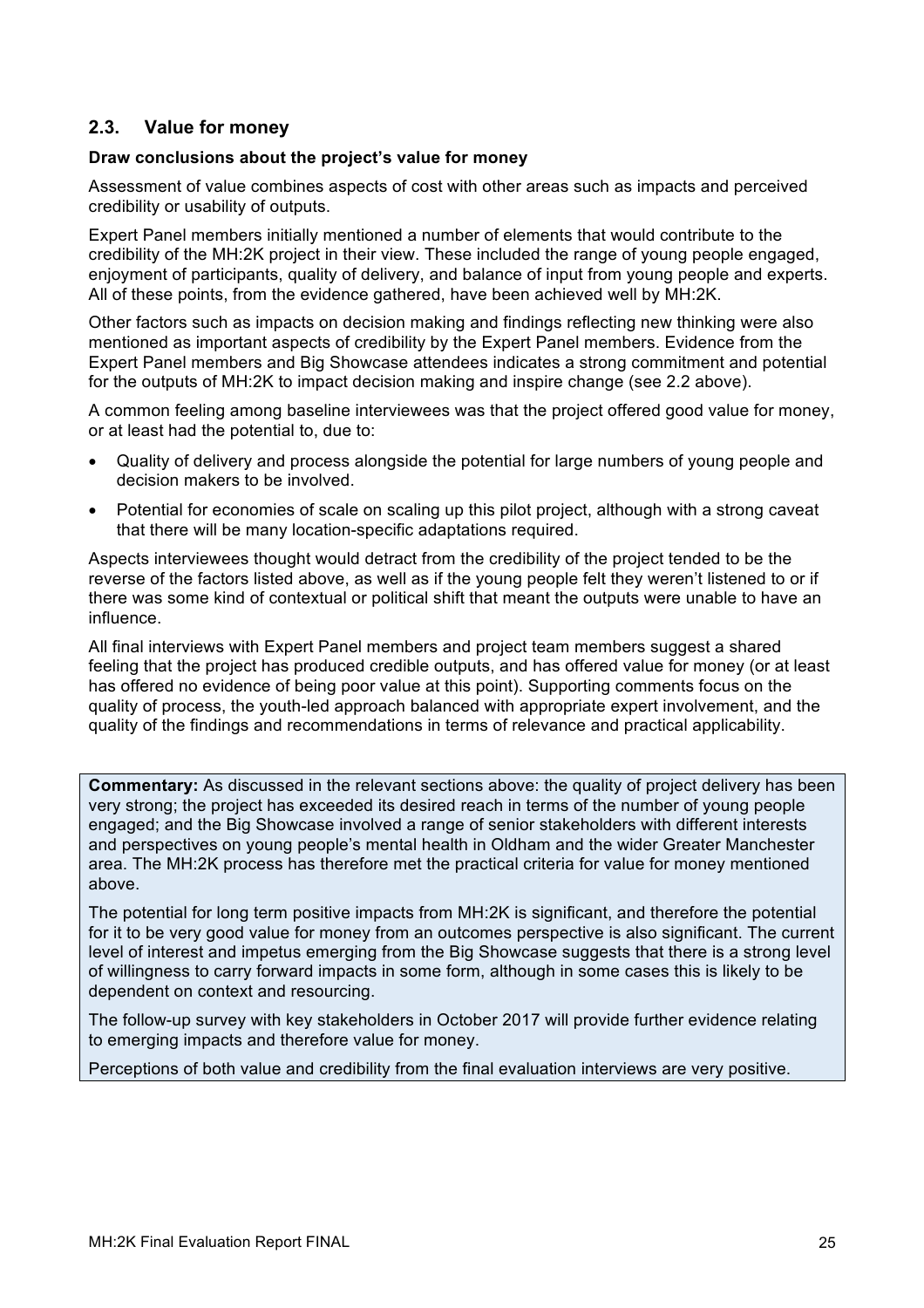## **3. Capturing learning to feed into future projects**

**Commentary:** This report (later to be the final evaluation report) and the final project report are the two main physical vehicles for capturing and disseminating learning from the MH:2K pilot project.

Interviews and final surveys indicate dissemination of the final report will be extensive, both inside and outside of Oldham, with many plans already being developed or in place for Expert Panel members and Citizen Researchers to attend specific forums or events.

The amount of learning and knowledge held by the various participants – particularly the Citizen Researchers and Expert Panel members – should not be underestimated. Although harder to characterise, this less quantifiable learning has the potential to influence future projects and decision making in a range of contexts – from the future career of one of the young people involved to the way in which members of the public are involved in local decision-making in future.

Alongside the written outputs of the project, the presence of the young people and experts involved in MH:2K at other relevant forums – for example the Youth Council and the Health and Wellbeing Board – will be an equally important part of carrying forward the project memory and maintaining the impetus for tangible impacts to occur.

#### **Final words**

Expert Panel members were asked what advice they would give to other professionals thinking of taking part in MH:2K, should it happen in another location. The overwhelming response was "do it".

"I would say MH:2K is a great approach to engagement and involvement, offering a unique and powerful way of tapping into the unknowns, and those things that we think we know, but really don't know." Expert Panel member

One Panel member commented that thinking of pathways for impacts early on in the process would be of help to local decision makers, so that they could hit the ground running once project outputs had been finalised. Interviewees were positive about the potential for MH:2K to been run in other locations, including with respect to the potential learning across different demographics.

When asked about final words for the Citizen Researchers, Expert Panel members and project team members expressed feelings of thanks and admiration, alongside hope that the young people involved in the project would continue to contribute to positive changes in the field of mental health.

"The thing I enjoyed most about MH:2K is that it was all down to us and that it was our voices that got to be heard. It felt good to be listened to." Citizen Researcher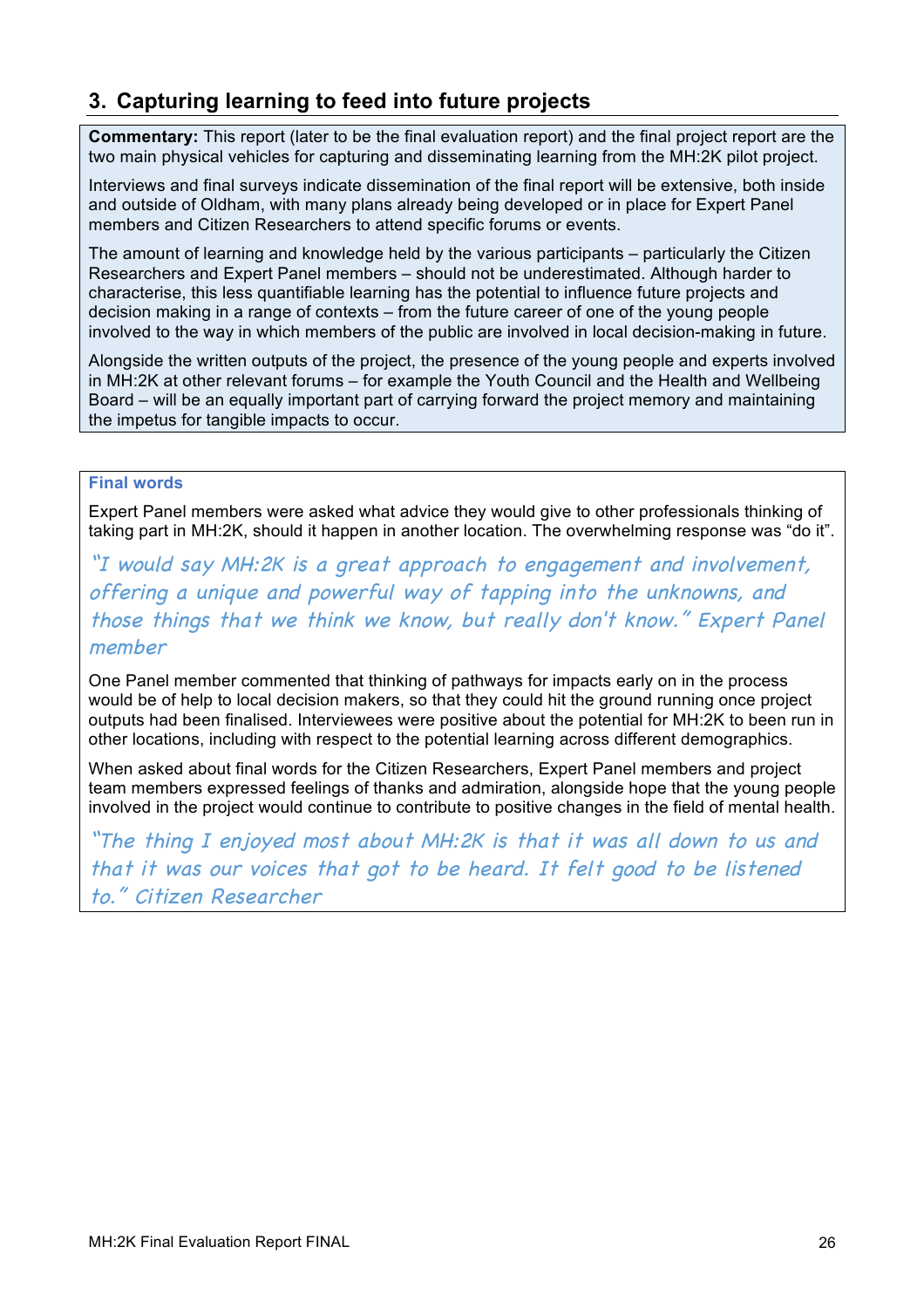## **Appendices**

## **Appendix 1. Evaluation in numbers**

The formal evaluation elements are listed below. Findings from these elements were combined with observations of and written outputs from specific meetings and events, as well as informal conversations with members of the project team.

| <b>Evaluation</b><br>element                                            | <b>Date</b>                          | <b>Number of</b><br>respondents | <b>Notes</b>                                                                                                             |
|-------------------------------------------------------------------------|--------------------------------------|---------------------------------|--------------------------------------------------------------------------------------------------------------------------|
| <b>Baseline interviews</b>                                              | November<br>$2016 -$<br>January 2017 | 11                              | Six Expert Panel members / funders; two<br>project team members; three Citizen<br>Researchers.                           |
| Design Day 1                                                            | 5 November                           | 15                              | Filled in by Citizen Researchers at the                                                                                  |
| questionnaire 1                                                         | 2016                                 |                                 | beginning of the day.                                                                                                    |
| Design Day 1                                                            | 5 November                           | $\overline{15}$                 | Filled in by Citizen Researchers at the end                                                                              |
| questionnaire 2                                                         | 2016                                 |                                 | of the day.                                                                                                              |
| Design Day 2                                                            | 26 November                          | 11                              | Filled in by Citizen Researchers at the end                                                                              |
| questionnaire                                                           | 2016                                 |                                 | of the day.                                                                                                              |
| Design Day 3                                                            | 10 December                          | $\overline{10}$                 | Filled in by Citizen Researchers at the end                                                                              |
| questionnaire                                                           | 2016                                 |                                 | of the day.                                                                                                              |
| Roadshow<br>evaluation forms                                            | January-<br>April 2017               | 390                             | Not all attendees filled in evaluation forms                                                                             |
| <b>Results Day</b><br>questionnaire -<br>Citizen<br>Researchers         | 22 April 2017                        | 11                              | Filled in by Citizen Researchers at the end<br>of the day.                                                               |
| <b>Results Day</b><br>questionnaire -<br><b>Expert Panel</b><br>members | 22 April 2017                        | 5                               | Filled in by Expert Panel members at the<br>end of the day. Completed by all five Expert<br>Panel members in attendance. |
| <b>Big Showcase</b>                                                     | $May - June$                         | $\overline{7}$                  | Completed online by self-selecting Big                                                                                   |
| post-event survey                                                       | 2017                                 |                                 | Showcase attendees following the event.                                                                                  |
| <b>Citizen Researcher</b>                                               | $May - July$                         | $\overline{7}$                  | Completed online or by phone by Citizen                                                                                  |
| final survey                                                            | 2017                                 |                                 | Researchers.                                                                                                             |
| <b>Expert Panel final</b>                                               | $May - July$                         | $\overline{7}$                  | <b>Completed online by Expert Panel</b>                                                                                  |
| survey                                                                  | 2017                                 |                                 | members.                                                                                                                 |
| <b>Endline interviews</b>                                               | $June - July$<br>2017                | 10                              | Five Expert Panel members / funders; three<br>project team members; two Citizen<br>Researchers.                          |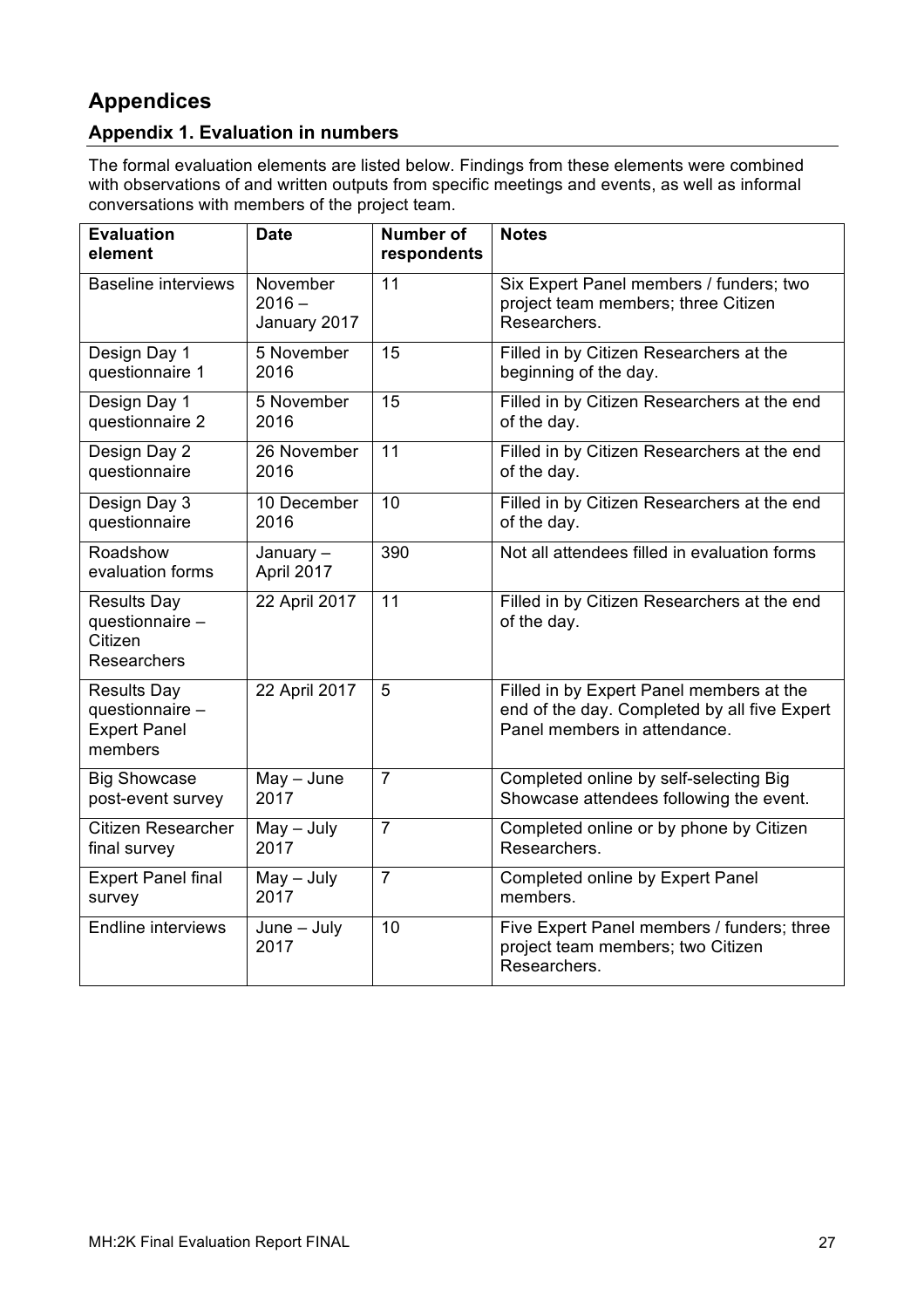## **Appendix 2. Interview questions**

#### BASELINE – STAKEHOLDERS AND PROJECT TEAM

Questions to be applied flexibly, depending on the flow of the interview and to reflect the knowledge and enthusiasm of the interviewee.

#### **Background and current situation**

- 1. Please could you start by telling me a little bit about why you are interested in young people's mental health / your role in young people's mental health in Oldham?
- 2. Have you been involved in any projects like this before, e.g. any led by young people, or specifically about young people's mental health?
- 3. How are you feeling about being involved in the project?

#### **Hopes, fears and expectations (project delivery, learning, impacts)**

- 4. What do you hope to get out of being involved in the project (and specifically for stakeholders: personal or organisational learning or impacts)?
- 5. What do you hope the programme will achieve? [Extend to ask specifically in terms of impacts or outcomes, and whether there are other specific areas of your work or other people's work you are expecting the learning from this project to be relevant to?]
- 6. Do you think there are any other ways these impacts or outcomes might be achieved?
- 7. Do you have any concerns or worries about your involvement in the project, or about the project more generally?
- 8. What are your expectations about your level of involvement and commitment to the MH:2K project, (e.g. in terms of time and money)?
- 9. How are you planning on disseminating learning from your involvement in the project? And to whom?

#### **Credibility and value for money**

- 10. What factors would contribute to the credibility of MK:2K project, from your point of view? [Prompt further if needed, e.g. delivery, outputs, impacts, etc.]
- 11. And are there any factors that you think would detract from its credibility?
- 12. Do you think the project will offer good value for money? Why/why not?

#### **Wider context and knowledge**

- 13. Is there any specific literature, research or case studies you would recommend us looking at in order to further inform the baseline report, other than that already given to the project team?
- 14. Are there any other organisations or individuals it might be useful for us to talk with, other than those names already given to the project team?

#### **Final comments**

15. Do you have any other comments about the project at this stage?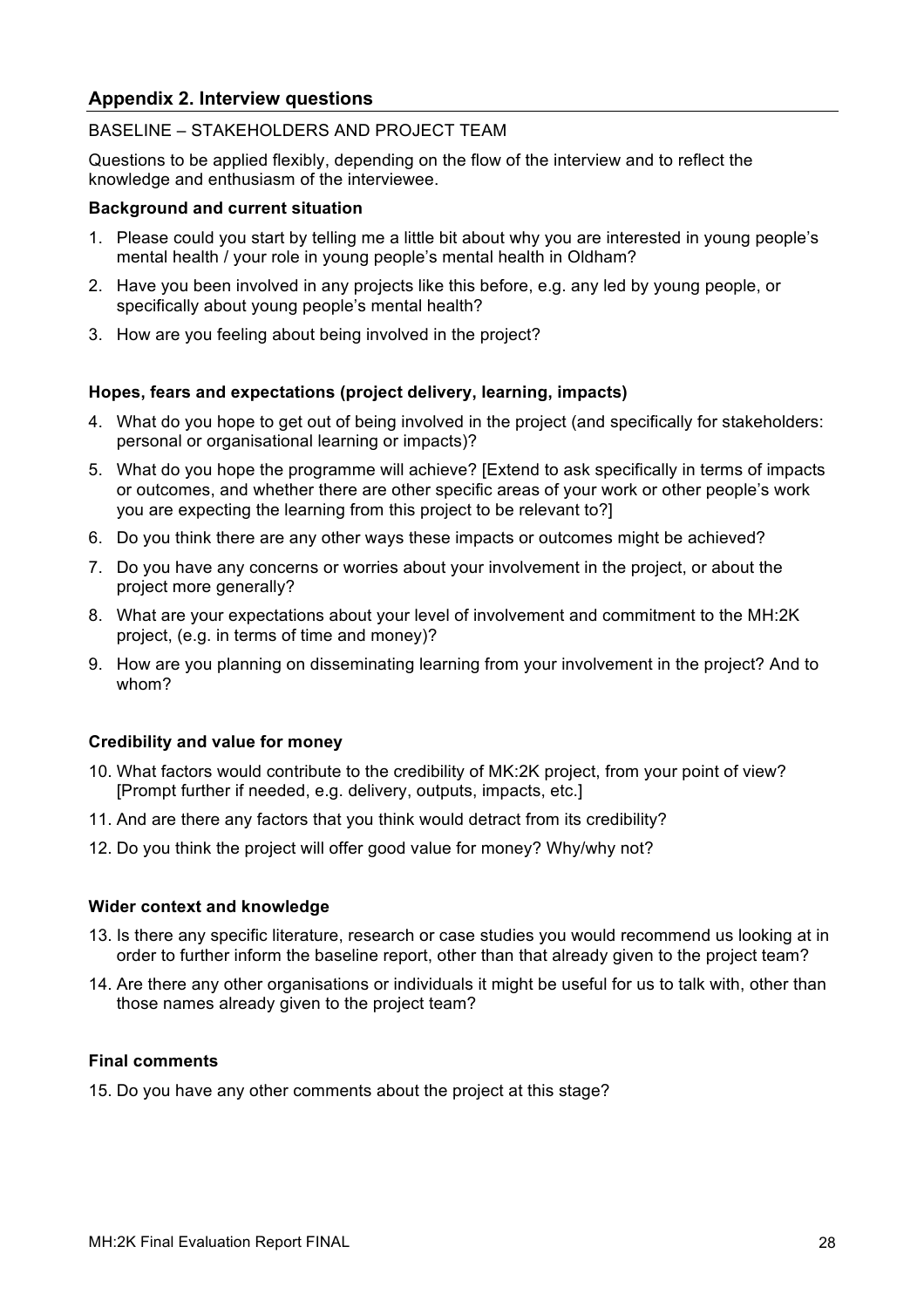#### BASELINE – CITIZEN RESEARCHERS

Questions to be applied flexibly, depending on the flow of the interview and to reflect the knowledge and enthusiasm of the interviewee.

#### **Background and current situation**

- 1. Please could you start by telling me a little bit about how you found out about the project and why you wanted to get involved?
- 2. Have you been involved in anything like this before?
- 3. How are you feeling about it at this point, now that we've had all of the meetings to design the Roadshow? Anything you've particularly liked? Anything you would change?

#### **Hopes, fears and expectations (project delivery, learning, impacts)**

- 4. What have you got out of being involved in the project so far? And what else do you hope you'll get out of it with the roadshow events and the launch etc.??
- 5. What do you hope will happen once the MH:2K project is all finished? (For example… This might be something to do with how mental health services in Oldham are run, or how decisions are made?)
- 6. Do you have any concerns or worries about your involvement in the project, or about the project more generally?
- 7. Are you taking part in the roadshows? How much time do you expect to spend on MH:2K over the next few months / how do you feel about that?]
- 8. Have you talked to others about being involved in this project?

#### **Final comments**

9. Do you have any other comments about the project at this stage?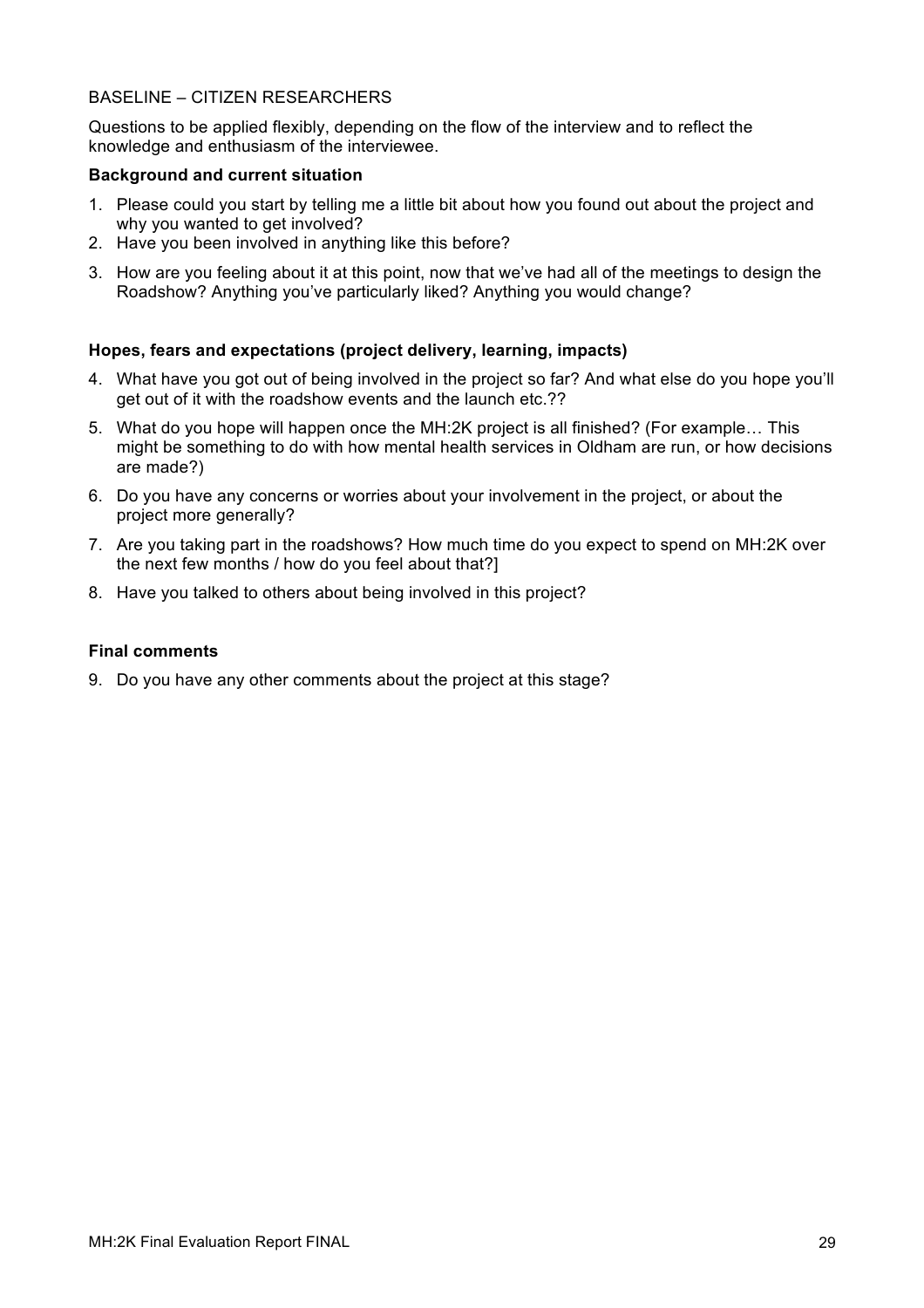#### ENDLINE – STAKEHOLDERS AND PROJECT TEAM

Questions will be applied flexibly, depending on the flow of the interview and to reflect the knowledge and enthusiasm of the interviewee.

#### **Overall feelings**

1. First of all, how are you feeling generally now that MH:2K is coming to an end?

#### **Process delivery**

- 2. Let's start by talking about the process used for delivering MH:2K we'll come onto impacts shortly. What worked about how the project was run and delivered from your point of view?
- 3. Is there anything you would suggest changing if the project was to be run elsewhere? E.g. things you'd like more of, or less of, or things you think could have been done differently?
- 4. Was the process as you expected overall, e.g. in terms of how it worked, the amount of time you spent on it, etc.?

#### **Personal and organisational impacts**

- 5. What do you think has changed for you personally as a result of taking part in MH:2K? (Further prompting if needed, e.g. learning, attitudes, engagement processes, anything not as expected or not so good; would any of this happened without MH:2K?)
- 6. And what about for your organisation? Do you think there have been or will be any specific impacts there as a result of MH:2K? (If these are different from personal impacts.)

#### **Project impacts**

- 7. What do you think or hope will happen in Oldham as a result of MH:2K? (Prompts: for example in relation to young people's mental health, research, services, the way people are involved in decision making, etc.)
- 8. And if there's one specific thing you hope will change as a result of MH:2K what would that be? What's your priority?
- 9. What about outside Oldham what do you think or hope will happen more widely as a result of MH:2K? (Prompts: for example in relation to young people's mental health, research, services, the way people are involved in decision making, etc.)
- 10. Have you talked to others about being involved in this project, or disseminated learning to others? If you haven't yet, how are you planning to disseminate learning? (Prompt for more details – e.g. who, what.)

#### **Credibility, value for money and scalability [not citizen researchers]**

- 11. Do you feel like MH:2K has led to credible outputs (findings and recommendations)? Why do you think that is? (Prompt further if needed, e.g. delivery, outputs, impacts, etc.)
- 12. Do you think MH:2K has offered good value for money? Why/why not? (Or what will determine value for money, if they're not sure.)
- 13. What are your thoughts on the potential for scaling the MH:2K model and taking it elsewhere in the UK? Are there any specific considerations you think would need to be taken into account? (Prompt if needed, e.g. regional similarities, differences, economies of scale, etc.)

#### **Messages for others**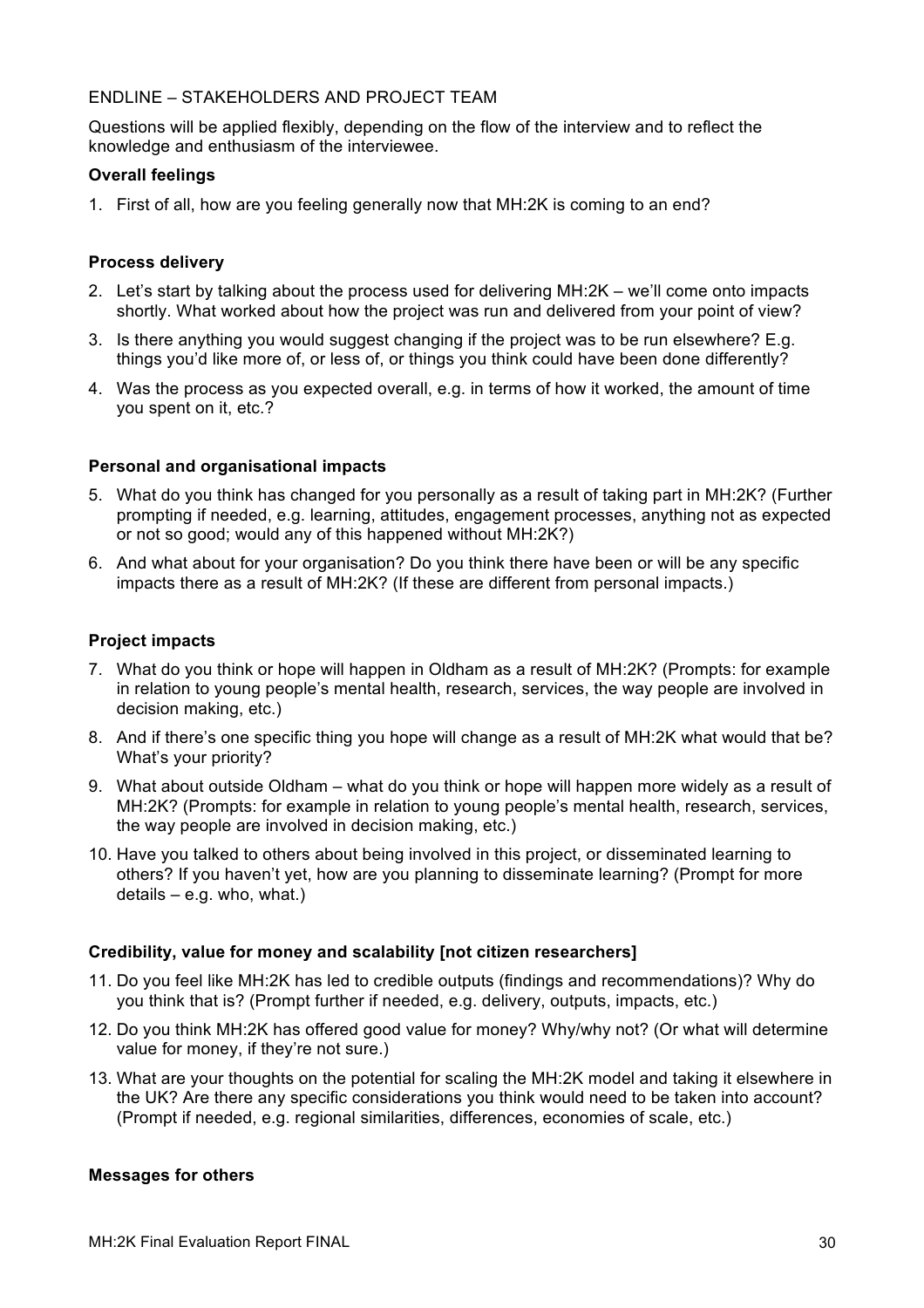- 14. What advice would you give to decision makers (or future project delivery team members) outside of Oldham thinking of funding / getting involved in a project like MH:2K? [NB for project team ask in relation to others who might run a project like MH:2K]
- 15. Do you have any final messages for the young people who have been involved in MH:2K?

#### **Final comments**

- 16. What will your lasting memories of MH:2K be? What will stick with you?
- 17. Is there anything else at all you'd like to say?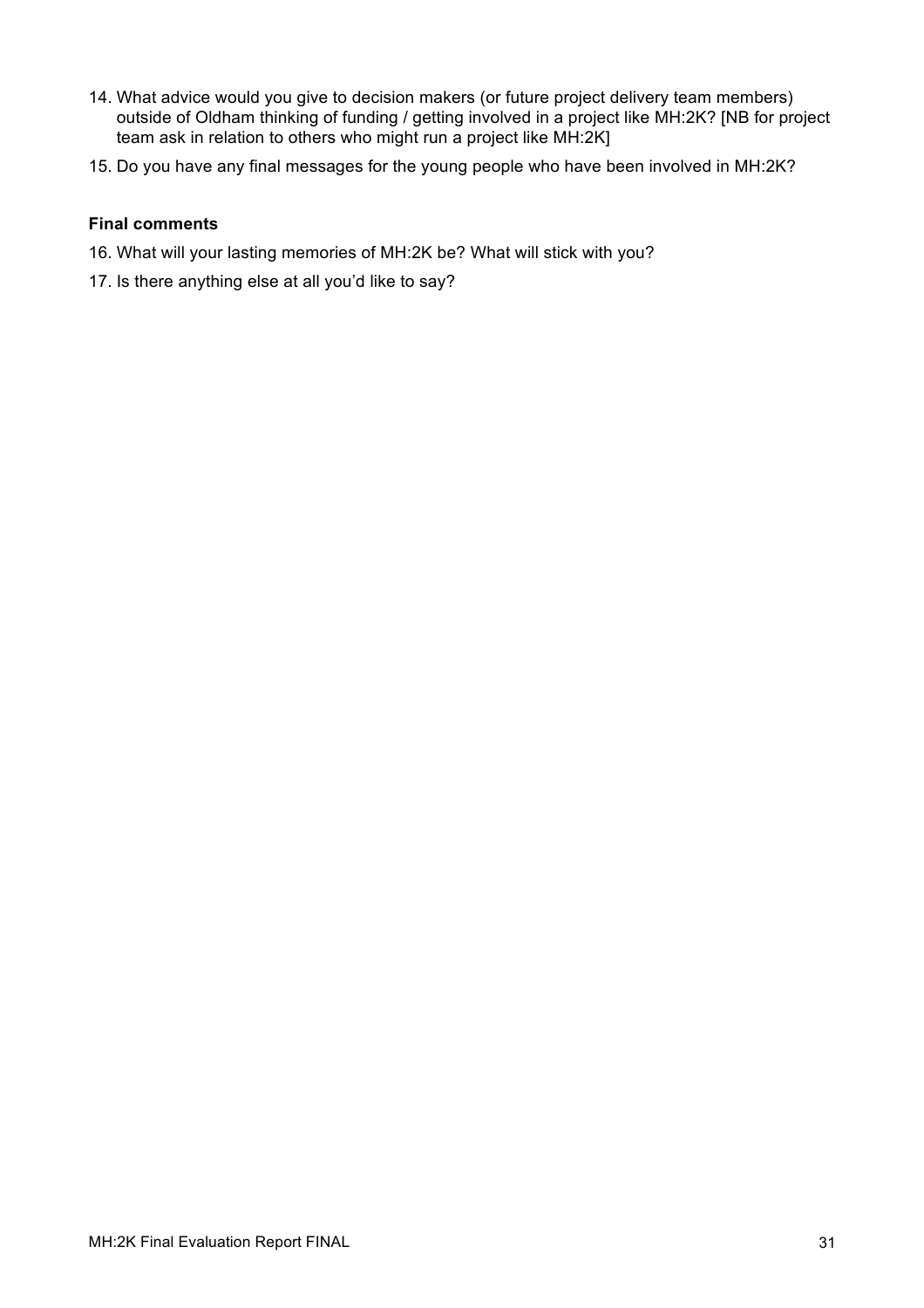#### ENDLINE – CITIZEN RESEARCHERS

Questions will be applied flexibly, depending on the flow of the interview and to reflect the knowledge and enthusiasm of the interviewee.

#### **Overall feelings**

1. First of all, how are you feeling generally now that MH:2K is coming to an end?

#### **Process delivery**

- 2. We'll talk about what's changed and what might happen as a result of MH:2K in a little while. But first I'm interested in your thoughts about how MH:2K was designed and run. What were the good things about the project? What worked well? (Prompt if needed – what specifically about the design how meetings were run, how you kept in touch with everyone, etc.)
- 3. Is there anything you would suggest changing if the project was to be run elsewhere? E.g. things you'd like more of, or less of, or things you think could have been done differently?
- 4. Was the project as you expected overall, e.g. in terms of how it worked, the amount of time you spent on it, etc.?

#### **Personal impacts**

5. Think back to when you first got involved in this project. What do you think has changed for you since then, as a result of taking part in MH:2K? (Further prompting if needed, e.g. learning, attitudes, interest in mental health, education or career, friendships, confidence, skills, anything not as expected or not so good; would any of this happened without MH:2K?)

#### **Project impacts**

- 6. What do you think or hope will happen in Oldham as a result of MH:2K? (Prompt if needed: in relation to young people's mental health, research, services, the way people are involved in decision making, etc.)
- 7. And if there's one specific thing you hope will change as a result of MH:2K what would that be? What's the recommendation you feel most strongly about?
- 8. What about outside Oldham what do you think or hope will happen more widely as a result of MH:2K? (Prompt regarding project being run in other areas, things that might change across the whole country, e.g. research etc.)
- 9. Have you talked to others about being involved in this project? What did you say and what did they say about it?

#### **Messages for others**

- 10. What advice would you give to other young people thinking about being involved in a project like MH:2K?
- 11. What advice would you give to decision makers outside of Oldham thinking of funding or getting involved in a project like MH:2K?
- 12. Do you have any final messages for decision makers in Oldham?

#### **Final comments**

- 13. What will your lasting memories of MH:2K be? What will stick with you?
- 14. Is there anything else at all you'd like to say?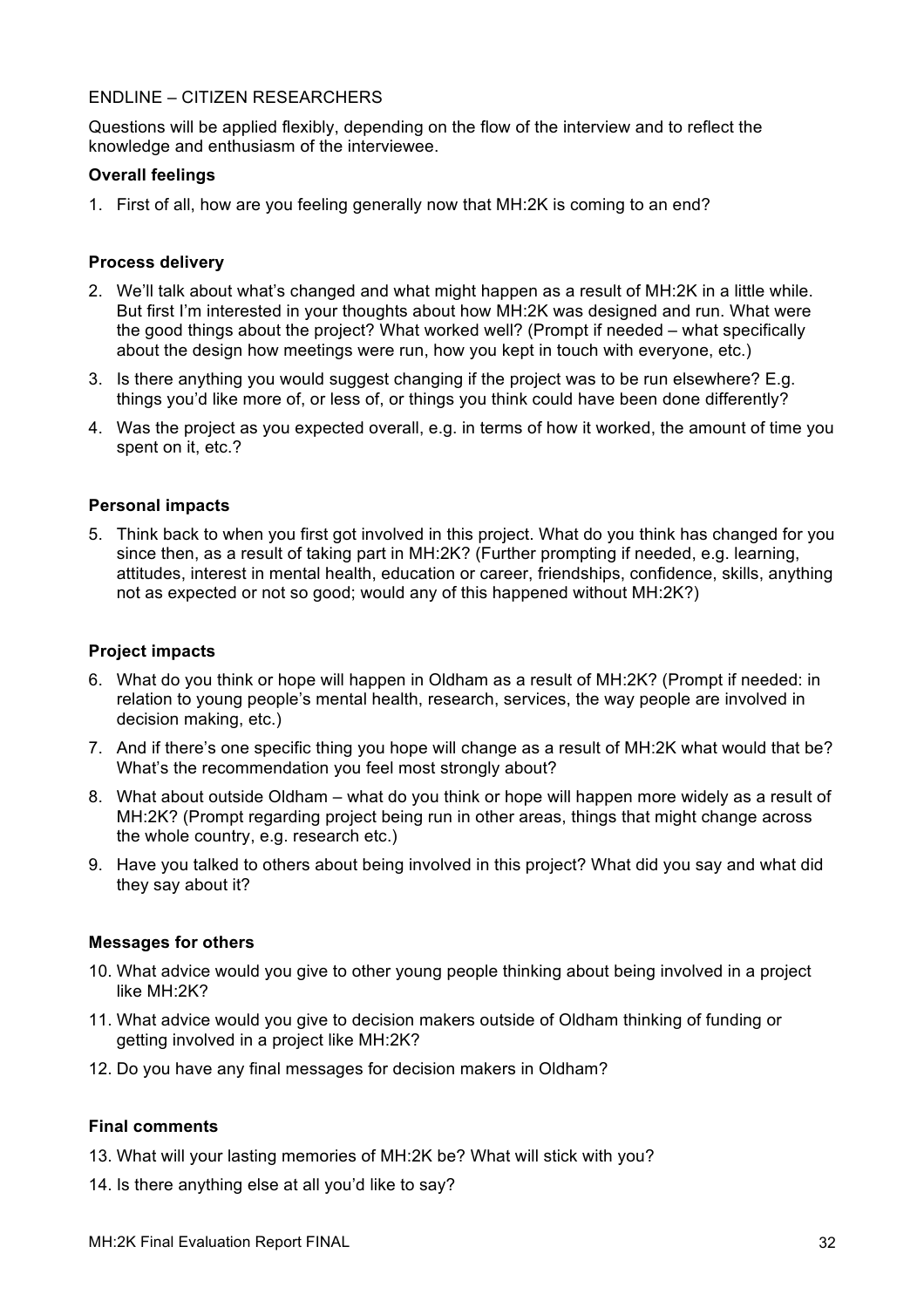## **Appendix 3. Design Day questionnaire responses**

#### DESIGN DAY 1 – QUESTIONNAIRE 1

- **1. How do you feel about the chance to be involved in MH:2K?**
- I feel excited and intrigued to be involved in such an amazing opportunity.
- I feel excited about this amazing opportunity and I am looking forward into helping others and sharing perspectives.
- I am excited to be a part of this project, which can lead to a positive change in how mental health can become more aware of in Oldham.
- It should be a good experience.
- Lucky and nervous.
- I feel that it is a good opportunity to educate myself a bit more on mental health and hopefully try my best to make a difference in the community.
- I feel privileged to be involved in such a great cause that is close to my heart.
- I think it's a good opportunity to get involved. It would help me to understand other and build communication skills.
- I feel excited to be participating in a project where I may have the chance to raise issues and make a difference.
- I feel privileged to be involved in MH:2K. I feel as though it is a chance to give mental health a voice and make a change.
- I was proud to be chosen because it's something that I feel very strongly about.
- It sounds like a good opportunity and sound really interesting to learn new things.
- To be a part of this project, I feel actually quite privileged as I can put my views across without anyone judging me.
- Really good.

## **2. What did you think about the application process? Specifically: a. What, if anything, was good about it?**

- A good range of questions to establish knowledge.
- Simple 2 step process, application and then telephone interview.
- It covered a lot of background.
- It covered a lot of areas about people's lives.
- It was quick and easy the interview was relaxed.
- It was all online / on an editable pdf document.
- It was simple, not too complicated.
- I liked how the application involved my personality, ambitions and interests more than my achievements.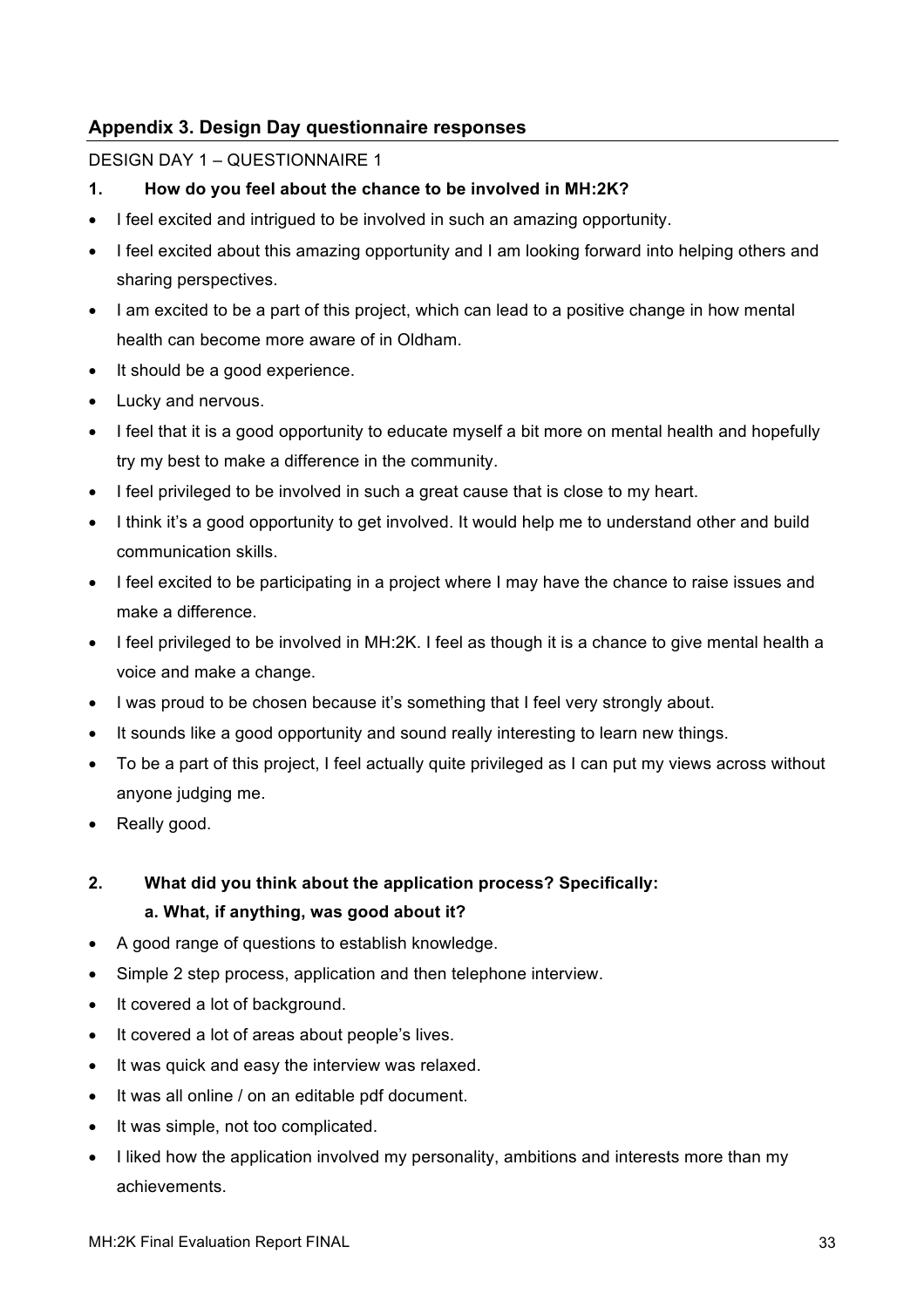- It was quick to do.
- The application form gave sufficient space and direction and the phone interview was great and allowed for any questions (Rose was lovely).
- It made you properly think about why you want to be part of MH:2K.
- It was easy to fill out and the form easy to understand.
- It was a quick process and I got told quickly if I was successful or not. Plus, the questions were easy to answer.
- Good.

## **b. What, if anything, would you change about it?**

- More information in the application for what MH:2K is about, also more advertisement about it.
- A lot of questions repeated themselves.
- Nothing.
- Phone interviews.
- Include more about what MH:2K is and what we will be doing.
- I don't know.
- Possibly a face to face interview but this isn't that big an issue.
- I wouldn't change anything about it.
- Nothing.
- **3. How much do you feel you already know about mental health? (please circle a number)**

| Not much 1 2 3 4 5 6 7 8 9 10 A lot |  |  |               |  |  |                                                                                                                |
|-------------------------------------|--|--|---------------|--|--|----------------------------------------------------------------------------------------------------------------|
|                                     |  |  | 1 1 1 2 2 5 2 |  |  | $\sim$ 1 and 1 and 1 and 1 and 1 and 1 and 1 and 1 and 1 and 1 and 1 and 1 and 1 and 1 and 1 and 1 and 1 and 1 |

## **Tell us more. Is there anything you feel you know a lot about?**

- Specific conditions such as anxiety, depression and a little on bipolar disorder.
- I know about mental health and I currently study health and social care and testing knowledge in exams.
- I feel I know a bit about how people with depression feel.
- Depression & anxiety.
- Anxiety.
- I don't know a lot.
- There's always more to learn. I do, however, have experience with Asperger's, schizophrenia, depression and anxiety. I feel perceptive to the role thoughts place.
- I know quite a bit about depression and suicide.
- I've experienced mental health issues before so certain issues I may know a lot about.

## **Is there anything you'd like to know more about?**

• I'd like to know more about people with disabilities and ways of helping them.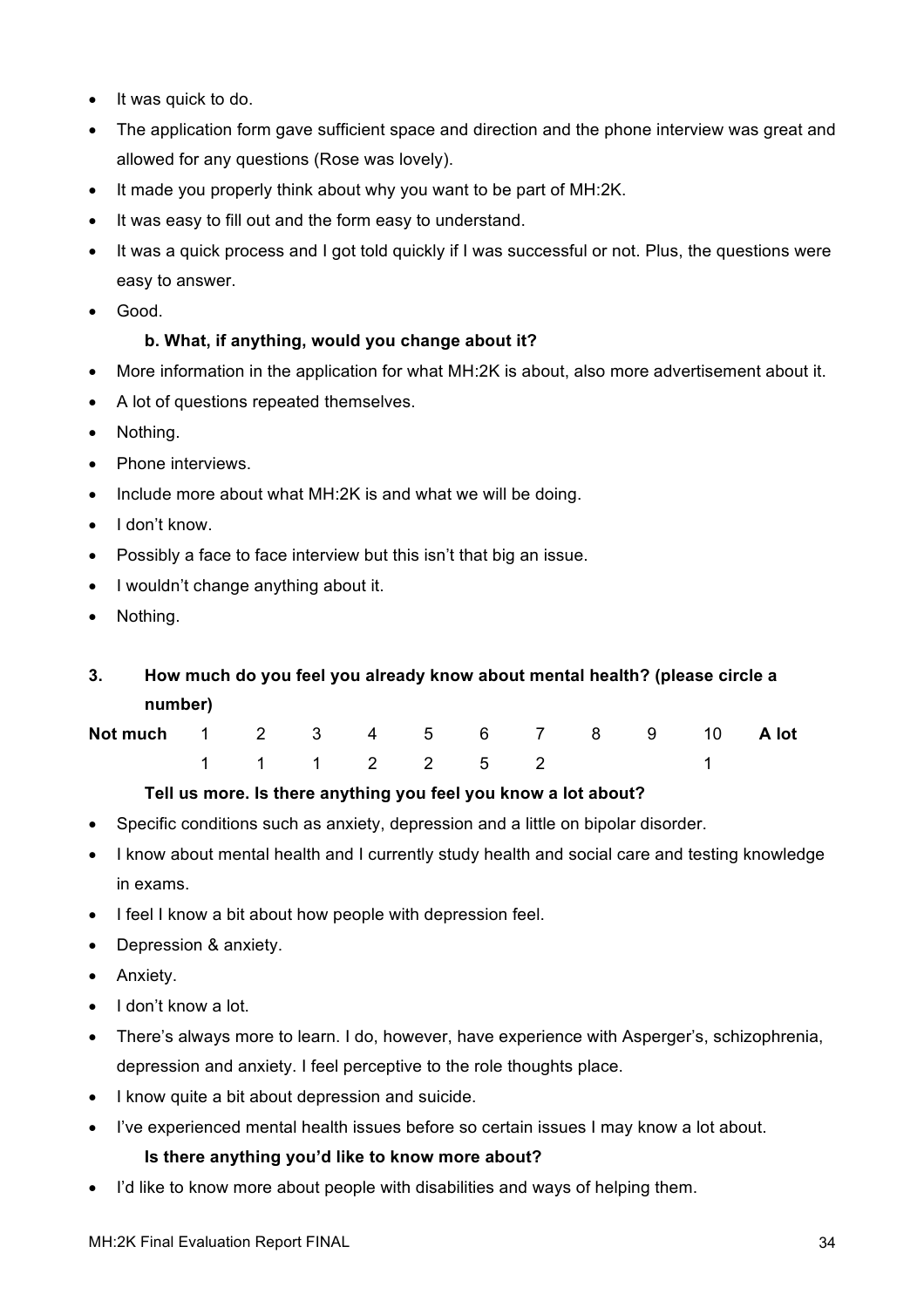- Help available. How people with MH really feel. How to support people with MH.
- How I could help others suffering from mental illness.
- Different kinds of help and different ways to help.
- Depression & causes. Anxiety. Bipolar disorder, schizophrenia, etc.
- Mental health in general, the signs that an issue is there.
- A lot more regarding people's experiences and points of views. I think people can understand better this way.
- I would like to know more about ways where I could help people dealing with mental health.
- The current scientific / social models / research that professionals work from.
- How mental health affects people in different ways.
- How it affects people.
- About different mental health issues and how people are affected by them.
- Mental health.
- **4. How much do you feel you know about young people's mental health in Oldham? (please circle a number)**

| Not much 1 2 3 4 5 6 7 8 9 10 A lot |  |  |  |  |                                             |  |
|-------------------------------------|--|--|--|--|---------------------------------------------|--|
|                                     |  |  |  |  | $1 \quad 1 \quad 4 \quad 3 \quad 4 \quad 1$ |  |

#### **Tell us more. Is there anything you feel you know a lot about?**

- My uncle looks after people with mental health, hence I observe him.
- No.
- Not necessarily, no.
- I think it's harder for young people to get by because most are unsure what to do and lack of experience.
- I have been studying A-level biology, so I do have some knowledge of human biology.
- I feel as though I know how to talk and empathise with young people with mental health issues.
- There are many services available.
- Certain issues such as self harm, depression and anxiety.
- More about mental health.

#### **Is there anything you'd like to know more about?**

- What help is available. Where I can volunteer.
- The services in Oldham.
- The services available to young people.
- The ones listed above (Depression & causes. Anxiety. Bipolar disorder, schizophrenia, etc.)
- I dunno.
- What services are available for young people and what services young people believe are available.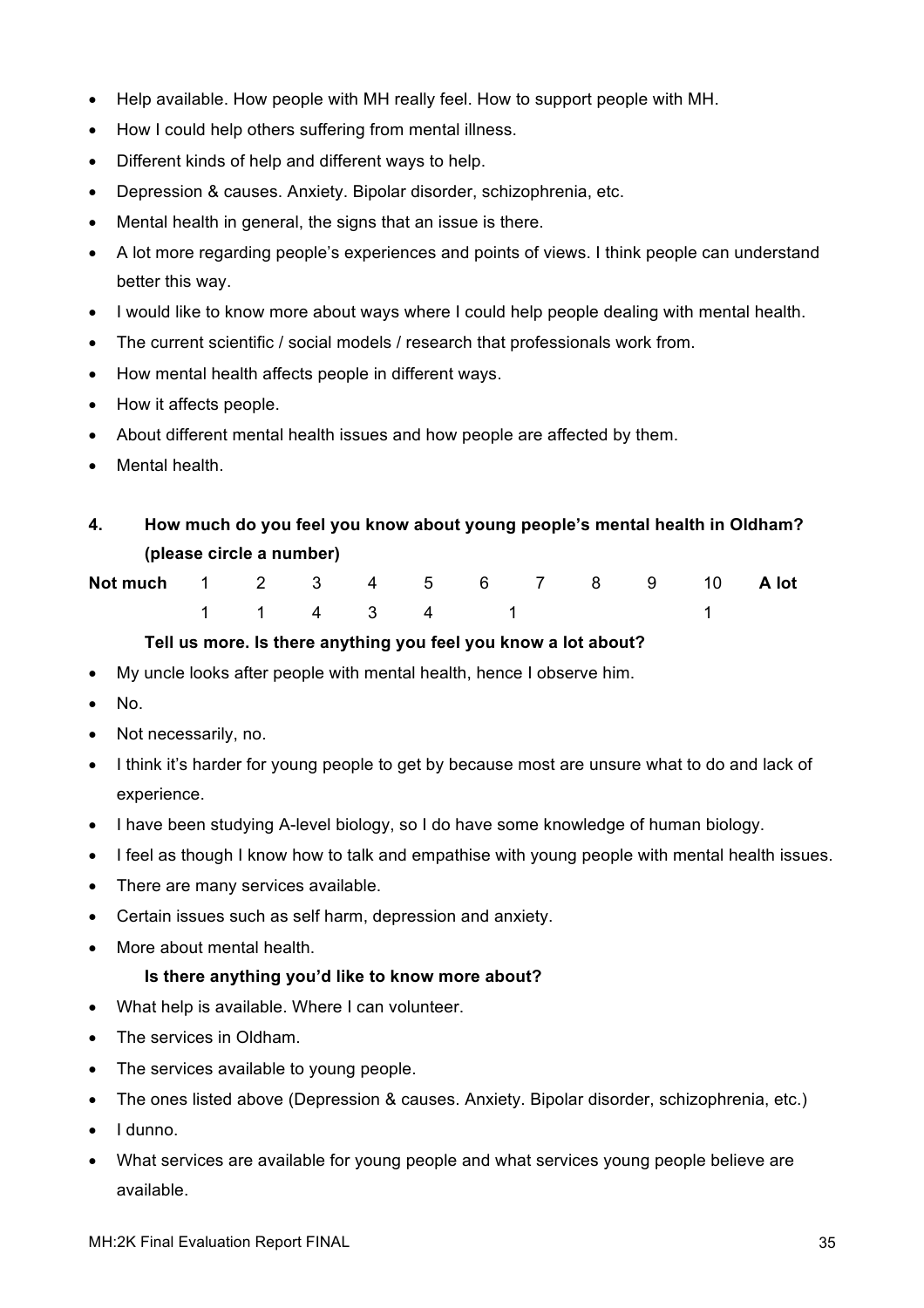- What the most common mental health illnesses are in young people in Oldham.
- As much as I can.
- How many people in Oldham are affected by it also about issues are they facing.
- Mental health and what it about.

## **5. Is there anything else you hope to learn by taking part in MH:2K? (E.g. new skills or learning.)**

- A better understanding of how mental health impacts young people's lives.
- Increase knowledge about mental health.
- New skills in how to help people with mental health.
- Confidence, communication skills.
- I'd like to learn more in general about mental health and how it affects young adults.
- Hope to build confidence.
- Communicating better, learning about others.
- Confidence and the opportunity to express my opinions.
- Research and presentation skills, more about mental health, the processes of change.
- I hope to get to know more people during this project.
- Communication.
- I want to gain some experience and hopefully some skills as I want a career in helping young people with mental health in the future.
- Build up my confidence and to know more about it.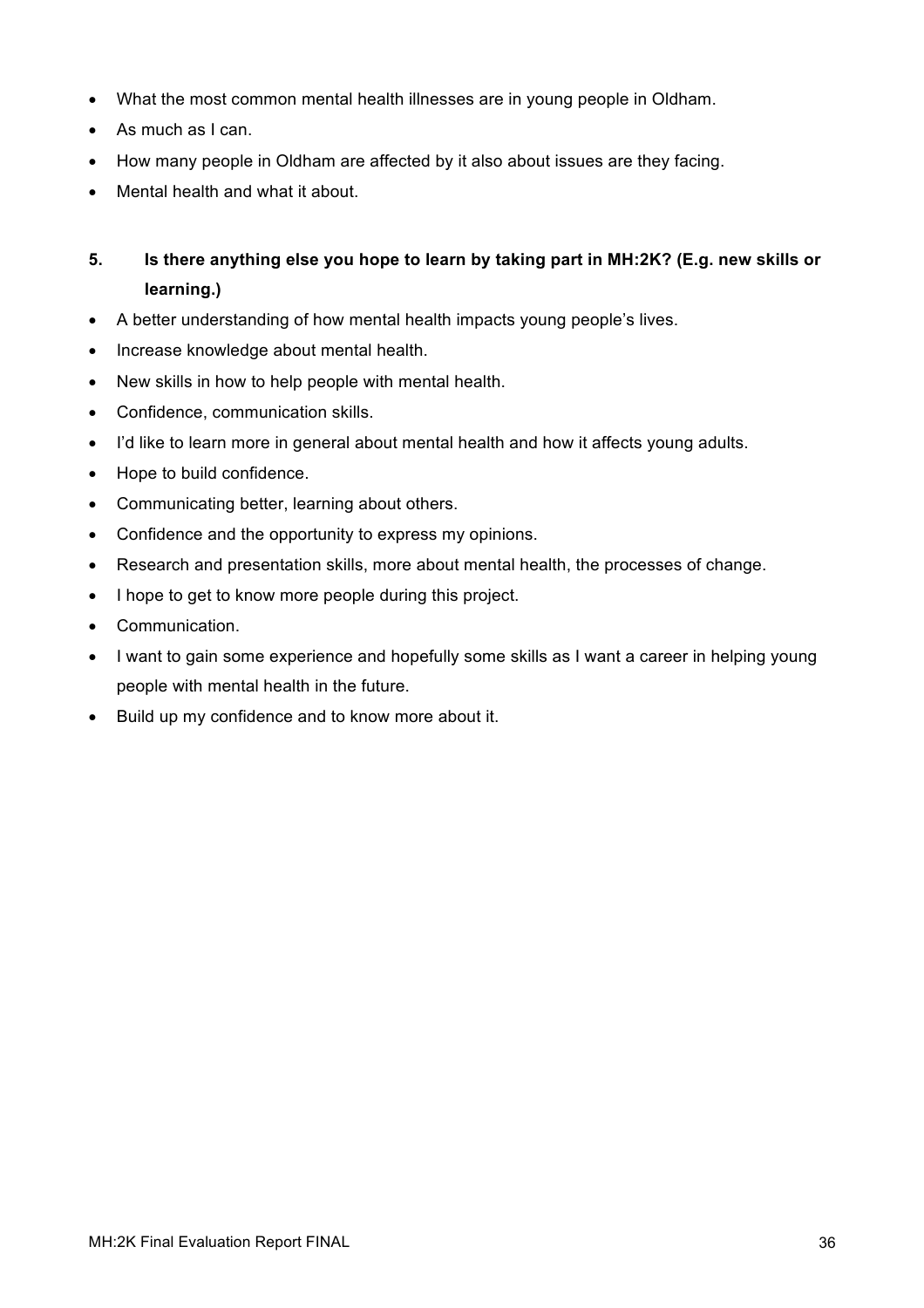## DESIGN DAY 1 – QUESTIONNAIRE 2

1. **How much did you enjoy, or not enjoy, taking part in today's event?** (please circle one option)

| Not at all | Not much | A little | A lot |
|------------|----------|----------|-------|
|            |          |          |       |

4 11

#### **2. What did you like most about today?**

- Group discussion, moving around, sharing ideas, meeting the group.
- The discussion, the group.
- Meeting new people.
- Meeting new people.
- Getting to know people and pizza.
- Meeting the team members and leaders and engaging in discussions.
- Meeting new people.
- Talking and meeting new people.
- Meeting others who are not always the same age as I.
- How interactive the session was.
- Learning more about mental health.
- Teamwork.
- Meeting new people sharing opinions.
- Meeting new people and sharing ideas.
- Meeting friends.

#### **3. What did you like least about today?**

- Not a lot of opportunity to speak to everyone and get their opinions (only worked with the same group of people on the day)
- [illegible], not got a change to talk with everyone.
- Trying to learn people's name.
- Brainstorming but this is due to a lack of me having ideas.
- Not applicable  $\odot$
- $\bullet$  N/A.
- Nothing.
- Unnecessarily long session. The Macbook! Need better icebreakers, still don't know the names of a few people.
- Separated tables.
- Nothing.
- Choosing 3 issues, took forever.
- Very long.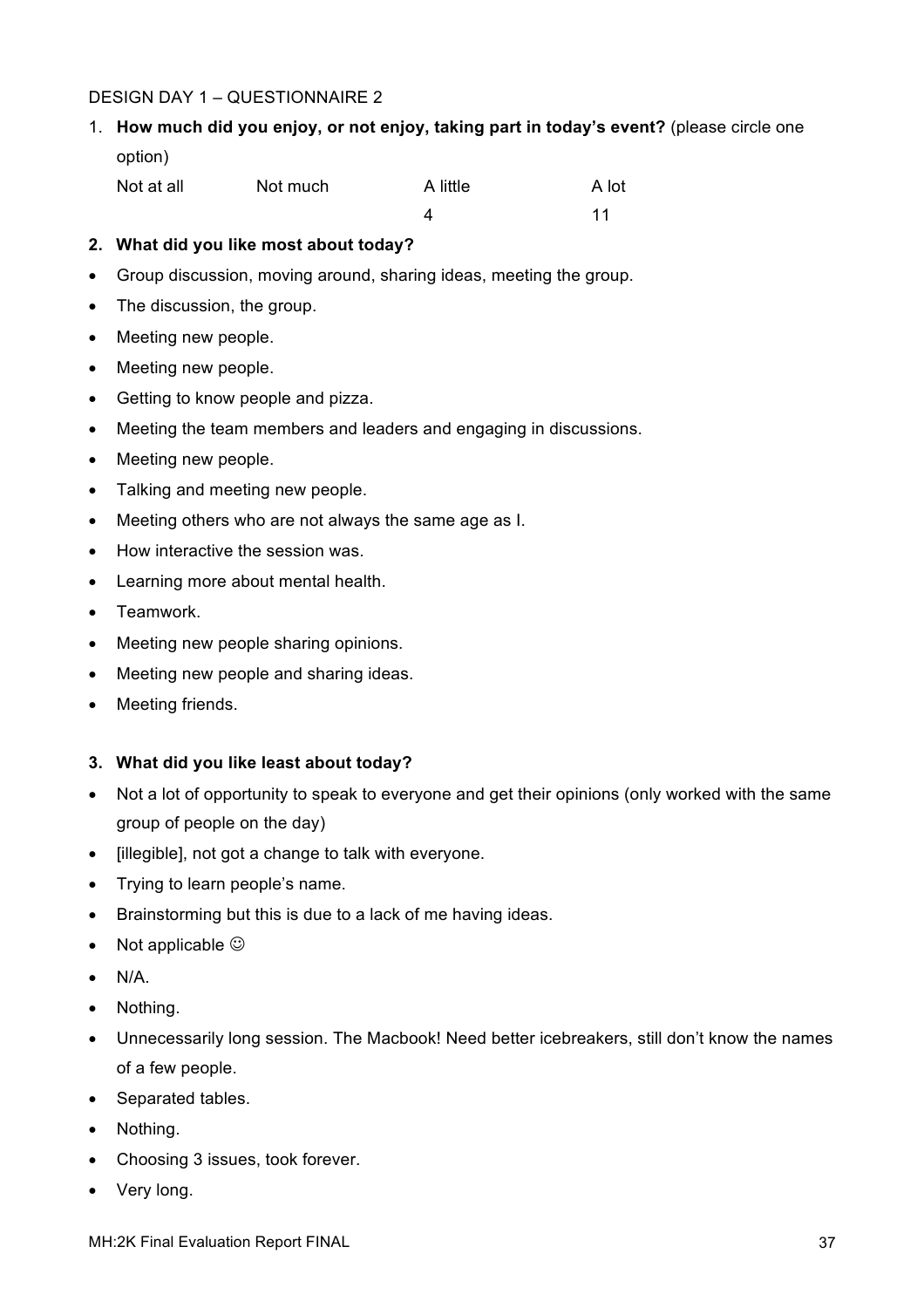- It's quite a long day but it was useful information.
- Nervous around strangers.

## 4. **How much do you agree or disagree with the following statements:**

| a. "I felt able to contribute my views." (please circle one option) |          |       |                |
|---------------------------------------------------------------------|----------|-------|----------------|
| Strongly disagree                                                   | Disagree | Aaree | Strongly agree |
|                                                                     |          |       | u              |
|                                                                     |          |       |                |

| b. "I understand what the MH:2K project is trying to achieve." (please circle one option) |          |       |                |
|-------------------------------------------------------------------------------------------|----------|-------|----------------|
| Strongly disagree                                                                         | Disagree | Aaree | Strongly agree |
|                                                                                           |          | 5     | 10.            |

| c. "The materials (e.g. the fact cards) were good." (please circle one option) |          |       |                |  |  |
|--------------------------------------------------------------------------------|----------|-------|----------------|--|--|
| Strongly disagree                                                              | Disagree | Agree | Strongly agree |  |  |
|                                                                                |          |       |                |  |  |

Tell us more. What did you like, or not like, about the materials?

#### **Strongly agree**

- Good amount of facts.
- The whole thing was brilliant and engaging.
- They were useful and I learnt a lot from them.
- I liked the way everyone got involved.
- I liked that we learnt facts and gave opinions.
- They were interesting.

#### **Agree**

- Made the day more interactive.
- They were interesting.
- Everything was fine as is.
- It was good to hear them the expert panel.
- They were clear, easy to understand.

#### **Disagree**

• Wasn't many facts.

| d. "I have learned something new as a result of taking part today." (please circle one |  |                                                                 |  |  |  |
|----------------------------------------------------------------------------------------|--|-----------------------------------------------------------------|--|--|--|
| option)                                                                                |  |                                                                 |  |  |  |
|                                                                                        |  | $\mathbf{A}$ and $\mathbf{A}$ and $\mathbf{A}$ and $\mathbf{A}$ |  |  |  |

| Strongly disagree | Disagree | Agree | Strongly agree |
|-------------------|----------|-------|----------------|
|                   |          |       |                |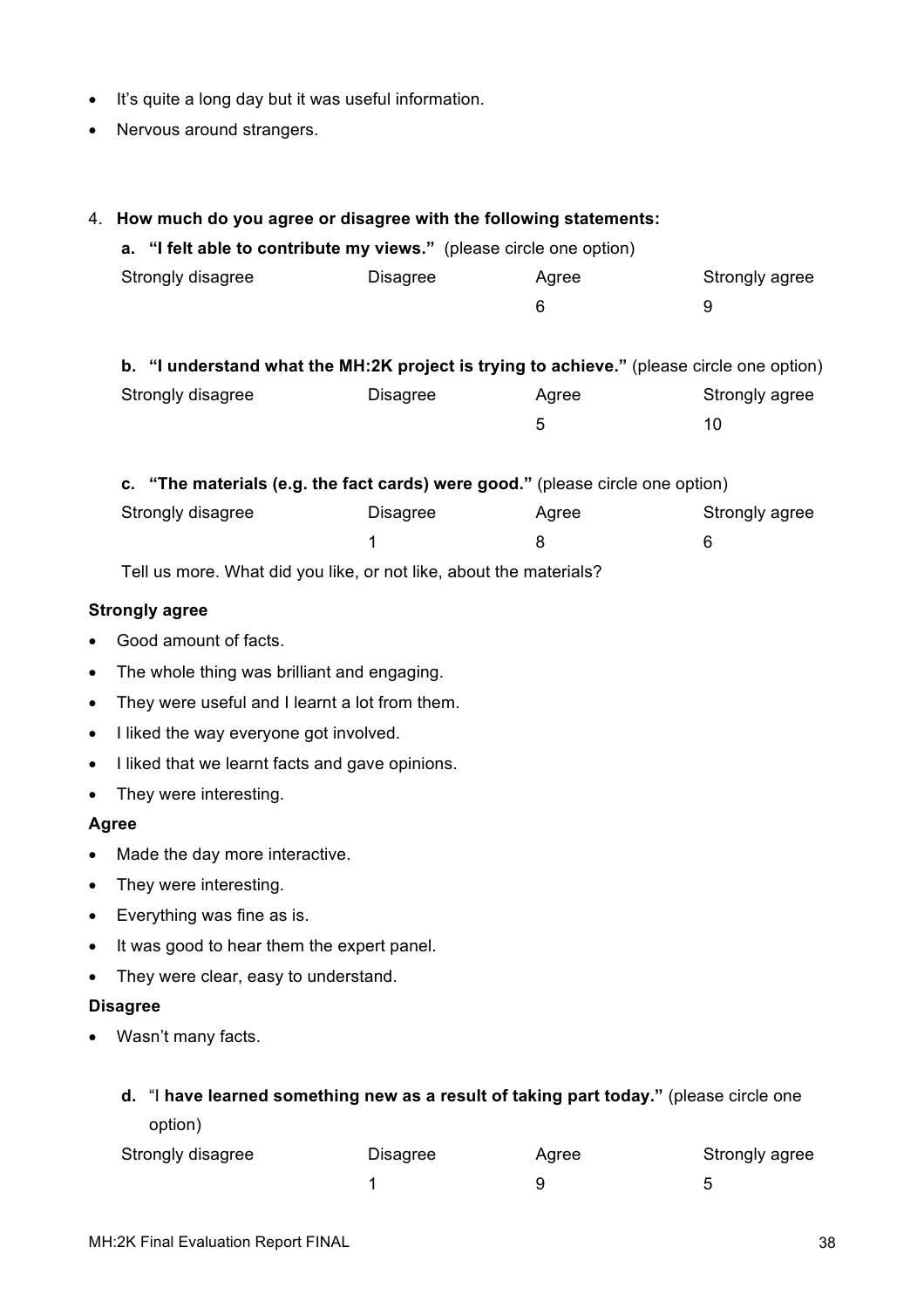If you learnt something, please tell us more about what it was:

#### **Strongly agree**

- Certain surprising facts.
- The different views.
- I learnt statistics about self harm.
- Statistics.

### **Agree**

- Gained more knowledge on topics and what affects other groups of young people.
- More about [illegible].
- I learnt the divide between male and female services.
- That mental health is a bigger deal than I originally thought.
- Facts in Oldham.
- Statistics.
- Learnt about statistics.
- I learnt facts about mental health in Oldham.
	- **e. "I will do something differently as a result of taking part today."** (please circle one option)

| Strongly disagree | <b>Disagree</b> | Agree | Strongly agree |
|-------------------|-----------------|-------|----------------|
|                   |                 |       |                |

If you will do something differently, please tell us more about what it is:

#### **Strongly agree**

- $\bullet$  N/A.
- Be more considerate towards people dealing with any kind of issues / or are upset.

#### **Agree**

- Spread awareness and be more open to issues I don't fully understand.
- Try let others contribute more.
- Treat people with more understanding.
- $\bullet$  N/A.
- I will research more about the diversity of mental health.

#### **Disagree**

- I felt I didn't take part as much as I was getting accustomed to the programme.
- **5. Is there anything else you would like to say about this meeting or your experience of being involved with this project so far?**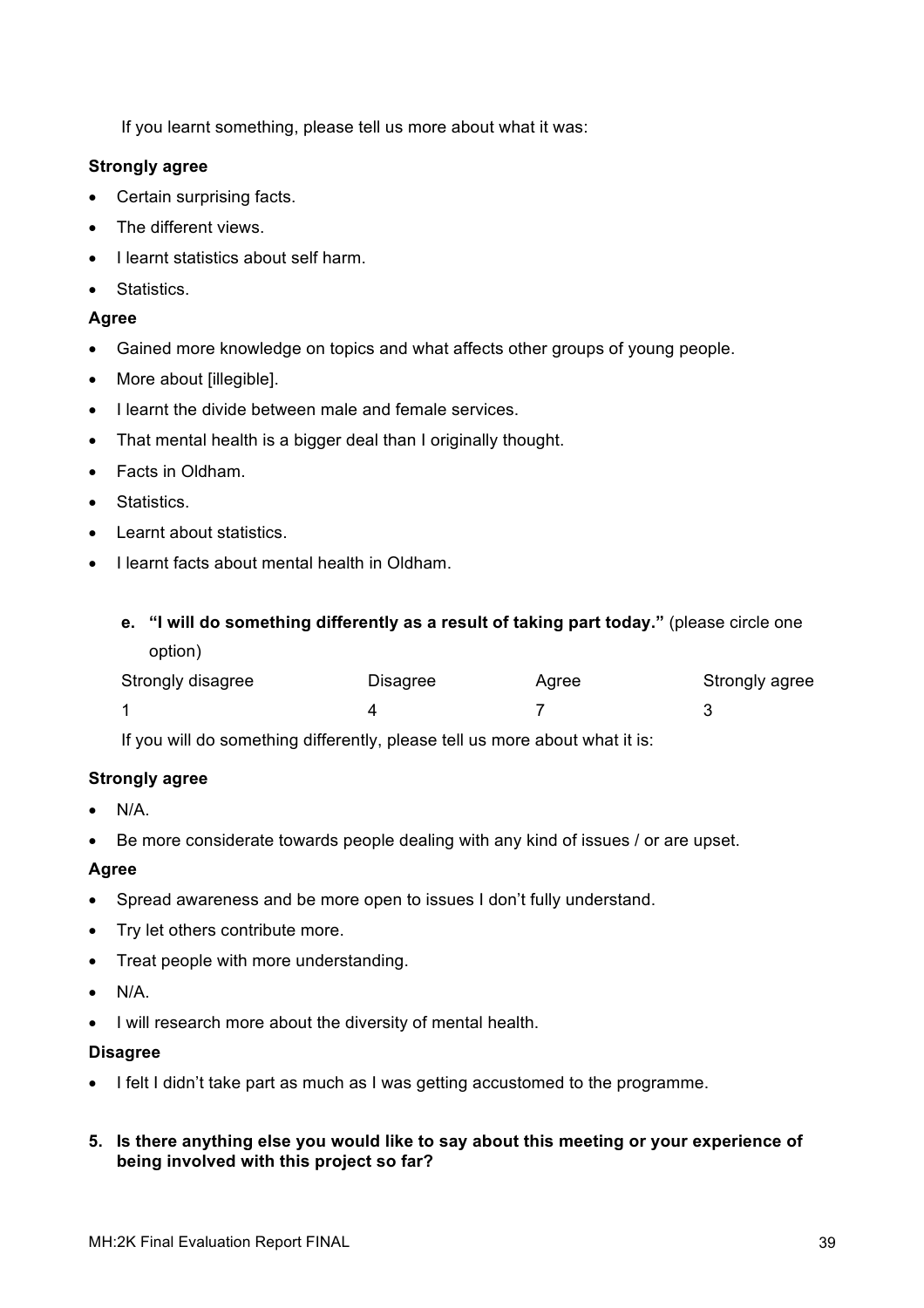- I really enjoyed the discussion and was a safe platform to share ideas free from judgement.
- I think the project will contribute to young people and help them.
- It's been an enlightening experience.
- N/A.
- I enjoyed it and can't wait for the next one.
- It was fun & insightful.
- Today was a good day overall.
- I just really enjoyed it.
- Nothing apart from meeting new people and socialising.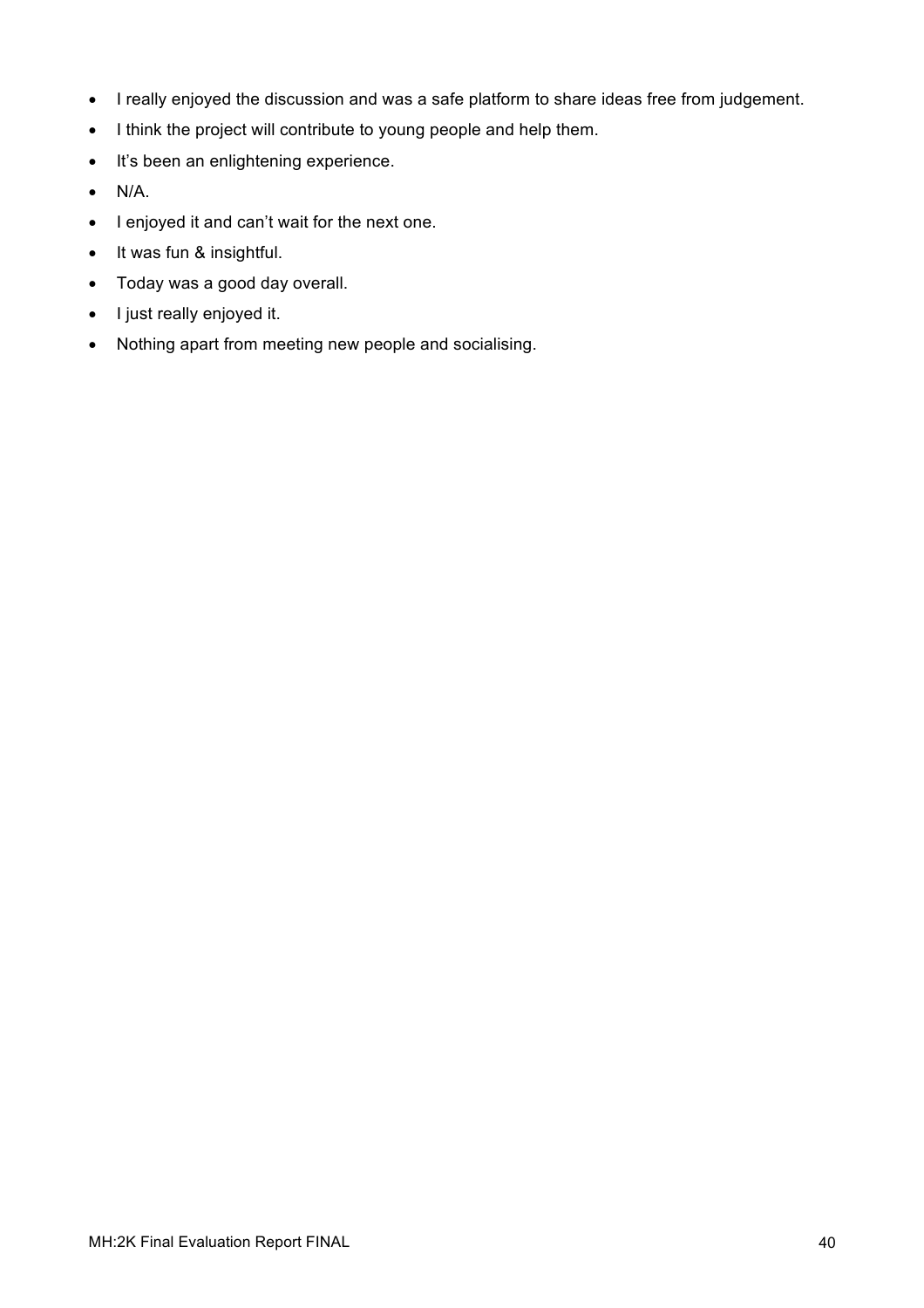#### DESIGN DAY 2 QUESTIONNAIRE

**1. How much did you enjoy, or not enjoy, taking part in today's event?** (please circle one option)

| Not at all | Not much | A little | A lot |
|------------|----------|----------|-------|
|            |          |          | 10    |

#### **2. What did you like most about today?**

- Speaking to the whole group and collaborative effort.
- The group and topics!
- Engaging with others in conversation and coming up with ideas.
- The group and topics.
- Talking more.
- I had fun.
- Sticky note thingy.
- The group felt a lot more close knit and comfortable with each other.
- Learning new thing.
- I liked how friendly and interactive everyone was.
- Working in a team with [*name*] and [*name*].

#### **3. What did you like least about today?**

- Nothing.
- The room doesn't look nice.
- Rooms slightly too cold.
- Talking out loud.
- Presenting in front of people.
- Nothing.
- Talking in front of people.
- I enjoyed presenting the least as I'm not very good at it.

#### **4. How much do you agree or disagree with the following statements:**

|  | a. "I felt able to contribute my views." (please circle one option) |  |  |  |  |  |  |  |
|--|---------------------------------------------------------------------|--|--|--|--|--|--|--|
|--|---------------------------------------------------------------------|--|--|--|--|--|--|--|

| Strongly disagree | Disagree | Agree | Strongly agree |
|-------------------|----------|-------|----------------|
|                   |          |       |                |

### **b. "I understand what the MH:2K project is trying to achieve."** (please circle one option)

| Strongly disagree | Disagree | Agree | Strongly agree |
|-------------------|----------|-------|----------------|
|                   |          |       |                |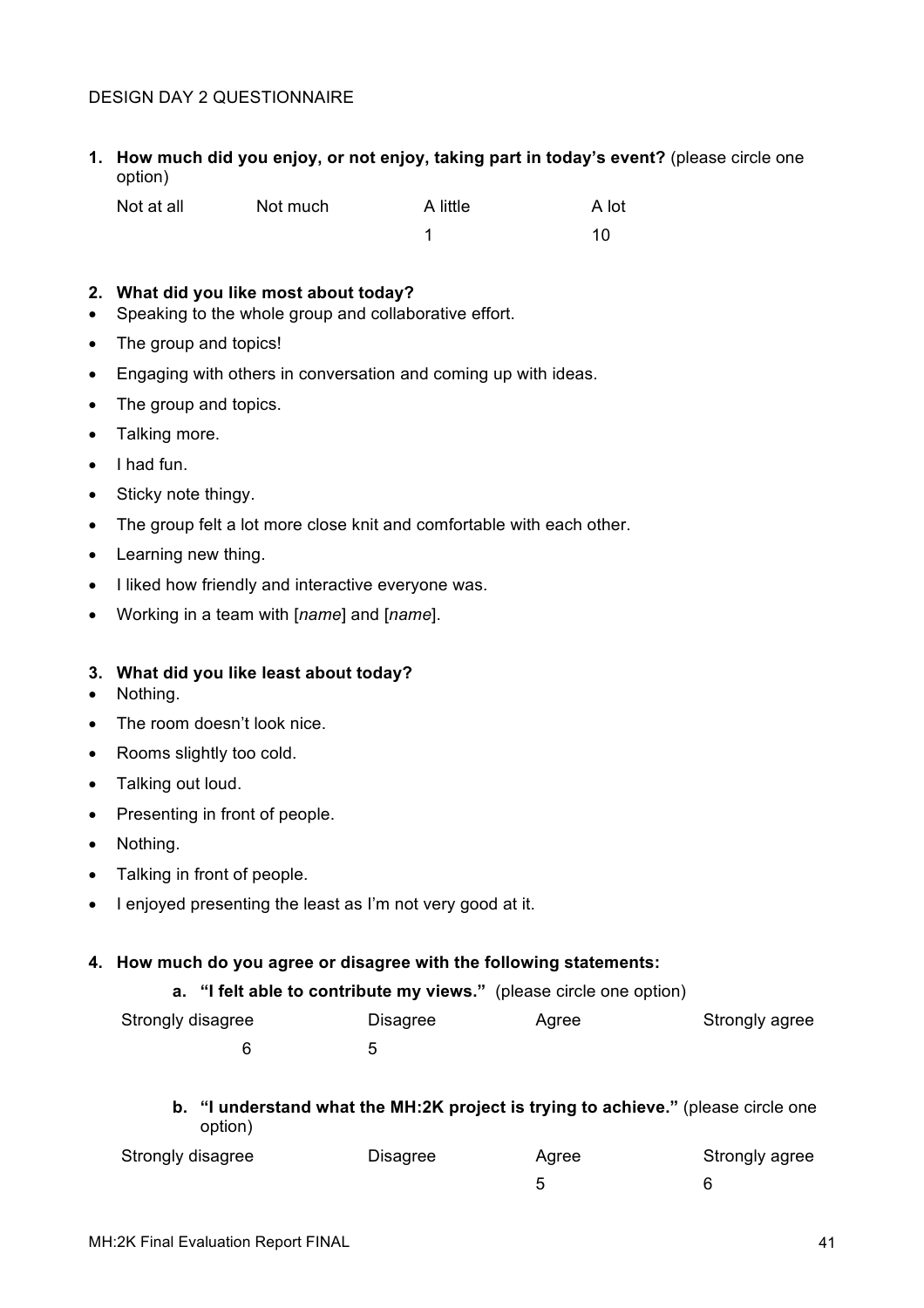**c.** "I **have learned something new as a result of taking part today."** (please circle one option)

| Strongly disagree | Disagree | Agree | Strongly agree |
|-------------------|----------|-------|----------------|
|                   |          |       |                |

If you learnt something, please tell us more about what it was:

- I have learnt how much services want to collaborate to make great change but they don't fully know how to go about it and our opinions are welcomed.
- About the other topics.
- The disadvantages of moving from child to adult health.
- Other people's views and opinions.
- Setting things out.
- What possible triggers are.
- What the council's plan is for dealing with mental health issues.
- I learnt about how many different issues there are and ways of approaching it.
- That schools are working harder to prevent mental health issues.
- **5. Have you talked to friends and family about being involved in the MH:2K project?** Please circle one option: **Yes No** 11

If you circled "yes", tell us more about what they thought or how they reacted:

- They feel it is something good to be a part of and an impact can be made.
- It's good.
- I've discussed it with a work colleague who works with young offenders and such she thought it was [*ends*]
- It's good as there are a lot of issues that could be approached differently.
- She forgets XD [*not clear what this means*]
- They think it is a good idea.
- They wanted to be a part of the project.
- They felt it was a good opportunity.
- They were very positive and was glad I'm taking part.
- They were pleased.

#### **6. How are you feeling about taking part in the Roadshow?**

- Great really excited now that plans have been made today.
- Scared.
- Excited, proud, motivated.
- Sounds fun and looking forward to it.

MH:2K Final Evaluation Report FINAL 42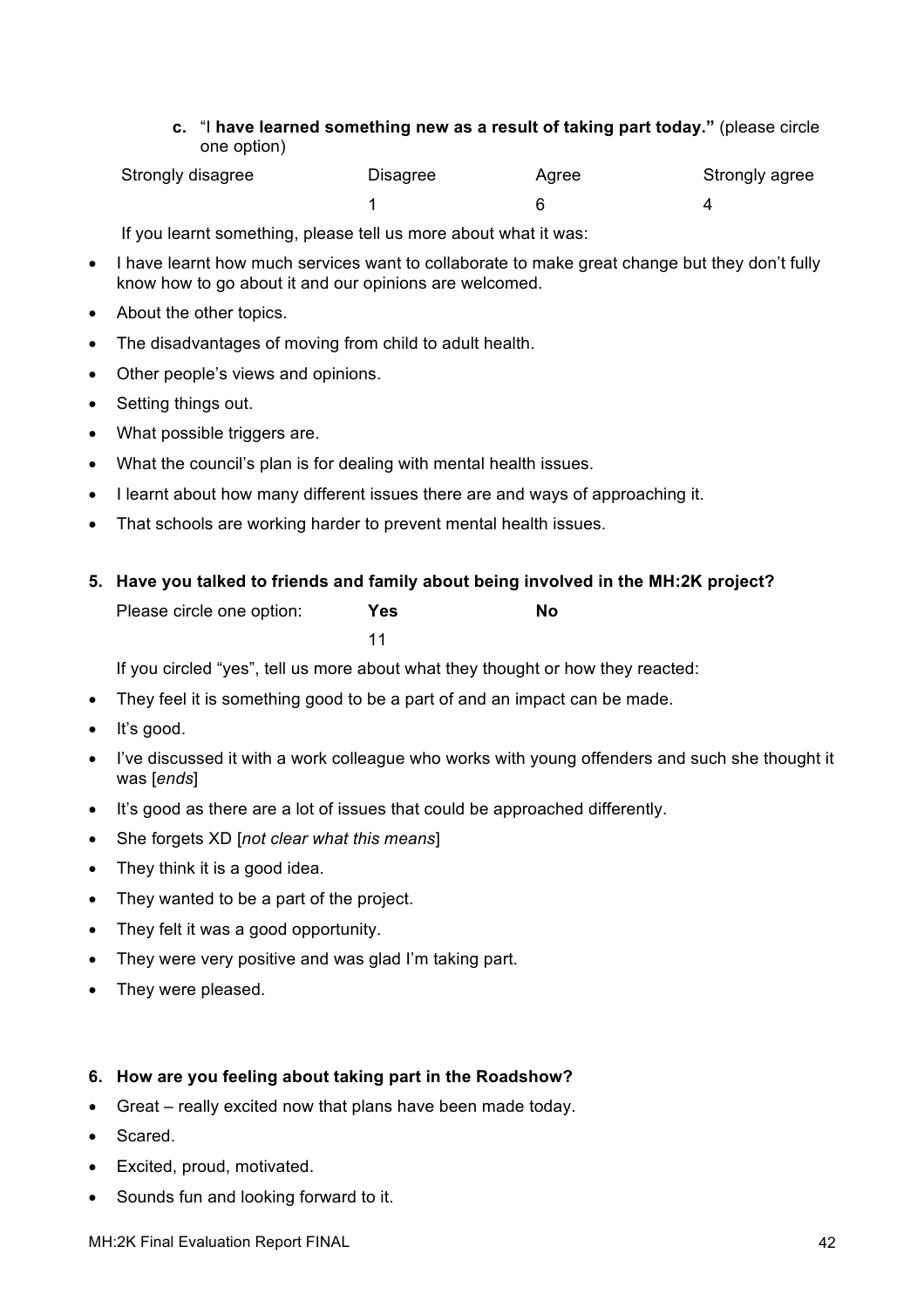- Fine.
- I am looking forward to the big event & am enjoying it very much.
- Nervous & exciting.
- Confident.
- OK.
- I feel very grateful to have the opportunity to help others suffering from mental health.
- **7. Is there anything else you would like to say about this meeting or your experience of being involved with this project so far?**
- I am really enjoying it as this would normally be done by professionals that have other experience. Feel our opinions are very useful and similar to people in power.
- No.
- Thanks to you great people.
- It's been a new experience and I'm always learning new things.
- It was fun.
- It was good working about one subject so it was focused.
- It has been extremely interesting thus far.
- No.
- No.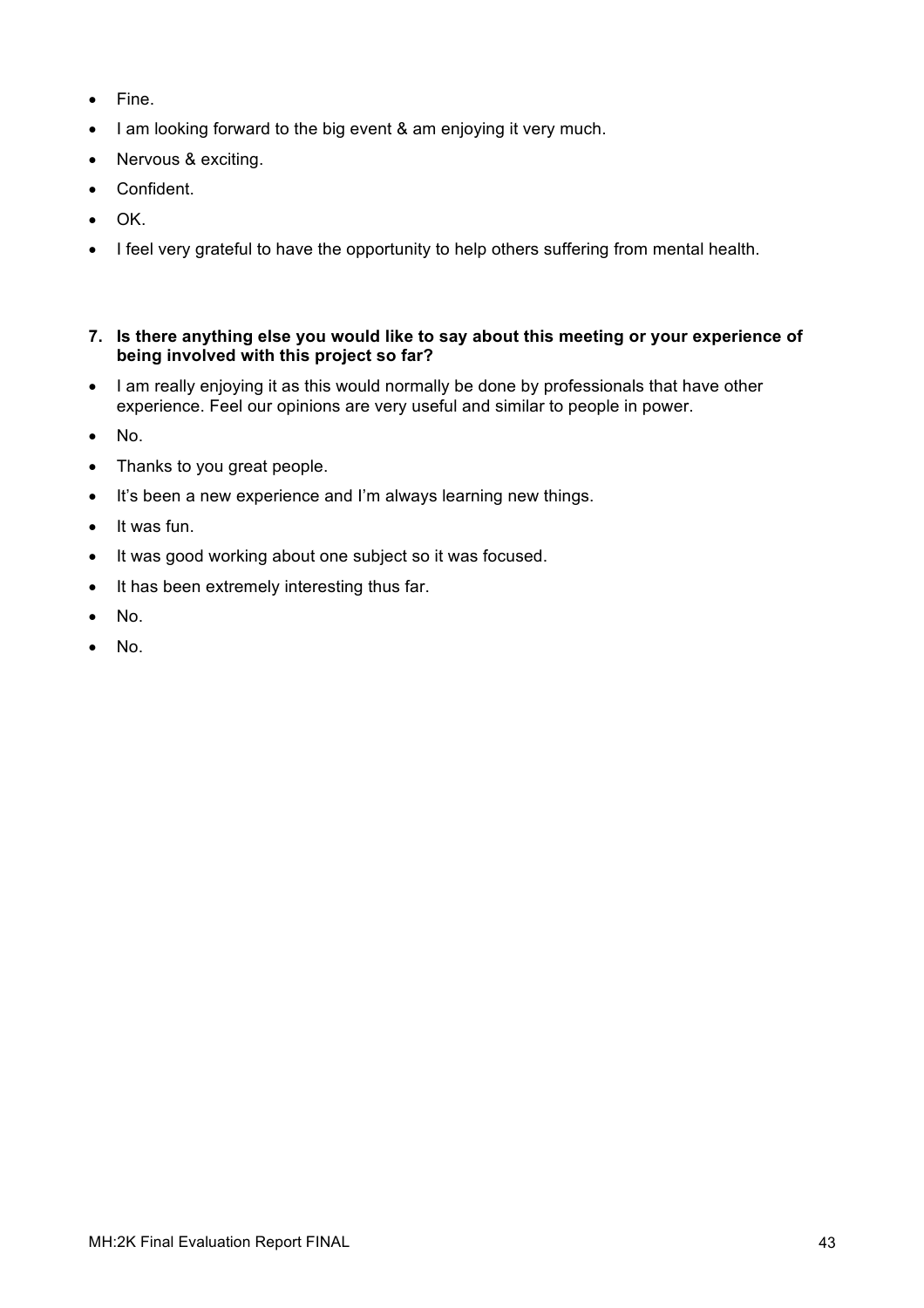### DESIGN DAY 3 QUESTIONNAIRE

**1. How much did you enjoy, or not enjoy, taking part in today's event?** (please circle one

option)

| Not at all | Not much | A little | A lot |
|------------|----------|----------|-------|

| A little | А |
|----------|---|
| ◢        | 9 |

### **2. What did you like most about today?**

- Finding ways to improve my presentational skills.
- Working in the group and talking.
- The public speaking event.
- I enjoyed working with different people for a change.
- Where we had to present our presentation skills.
- I enjoyed planning the actual event that we were going to do.
- Everyone got on along we had fun activities.
- I enjoyed meeting the MH:2K team and talking about the different aspects of the roadshow.
- Working with my peers to develop ourselves and our skills.
- Presentation group classes preparing a pitch and getting feedback on what to improve.

## **3. What did you like least about today?**

- Everything kept breaking (tables). Location.
- Speaking out.
- The fact we're always sat down and not doing enough movement.
- Nothing.
- Morning, I was tired.
- The presentation skills as it's not something I'm very good at.
- The starting time 10am a bit too early.
- Nada.
- $\bullet$  N/A.
- Sarah tipping the tables and puns haha just kidding I actually enjoyed everything.

## **4. How much do you agree or disagree with the following statements:**

#### **a. "I felt able to contribute my views."** (please circle one option)

| Strongly disagree | <b>Disagree</b> | Agree | Strongly agree |
|-------------------|-----------------|-------|----------------|
|                   |                 |       |                |

**b. "I feel better prepared for the Roadshow than I did at the start of the day."** (please circle one option)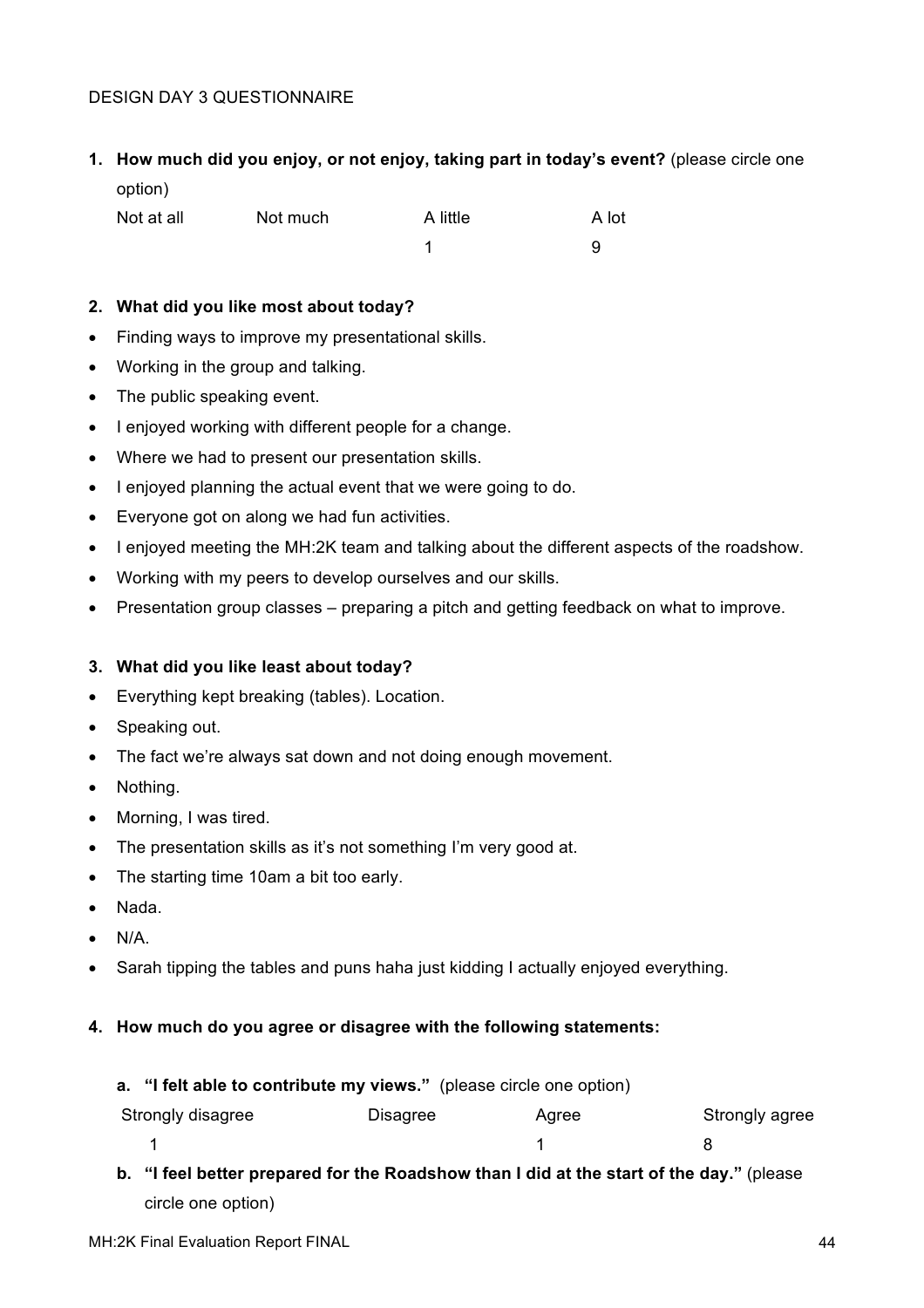| Strongly disagree                                              | <b>Disagree</b> | Agree | Strongly agree |
|----------------------------------------------------------------|-----------------|-------|----------------|
|                                                                |                 |       |                |
| What have you learned today? (Please tick as many as you like) |                 |       |                |

**5.** What have you learned today? (Please ties

| <b>Presentation skills</b>                                               | 9 | How to introduce MH:2K and/or<br>$\overline{1}$<br>one of the MH:2K topics |
|--------------------------------------------------------------------------|---|----------------------------------------------------------------------------|
| Listening skills                                                         | 5 | Different models of mental health<br><u> 16</u>                            |
| Questioning skills                                                       | 3 | l 1<br>Other (please tell us what below:                                   |
| How to deal with tricky situations<br>that might come up at the Roadshow | 2 | What the roadshow will entail                                              |

|   | <b>ICASE TICK AS ITIGHTY AS YOU IINC.</b> |                                                          |    |  |
|---|-------------------------------------------|----------------------------------------------------------|----|--|
| 9 |                                           | How to introduce MH:2K and/or<br>one of the MH:2K topics | 10 |  |
| 5 |                                           | Different models of mental health                        | 6  |  |
| 3 |                                           | Other (please tell us what below:                        |    |  |
| 2 |                                           | What the roadshow will entail                            |    |  |

#### **6. What have you learned overall from the meetings you have taken part in so far? (**Please tick as many as you like.)

| Skills – e.g. presentation, listening or                                                                                                        | 9 | Facts about who suffers from                                                        | 8 |
|-------------------------------------------------------------------------------------------------------------------------------------------------|---|-------------------------------------------------------------------------------------|---|
| questioning skills                                                                                                                              |   | mental health problems                                                              |   |
| How to design an event $-$ e.g.<br>different activities you could include                                                                       | 7 | What schools in Oldham are<br>doing to tackle mental health                         |   |
|                                                                                                                                                 |   |                                                                                     |   |
| Facts about mental health<br>in Oldham or the UK                                                                                                | 9 | Other people's views on mental<br>health                                            |   |
| Facts about self-harm                                                                                                                           | 8 | Other (please tell us what below:                                                   |   |
| Facts about mental health<br>professional practice $-$ e.g. what<br>training mental health professionals<br>get, the treatments available, etc. | 7 | I knew info on all topics above,<br>but have learned how it links with<br>$MH:2K$ . |   |

## **7. What are you most looking forward to about taking part in the Roadshow?**

- Meeting new people, making a change.
- Informing the community about mental health and how to help.
- Seeing the reaction of the audience.
- Sharing my own ideas and views.
- Leading skill and knowing other perspectives.
- About learning how other people see mental health.
- To attending schools to raise awareness.
- Getting ideas from different young people from different sectors.
- Educating young minds and hearing what they have to say.
- Sharing what I learnt and passing it on to others.

## **8. What are you least looking forward to about taking part in the Roadshow?**

- The last one.
- The large crowds.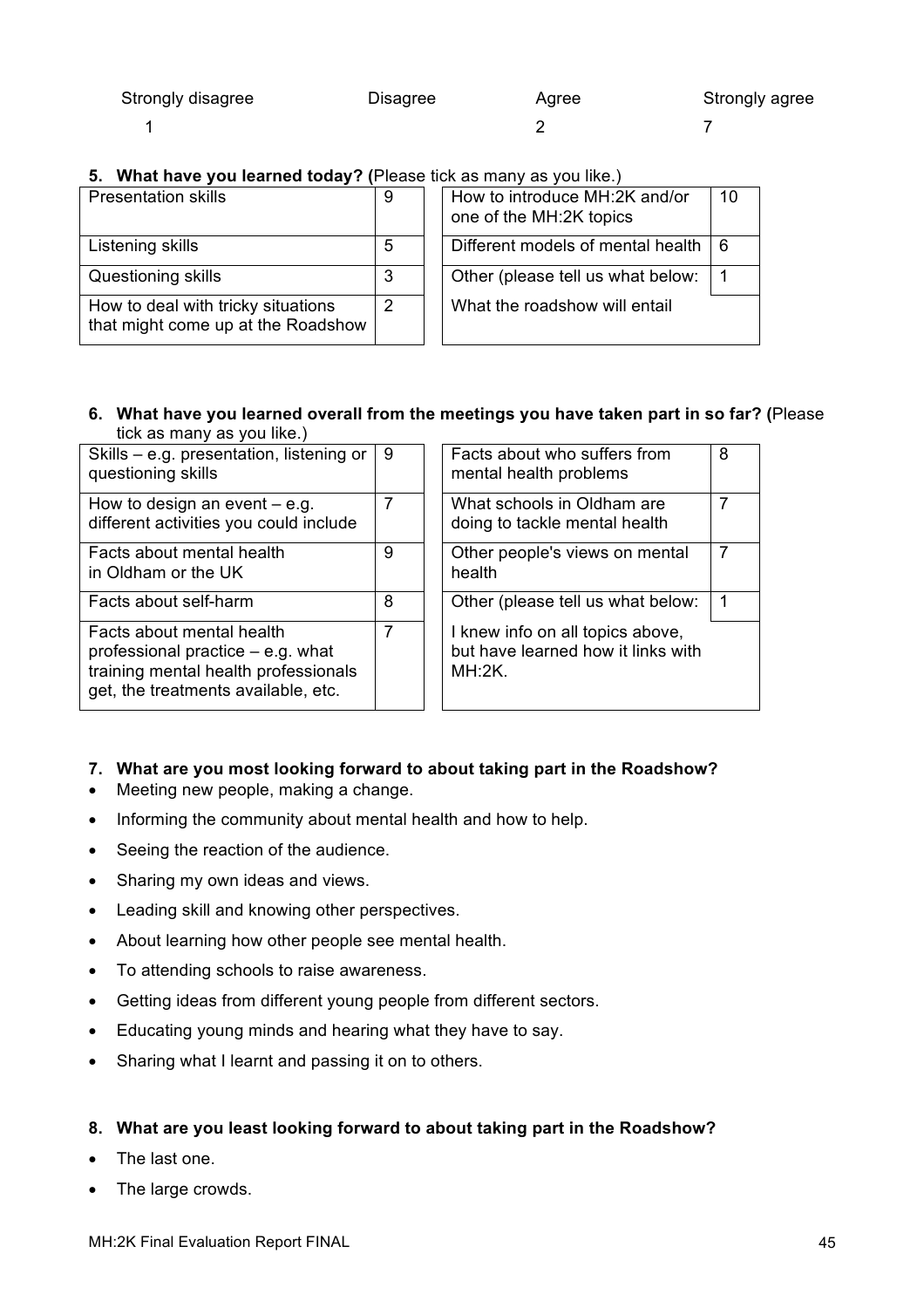- The scare before doing it.
- Questions I am not equipped to answer.
- Weather.
- The presenting.
- Presenting in front of 100s.
- Some young people we speak to may not be interested.
- $\bullet$  N/A.
- Questions that I am not able to answer on the spot.
- **9. Is there anything else you would like to say about this meeting or your experience of being involved with this project so far?**
- Think we have a really good team. Glad I got to meet everyone amazing.
- I loved it.
- Nothing other than how enjoyable it has been.
- Nope.
- I've had the sessions and I have enjoyed them both.
- I think it's a great project and I can't wait to continue with it.
- $\bullet$  Just thank you guys  $\odot$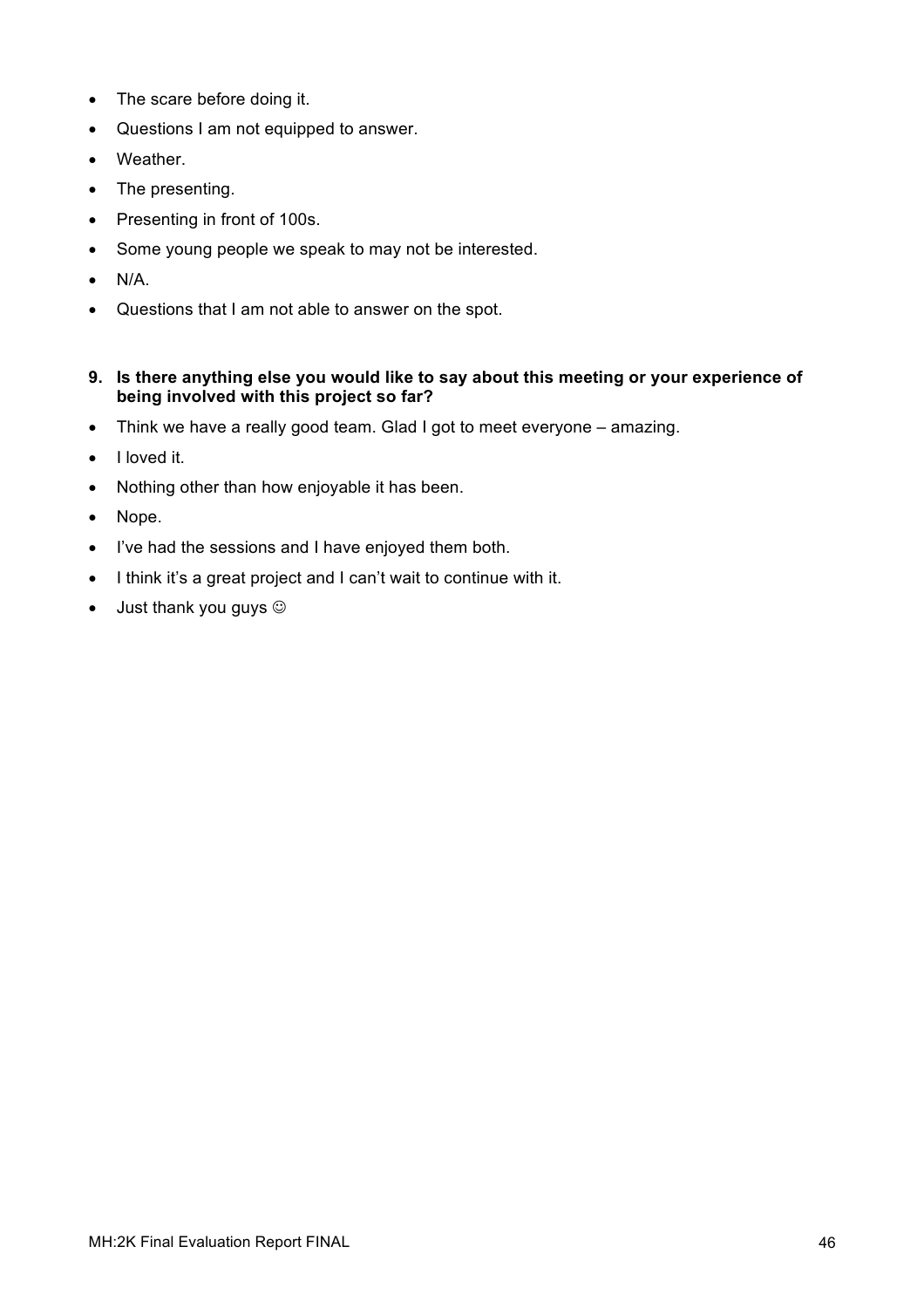## **Appendix 4. Roadshow evaluation responses**

#### **How much did you enjoy taking part in today's event?**

| Not at all | Not much | ∖ little | A lot | <b>No answer</b> |
|------------|----------|----------|-------|------------------|
| 0.8%       | 3.6%     | 30.8%    | 64.6% | 0.3%             |

#### **How much did you learn today on a scale of 0-5?**

(0=nothing; 5= a lot)

|      |        |      |               |       |       | No answer |
|------|--------|------|---------------|-------|-------|-----------|
| 0.8% | $.0\%$ | 4.9% | $1\%$<br>24.1 | 39.0% | 28.7% | 1.5%      |

## **What, if anything, do you feel you gained from today's event?** (tick all that apply)

| More knowledge<br>about mental health,<br>or about a mental<br>health issue (e.g.<br>self-harm) | <b>Greater awareness</b><br>of where to go to<br>get help with mental<br>health issues | More confidence to<br>seek help for mental<br>health problems, if<br>you ever needed it | New or improved<br>skills (e.g. in team<br>work, or<br>discussions) | Something else.<br>Please tell us what: |
|-------------------------------------------------------------------------------------------------|----------------------------------------------------------------------------------------|-----------------------------------------------------------------------------------------|---------------------------------------------------------------------|-----------------------------------------|
| 78.2%                                                                                           | 68.7%                                                                                  | 53.1%                                                                                   | 44.4%                                                               | 8.2%                                    |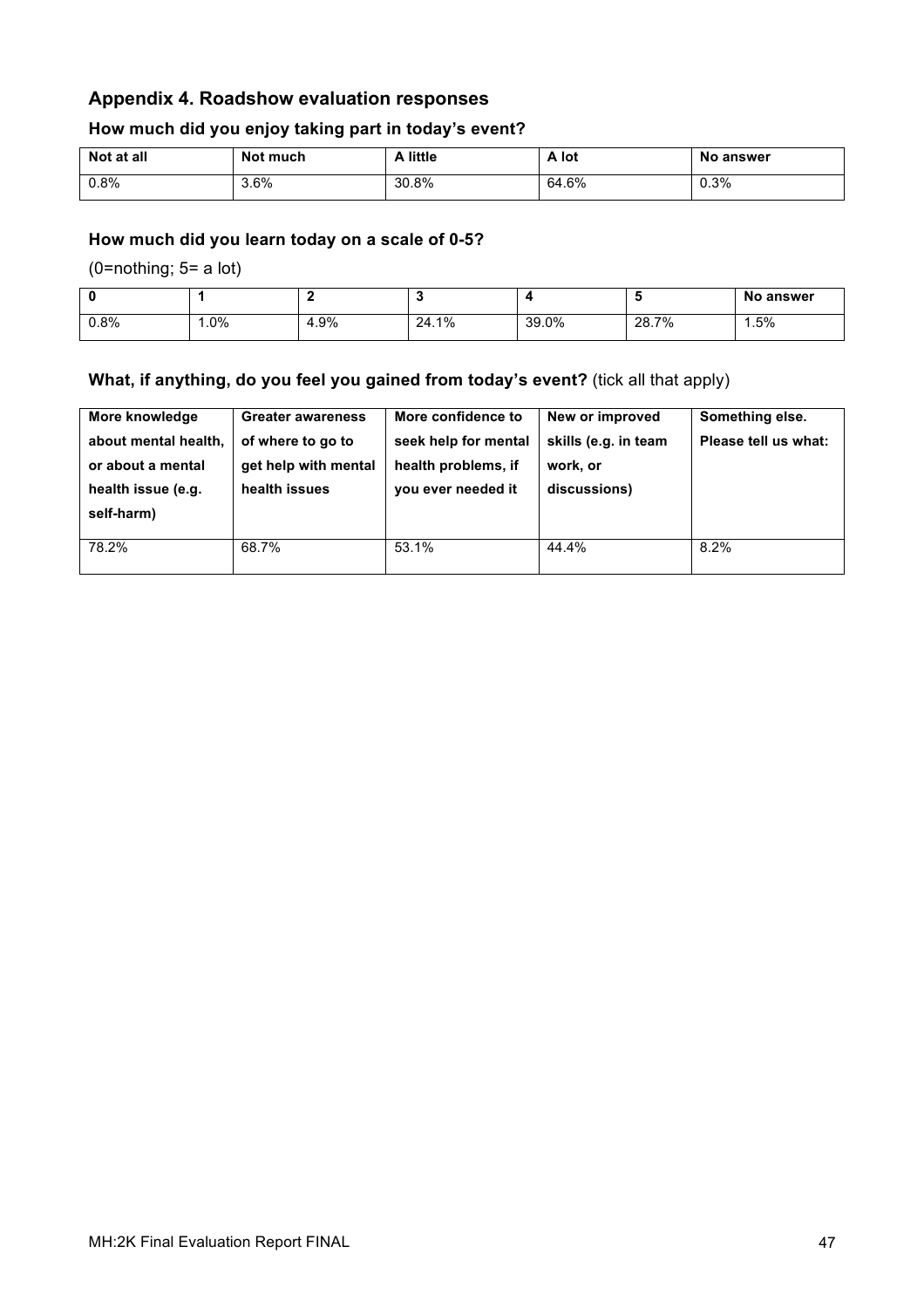## **Appendix 5. Results Day questionnaire responses**

### CITIZEN RESEARCHERS

- **1. Tell us a bit about your experience with the Roadshow events…**
	- **a. Roughly how many events did you take part in?** (an estimate is fine!)
- $13$
- 5
- 5
- $10$
- 30ish
- 5
- 10
- $25$
- 4 (some back to back Oldham College)
- 32
- $\overline{\phantom{a}}$
- **b. How much did you enjoy, or not enjoy, taking part in the Roadshow events?**  (please circle one option)

| Not at all | Not much | A little | A lot |
|------------|----------|----------|-------|
|            |          |          |       |

- **2. What did you like most about the Roadshow events?**
- The variety and the impact.
- Meeting new people.
- Engaging young people in conversation and sharing ideas.
- Meeting new people and engaging with them.
- Engaging with young people and learning more about mental health problems.
- How engaging the audience were. Being able to present, describe topics to audiences.
- Speaking to diverse groups in the community and some of the things I learnt about them along the way.
- Engaging with young people making a difference to their life.
- Getting so many people involved.
- Engaging with people.
- Testing others' knowledge and explaining them in detail.

#### **3. What did you like least about the Roadshow events?**

- -
- Not being fully prepared.
- -
- Not much preparation for type of audience.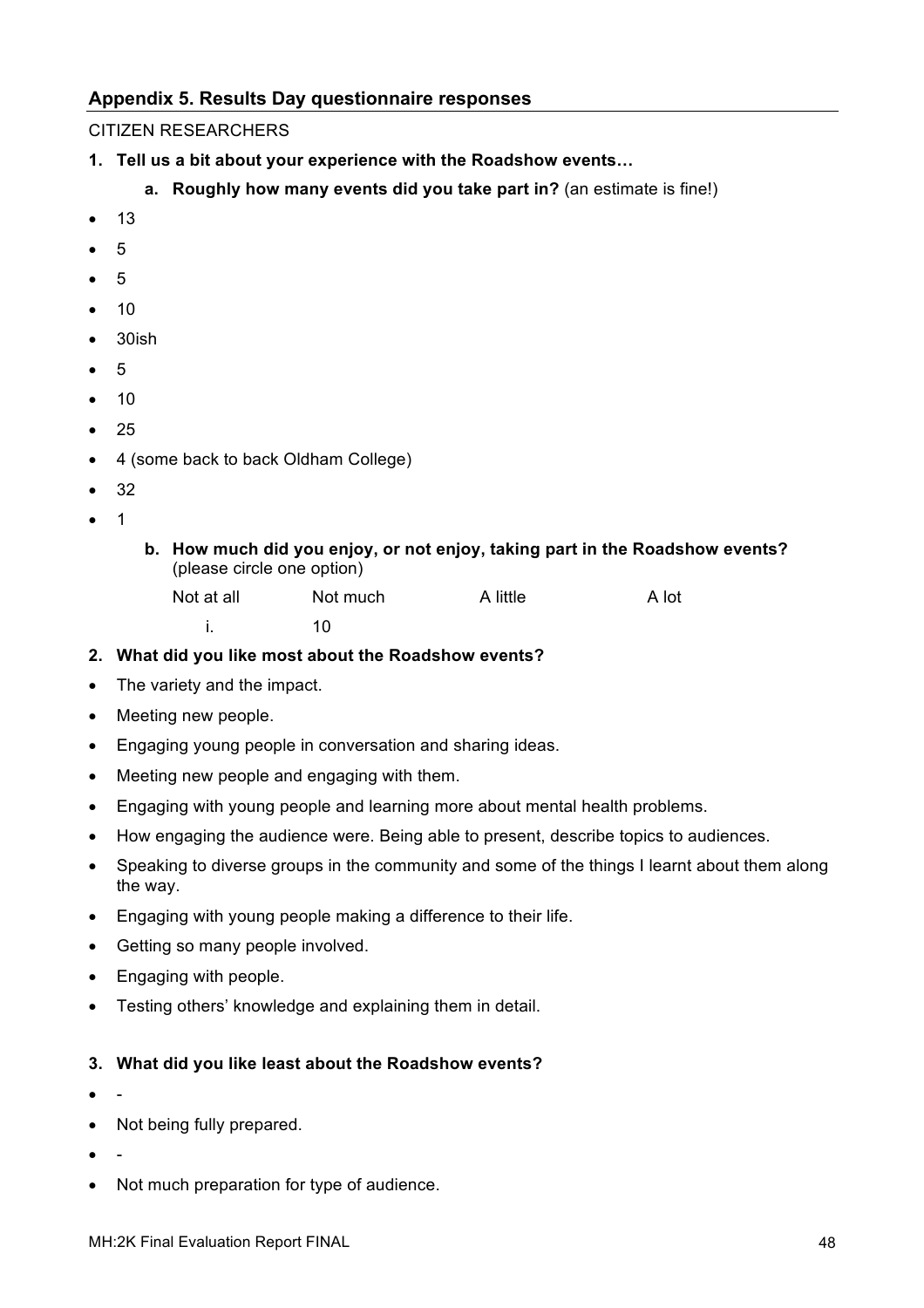- It's ended and I enjoyed it so much, it became a part of life.
- The timing one had to work around. Work hours. But this was understandable with the audience.
- Lack of preparation throughout / feeling rushed. Lack of engagement from certain groups making facilitating difficult to gather findings.
- Not much preparation before each event.
- Public speaking.
- When some people didn't want to engage it was difficult.
- Nothing.
- **4. How much did you enjoy, or not enjoy, today's event (the Results Day)?** (please circle one option)

| Not at all | Not much | A little | A lot |
|------------|----------|----------|-------|
|            |          |          |       |

11

- **5. What did you like most about today?**
- The information.
- -
- The energy, it was positive and open, lots of ideas shared.
- Having good detailed discussions about important issues.
- Talking to the professionals about the top solutions.
- Meeting and interacting with the Expert Panel how our ideas matched.
- Seeing everyone after so long and catching up. Hearing the findings and seeing them all consolidated. Speaking to the Expert Panel and hearing their opinions on the solutions.
- Finding out how many people have been reached by the campaign.
- Working in a group and meeting the professional.
- It was fun.
- I have come up with a lot of the comment [illegible] and am confident explaining them.

#### **6. What did you like least about today?**

- -
- Very long.
- Nothing except me being late.
- -
- Lots of writing, became tiring.
- N/A, it was a great day.
- Having a lot of data to cover and make sense of in a very short space of time, feeling like a lot of important info may have been missed.
- A lot of writing.
- -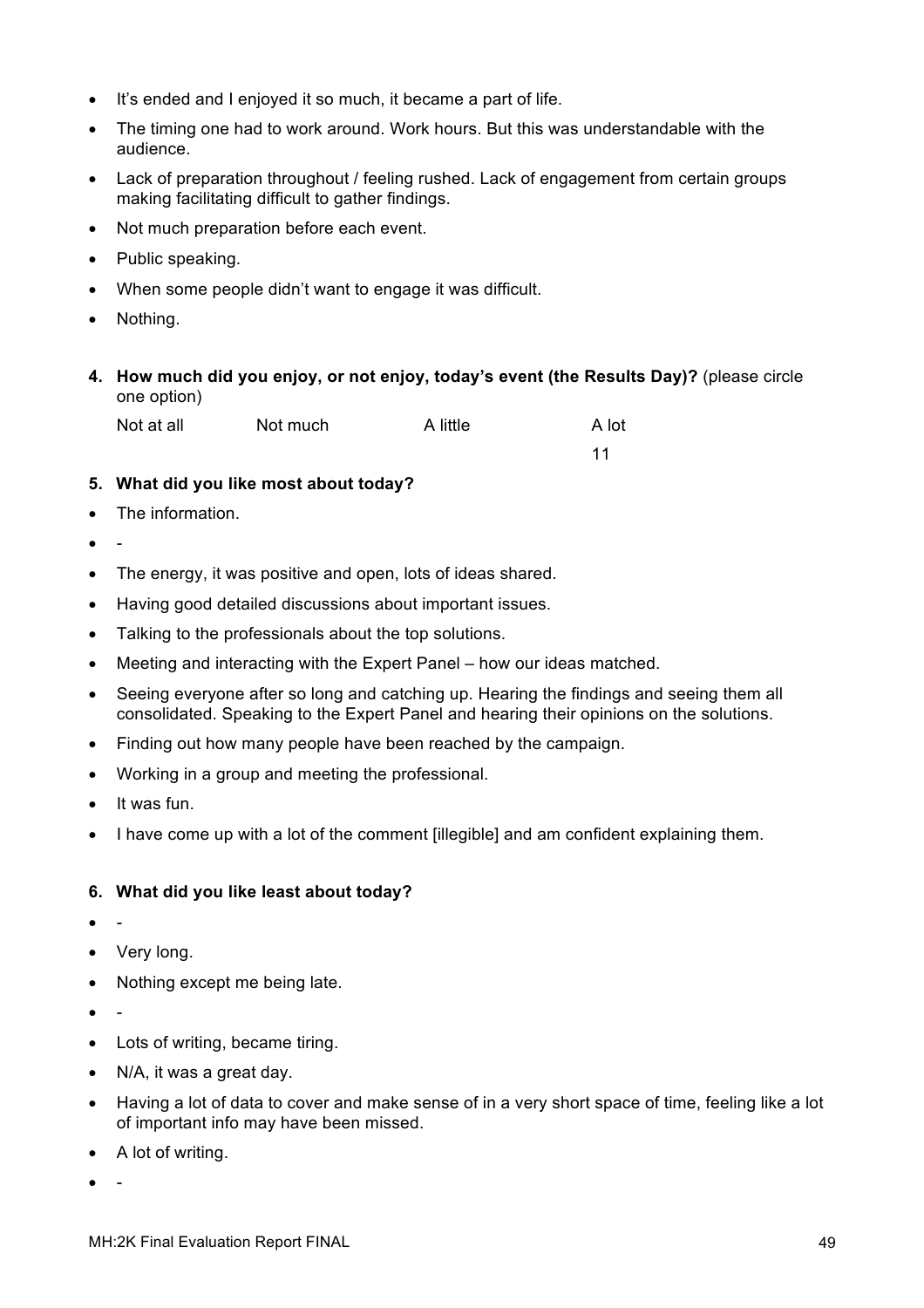- I liked everything.
- Nothing.
- **7. How much do you agree or disagree with the following statements:**

|           |          | circle one option) |                                |                                        |           |                                                                           |              |                |   |                |                                                                                            | a. "I am confident decision makers will listen to the findings from MH:2K." (please         |
|-----------|----------|--------------------|--------------------------------|----------------------------------------|-----------|---------------------------------------------------------------------------|--------------|----------------|---|----------------|--------------------------------------------------------------------------------------------|---------------------------------------------------------------------------------------------|
|           |          | Strongly disagree  |                                |                                        |           | <b>Disagree</b>                                                           |              | Agree          |   |                |                                                                                            | Strongly agree                                                                              |
|           |          |                    |                                |                                        |           |                                                                           |              | 6              |   | $\overline{4}$ |                                                                                            |                                                                                             |
|           |          |                    |                                |                                        |           | services in Oldham." (please circle one option)                           |              |                |   |                | b. "I think MH:2K will make a positive difference to young people's mental health          |                                                                                             |
|           |          | Strongly disagree  |                                |                                        |           | <b>Disagree</b>                                                           |              | Agree          |   |                |                                                                                            | Strongly agree                                                                              |
|           |          |                    |                                |                                        |           |                                                                           |              | 3              |   |                | 8                                                                                          |                                                                                             |
| 8.        |          |                    |                                |                                        |           |                                                                           |              |                |   |                | How much do you feel you know about mental health? (please circle a number)                |                                                                                             |
|           | Not much | 1                  | 2                              | 3                                      | 4         | 5                                                                         | 6            | 7              | 8 | 9              | 10                                                                                         | A lot                                                                                       |
|           |          |                    |                                |                                        |           |                                                                           |              | 1              | 3 | 2              | 4                                                                                          |                                                                                             |
| 9.        |          |                    | (please circle a number)       |                                        |           |                                                                           |              |                |   |                |                                                                                            | How much do you feel you know about young people's mental health in Oldham?                 |
|           | Not much | $\mathbf{1}$       | 2                              | $\mathbf{3}$                           | $4 \quad$ | 5                                                                         | 6            | $\overline{7}$ | 8 | 9              | 10                                                                                         | A lot                                                                                       |
|           |          |                    |                                |                                        |           |                                                                           | $\mathbf{1}$ | $\overline{2}$ | 3 | 1              | 3                                                                                          |                                                                                             |
| 10.       |          |                    | another location?              |                                        |           |                                                                           |              |                |   |                | What advice would you give to someone running a similar project to MH:2K in                |                                                                                             |
| $\bullet$ |          |                    | To go for it, it's worthwhile. |                                        |           |                                                                           |              |                |   |                |                                                                                            |                                                                                             |
| $\bullet$ |          |                    |                                |                                        |           | To take interest, make new friends and have fun!                          |              |                |   |                |                                                                                            |                                                                                             |
| $\bullet$ |          |                    |                                | Make sure you have the time to invest. |           |                                                                           |              |                |   |                |                                                                                            |                                                                                             |
| $\bullet$ |          |                    |                                |                                        |           | Make sure it is engaging, but educational at the same time.               |              |                |   |                |                                                                                            |                                                                                             |
| $\bullet$ |          |                    |                                |                                        |           | improve it, it's possible to change. You have a voice so use it.          |              |                |   |                | If you allow yourself to learn new things it'll become easier and if you have a passion to |                                                                                             |
| $\bullet$ |          |                    |                                |                                        |           | Don't give up on the group $-$ it's hard work but they'll get through it. |              |                |   |                |                                                                                            |                                                                                             |
| $\bullet$ |          |                    |                                |                                        |           |                                                                           |              |                |   |                |                                                                                            | Have more time dedicated to the planning phase – having public speaking training and seeing |

- the presentations before the roadshows.
- Make sure everybody is educated about each topic covered in the roadshows.
- Enjoy the experience.
- To smile and enjoy.
- Strongly emotionally persuade others and help see importance.

#### **11. Is there anything else you would like to say about this meeting or your experience of being involved with this project so far?**

• It was really fun.

MH:2K Final Evaluation Report FINAL 50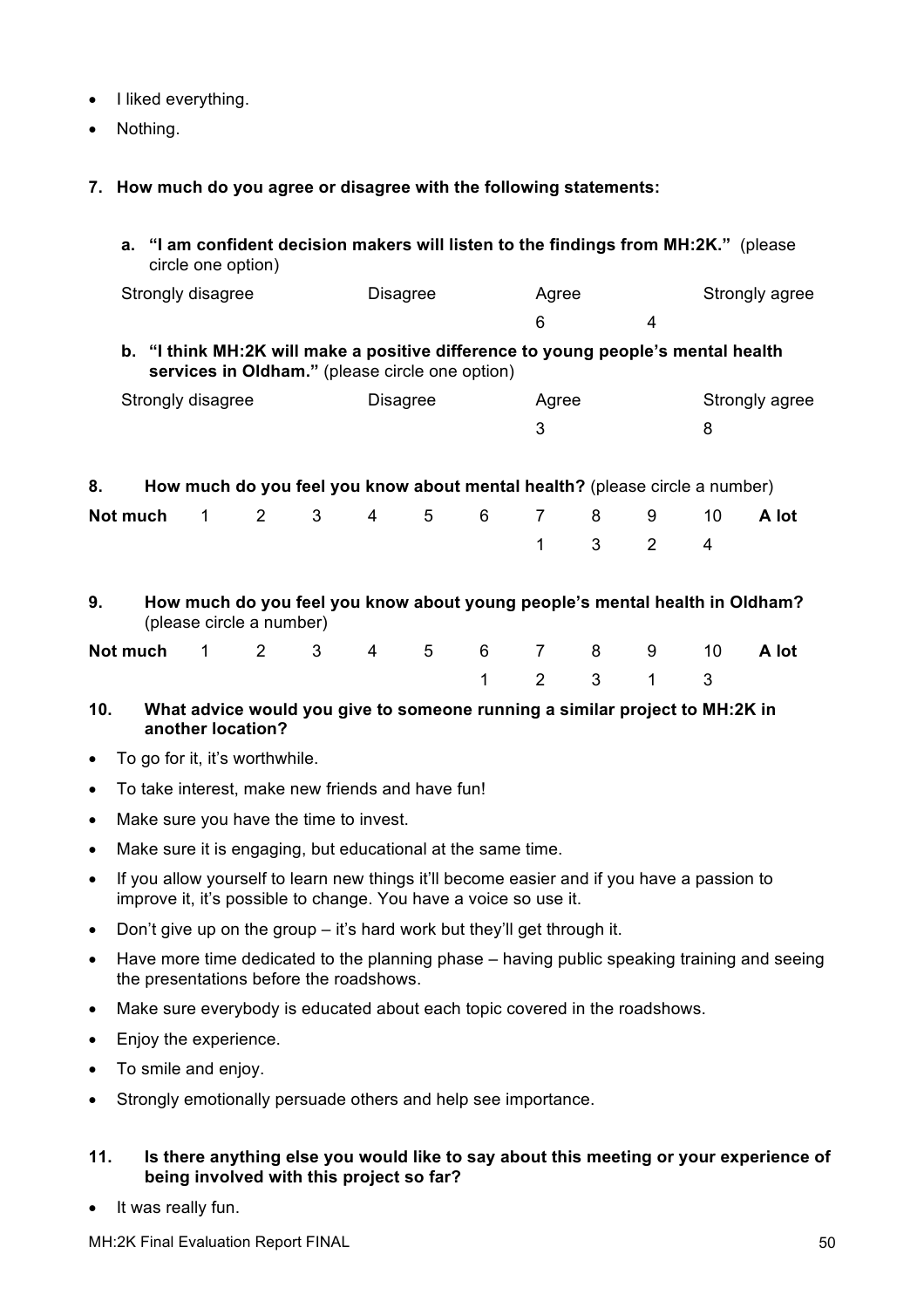- It has been an amazing experience.
- The project runners are amazing.
- Cold pizza!
- No.
- It was great! Glad I could be a part of it. Would be more than happy to do it all again.
- I have learnt so much about myself and how much I can think and adapt to different scenarios and groups.
- -
- I really appreciate the chance to be involved with the experience.
- The best thing to have happened to me in the past year.
- I have gained confidence and am passionate about helping others and raising awareness.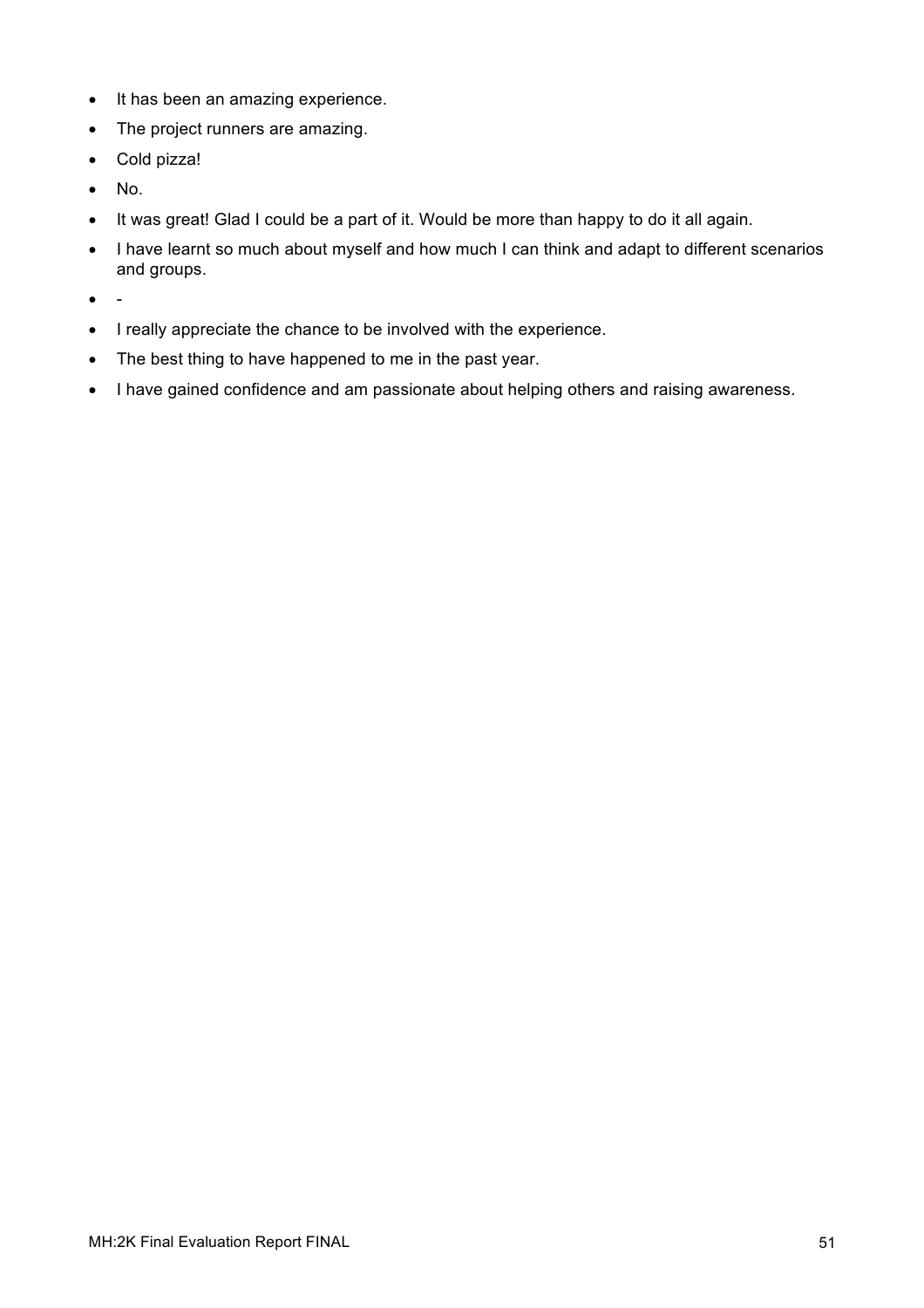#### EXPERT PANEL MEMBERS

|           | 1. How well do you think the Results Day today went? (please circle one option) |                                                                                |               |                                                                                        |  |
|-----------|---------------------------------------------------------------------------------|--------------------------------------------------------------------------------|---------------|----------------------------------------------------------------------------------------|--|
|           | Not at all well                                                                 | Not very well                                                                  | Fairly well   | Very well                                                                              |  |
|           |                                                                                 |                                                                                |               | 5                                                                                      |  |
|           | 2. What worked best about today?                                                | 'Expert' Panel working with young people.                                      |               |                                                                                        |  |
| $\bullet$ |                                                                                 | Listening to young people's ideas - very enlightening.                         |               |                                                                                        |  |
| $\bullet$ | Small groups.                                                                   |                                                                                |               |                                                                                        |  |
| ٠         |                                                                                 | Absolutely loved getting to work with members of MH:2K on the recommendations. |               |                                                                                        |  |
| $\bullet$ | The discussions with the young people.                                          |                                                                                |               |                                                                                        |  |
|           |                                                                                 |                                                                                |               |                                                                                        |  |
|           |                                                                                 | 3. What would you have changed about today?                                    |               |                                                                                        |  |
| $\bullet$ | Nothing!                                                                        |                                                                                |               |                                                                                        |  |
| $\bullet$ |                                                                                 |                                                                                |               |                                                                                        |  |
| $\bullet$ | Not sure (only been here 1 hour).                                               |                                                                                |               |                                                                                        |  |
| $\bullet$ |                                                                                 | Nothing – more 'Expert' Panel members in attendance.                           |               |                                                                                        |  |
| $\bullet$ | Nothing, it was great!                                                          |                                                                                |               |                                                                                        |  |
|           |                                                                                 |                                                                                |               |                                                                                        |  |
|           |                                                                                 |                                                                                |               | 4. a. How useful do you think the draft MH:2K findings are? (please circle one option) |  |
|           | Not at all useful                                                               | Not very useful                                                                | Fairly useful | Very useful                                                                            |  |
|           |                                                                                 |                                                                                |               | 5                                                                                      |  |
|           | b. Please explain your answer:                                                  |                                                                                |               |                                                                                        |  |
| $\bullet$ |                                                                                 | Only on my topic, but gave me a different perspective on stigma and CYP.       |               |                                                                                        |  |
| $\bullet$ |                                                                                 | Hope to shape services / experiences around this.                              |               |                                                                                        |  |
| $\bullet$ | Good ideas and insight.                                                         |                                                                                |               |                                                                                        |  |
| $\bullet$ | insights.                                                                       |                                                                                |               | Great detail and reassuring and validating what we already know as well as giving new  |  |
| ٠         |                                                                                 | There are some great learning points / insights which need to be spread wider. |               |                                                                                        |  |

**5. a. How useful do you think the draft MH:2K recommendations are?** (please circle one option)

| Not at all useful | Not very useful | Fairly useful | Very useful |
|-------------------|-----------------|---------------|-------------|
|                   |                 |               |             |

## **b. Please explain your answer:**

- As above, but also to drive forward this initiative and findings.
- As above YP know best what will work.
- Useful ideas for commissioners and providers to work on.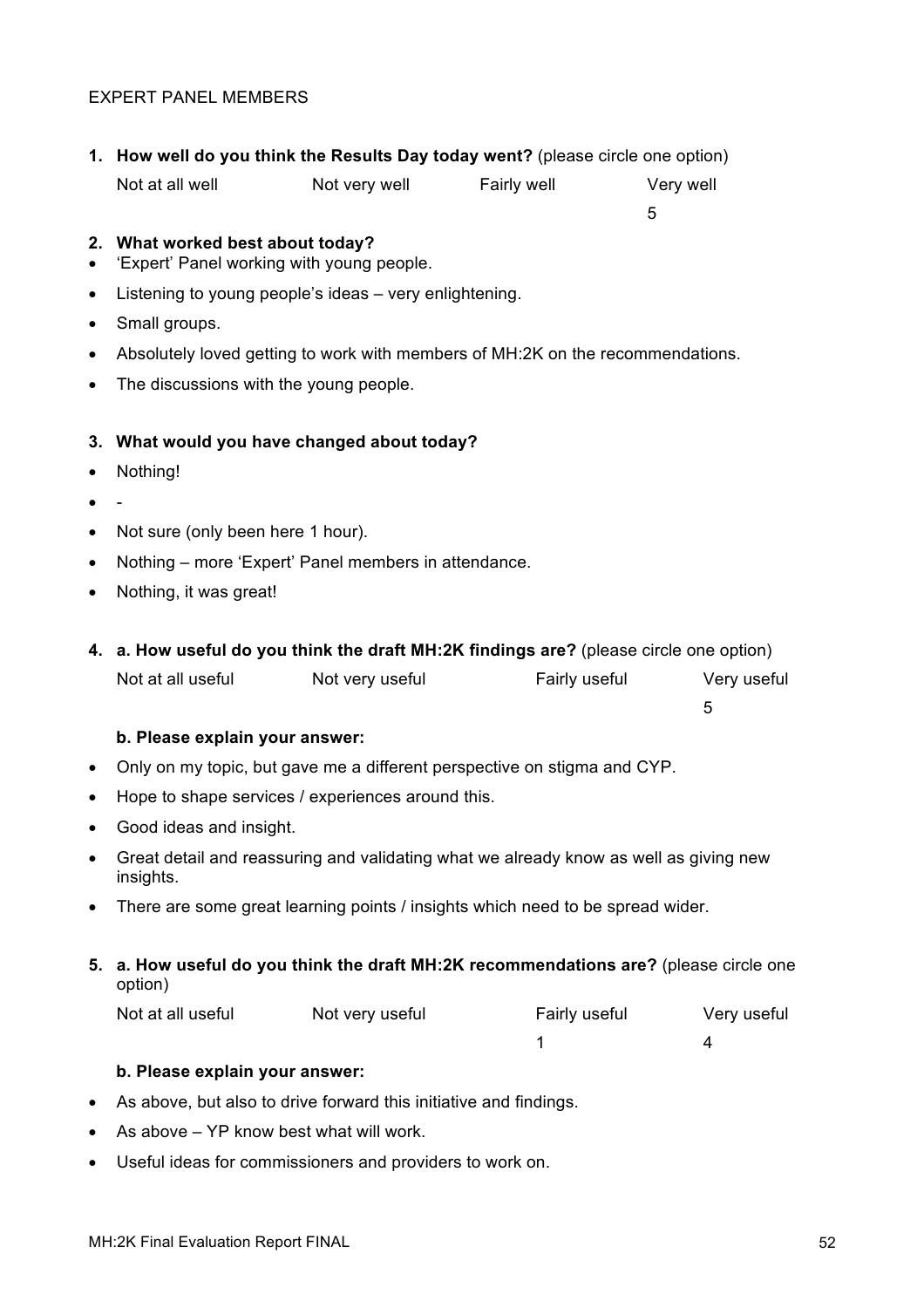- Brilliant starting point but need further thinking re detail, but that's expected at this point in the programme.
- They will provide the Local Authority and NHS with some important areas which need to be addressed.
- **6. How well do you think the MH:2K process has gone overall so far?** (please circle one option)

| Not at all well | Not very well | Fairly well | Very well |
|-----------------|---------------|-------------|-----------|
|                 |               |             |           |

#### **7. What has worked well about the overall process?**

- Very well and good skills used.
- Feedback regularly.
- Good engagement.
- Engagement of young people number of YP reached.
- It's not been too labour intensive.

#### **8. What would you have changed about the overall process?**

- Not been involved long enough but feedback has been positive.
- -
- -
- $\overline{\phantom{a}}$
- -

#### **9. How much do you agree or disagree with the following statements:**

**a. "I will do something new or differently as a result of the findings and/or recommendations from MH:2K."** (please circle one option)

| Strongly disagree | Disagree | Agree | Strongly agree |
|-------------------|----------|-------|----------------|
|-------------------|----------|-------|----------------|

#### **Please give us some more detail:**

- Service development / promotion etc.
- Look at implementing some suggestions; share with team at HYM.
- Hopefully we can make a difference.
- Inform service planning youth service; inform work plan of Oldham Youth Council; inform commissioning of services.
- I will be sharing my learning wider.

#### **b. "I think MH:2K will make a positive difference to young people's mental health services in Oldham."** (please circle one option)

| Strongly disagree<br>Disagree<br>Agree | Strongly agree |
|----------------------------------------|----------------|
|----------------------------------------|----------------|

5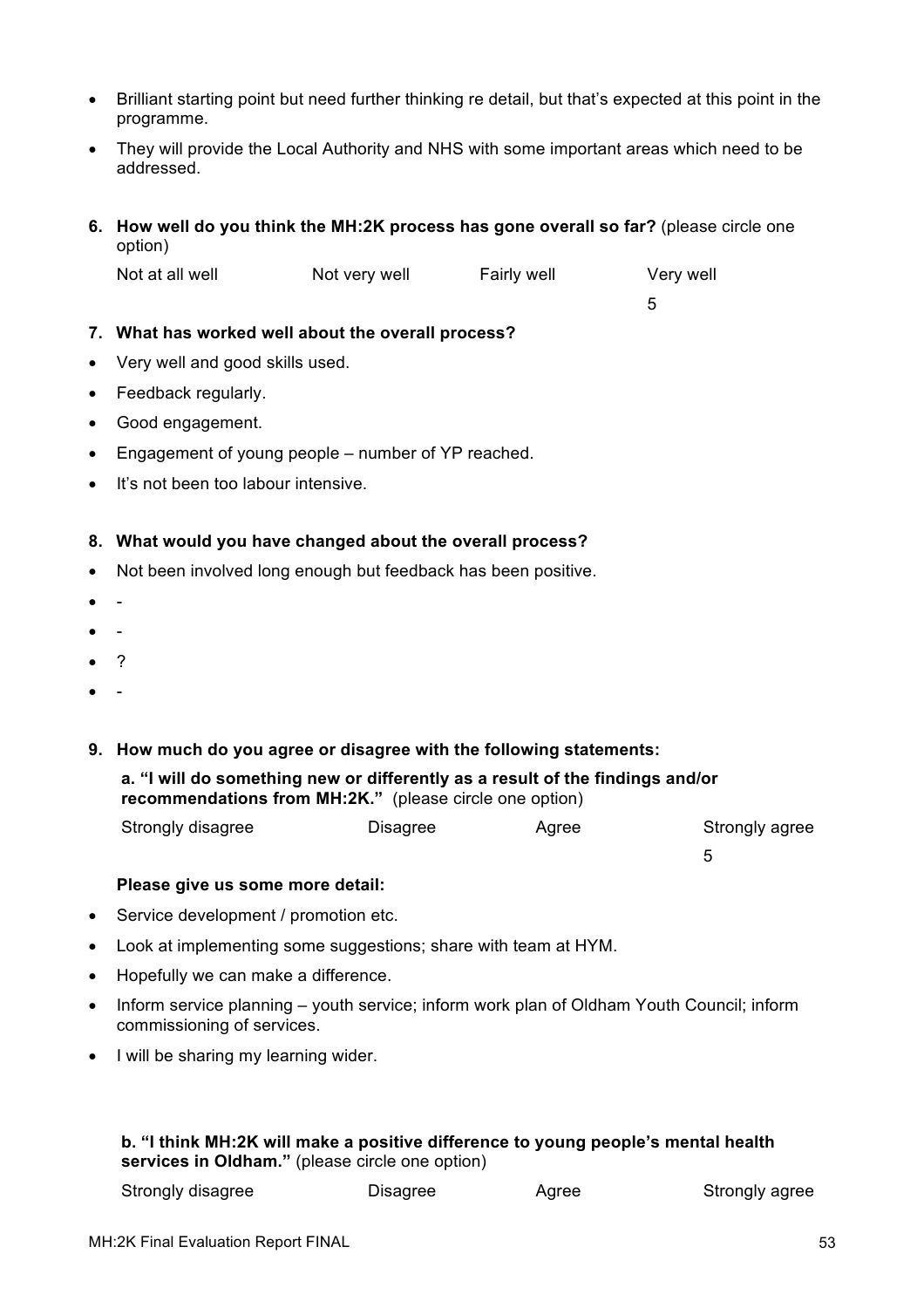### **Please give us some more detail:**

- Empowering CYP to make decisions / take action and get professionals to listen.
- If we can support some of the changes, hopefully make services more accessible.
- If we follow through with the recommendations.
- Key decision makers are engaged! Let's hope they commit to taking action on the results.
- By providing a steer to Local Authority on what needs to change.

#### **10. Is there anything else you want to say about MH:2K at this point?**

- Brilliant project and excited to stay involved.
- Well done, it's been great.
- -
- Well done! Super impressed by the amazing young people! Credit to our town.
- Wonderful day really enjoyed it!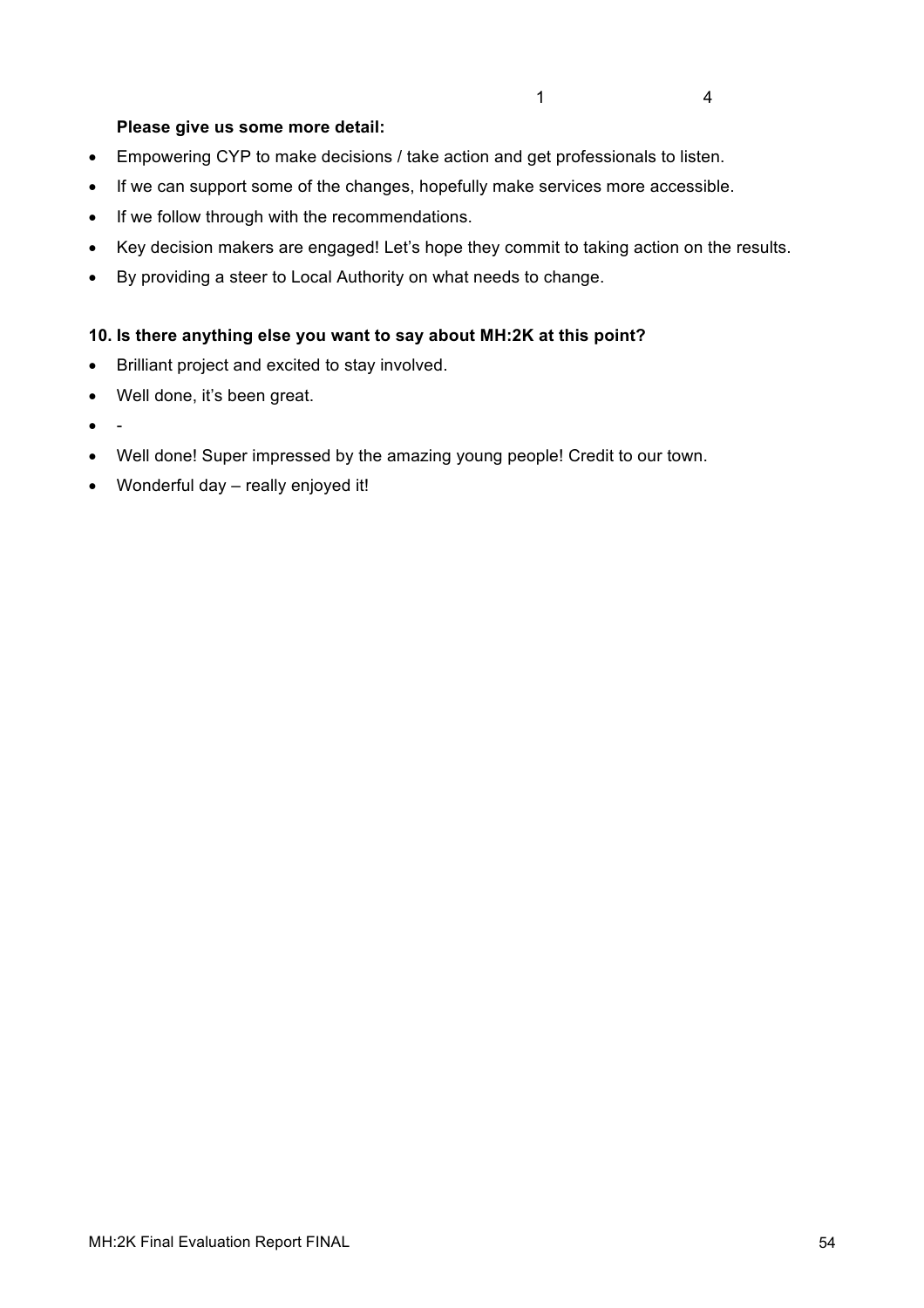**1. How useful (or not useful) do you think the MH:2K findings and recommendations are?**  (please choose one option)

7

| Very useful<br>Not at all useful<br>Fairly useful<br>Not very useful |
|----------------------------------------------------------------------|
|----------------------------------------------------------------------|

#### **2. Please explain your answer:**

- It was really good to hear recommendations from people accessing the services/support first hand. good mixture of quick wins, easy to implement and longer policy /culture changes.
- -
- They are recommendations by young people who know best what services they need.
- Excellent to hear from young people and great to see that there is a focus on strategies and ways forward.
- I think that this has been an invaluable project to undertake, challenges in mental health will always be there but it was really eye opening that young people are affected just like adults. Let's hope that the momentum continues to see this work through.
- They are incredibly useful because they are spoken from the mouths of the exact people we are trying to support. The recommendations have weight because they were researched by young people, for young people.
- Really good to hear the voice of young people.
- **3. What do you think you or your organisation will do as a result of hearing the findings and recommendations from MH:2K? (please choose as many as are relevant to you)**
- Let others within your organisation know about MH:2K's findings, recommendations or engagement process: **7**
- Let others outside your organisation know about MH:2K's findings, recommendations or engagement process: **4**
- Do something completely new (i.e. MH:2K has given you new ideas): **2**
- Change or stop something you already do (i.e. MH:2K has changed your current thinking): **1**
- Continue doing something you are already doing / planning (i.e. MH:2K has reinforced your current thinking): **4**
- Refocus priorities: **3**
- Other: **0**
- **4. Please give us some more detail – e.g. who will you tell, what will you do, change or continue?**
- In particular speak to people through my role in research, a variety of organisations, about the high level of engagement from the young people and how they should be involved more.
- Our youth council will use the findings to ask for improved services in Trafford.
- Work with middle and senior leaders and review strategy and priorities in this very important area. Look at working in a focused way with all staff and increasing the profile of MH2K with our students.
- Spread the word of the project. listening to young people, seek their views and share.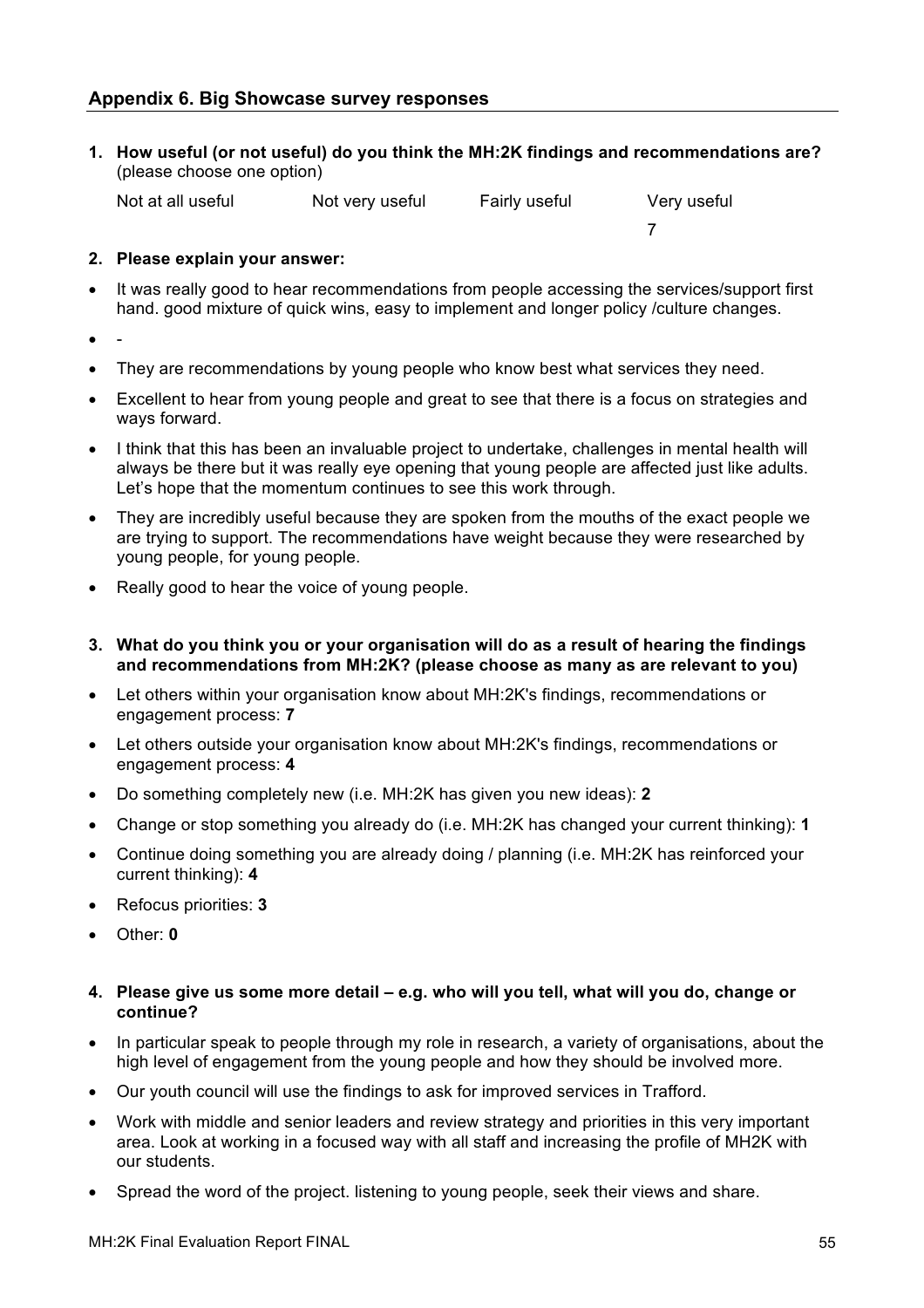- I have already had a conversation with my manager (Director of Learning) to discuss the option of employing somebody full-time to work with students who are experiencing mental health issues.
- I chair the suicide prevention group on Oldham and was hoping to invite mh2k to present their report to this multi agency group.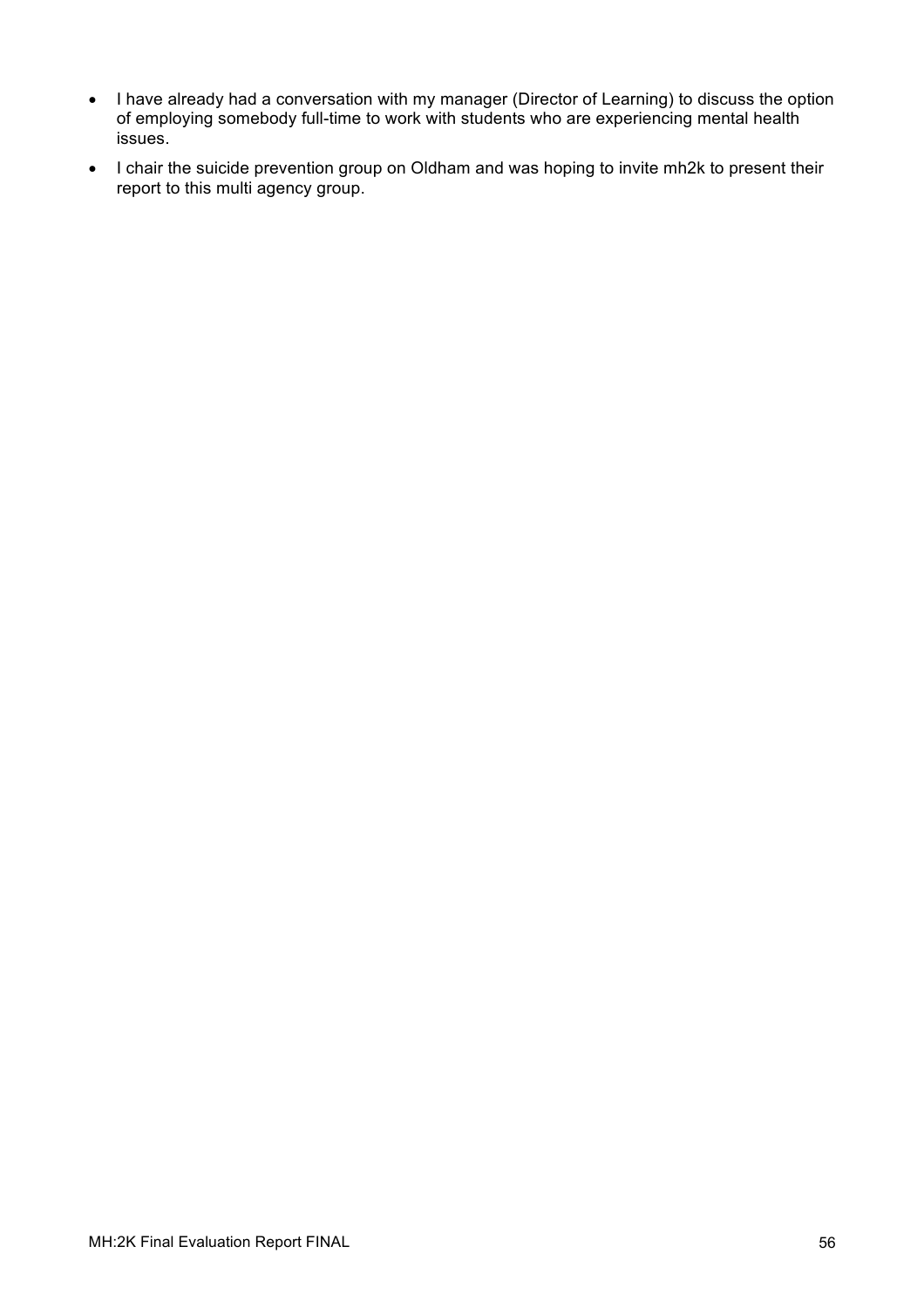#### **THE BIG SHOWCASE**

**1. How well do you think the Big Showcase went?** (please choose one option)

| Not at all well | Not very well | Fairly well | Very well |
|-----------------|---------------|-------------|-----------|
|-----------------|---------------|-------------|-----------|

- **2. What worked best about the Big Showcase?**
- Having the young people present their experiences and findings, and the relevant people who can act on the young people's recommendations, in the room too.

1 6

- The involvement and presentations by young people.
- Young people being able to talk about their experience through the project and allow the process to be led by young people. Professionals being given the opportunity to reflect on what young people said they wanted from services and why.
- Young people responding to questions and points from the audience. It enabled the young people to speak more informally and engaged the audience.
- Hearing directly from the young people, their take on the recommendations. Seeing how the young people have grown in confidence.
- Feedback from young people themselves planning for future implications.
- The range of Professionals in attendance. The Input directly form young people very powerful. Well structured event

#### **3. What would you have changed about the Big Showcase?**

- -
- Nothing.
- Potentially longer; although that can be difficult and different time of day as quite difficult to get people engaged later on in the day.
- Can't think of anything that I would do differently.
- I would have shortened the length of the feedback and allowed for greater audience interaction.
- Felt little rushed was enough info to go on longer.
- Maybe more time for discussions on tables with professionals.

#### **MH:2K OVERALL**

**4. How well do you think the MH:2K process has gone overall?** (please circle one option)

Not at all well **Not very well** Fairly well Very well

- **5. What has worked well about the design and/or delivery of the overall process?**
- Young people led, but with appropriate and knowledgeable support for engagement delivery, and health/science expertise. Important to have key policy and decision-makers involved from the outset and as drivers for the project.

7

• Well organised, well directed expert panel meetings and the young people were guided very well in their roles.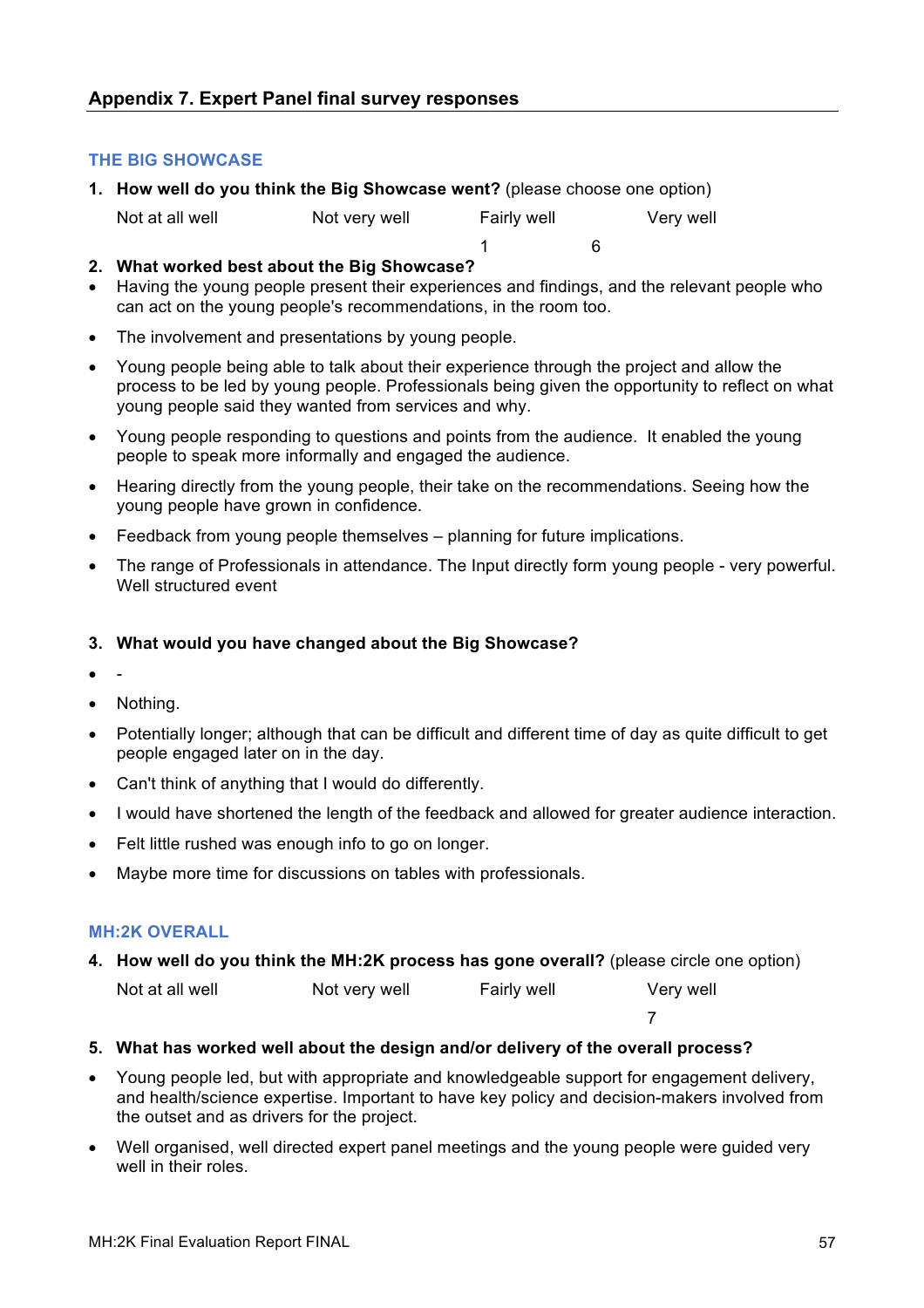- Clearly planned and communicated. I have felt up to date and involved from the moment I joint the expert panel. Young people have been able to lead and drive the process which has supported in how I have perceived the experience and process.
- The attention to detail and utter commitment of the organisers to make it work meant that I was never in any doubt that the process would be successful. The planned process of engagement was credible from the outset and it was apparent that the organisers had the flexibility and will to respond to the emerging pattern of engagement from young people in Oldham.
- It was just right in terms of its call upon panel time. The way in which the young people were engaged with, was excellent. The people leading allowed for the much needed rapport to be established and it was clear that this led to a feeling of empowerment for the young people.
- Excellent organisation, good feedback, well informed throughout process.
- Very well designed and organised. Brilliant organisation skills. Great engagement with the young people. Fantastic results in terms of number of young people participating in the roadshow.

#### **6. What would you have changed about the design and/or delivery of the overall process?**

- As it turns out, the timeline might have been a bit challenging?
- Nothing.
- I'd have liked to have been engaged for the start but this is not a reflection on the design/delivery.
- Nothing much. It has occurred to me that it would have been nice to have some indication of who the approx. 600 young people who contributed their views were as well as the 20 or so who were trained to do the consultation.
- It was great, you may wish to set up an online forum for young people to participate in discussion between meetings and also for Expert Panel members to feed in too.
- Nil.
- Not sure I would change anything.

#### **7. How much do you agree or disagree with the following statements:**

| a. "MH:2K had clear and achievable aims." (please choose one option) |                                                                                                                       |       |                |                |  |
|----------------------------------------------------------------------|-----------------------------------------------------------------------------------------------------------------------|-------|----------------|----------------|--|
| Strongly disagree                                                    | <b>Disagree</b>                                                                                                       |       | Agree          | Strongly agree |  |
|                                                                      |                                                                                                                       |       |                |                |  |
|                                                                      | b. "The materials used with the young people were high quality and factually accurate."<br>(please choose one option) |       |                |                |  |
| Strongly disagree                                                    | <b>Disagree</b>                                                                                                       | Agree | Strongly agree | Not relevant   |  |
|                                                                      |                                                                                                                       | 2     | 5              |                |  |
|                                                                      | c. "I felt engaged and informed throughout the process." (please choose one option)                                   |       |                |                |  |
| Strongly disagree                                                    | <b>Disagree</b>                                                                                                       |       | Agree          | Strongly agree |  |
|                                                                      |                                                                                                                       |       |                |                |  |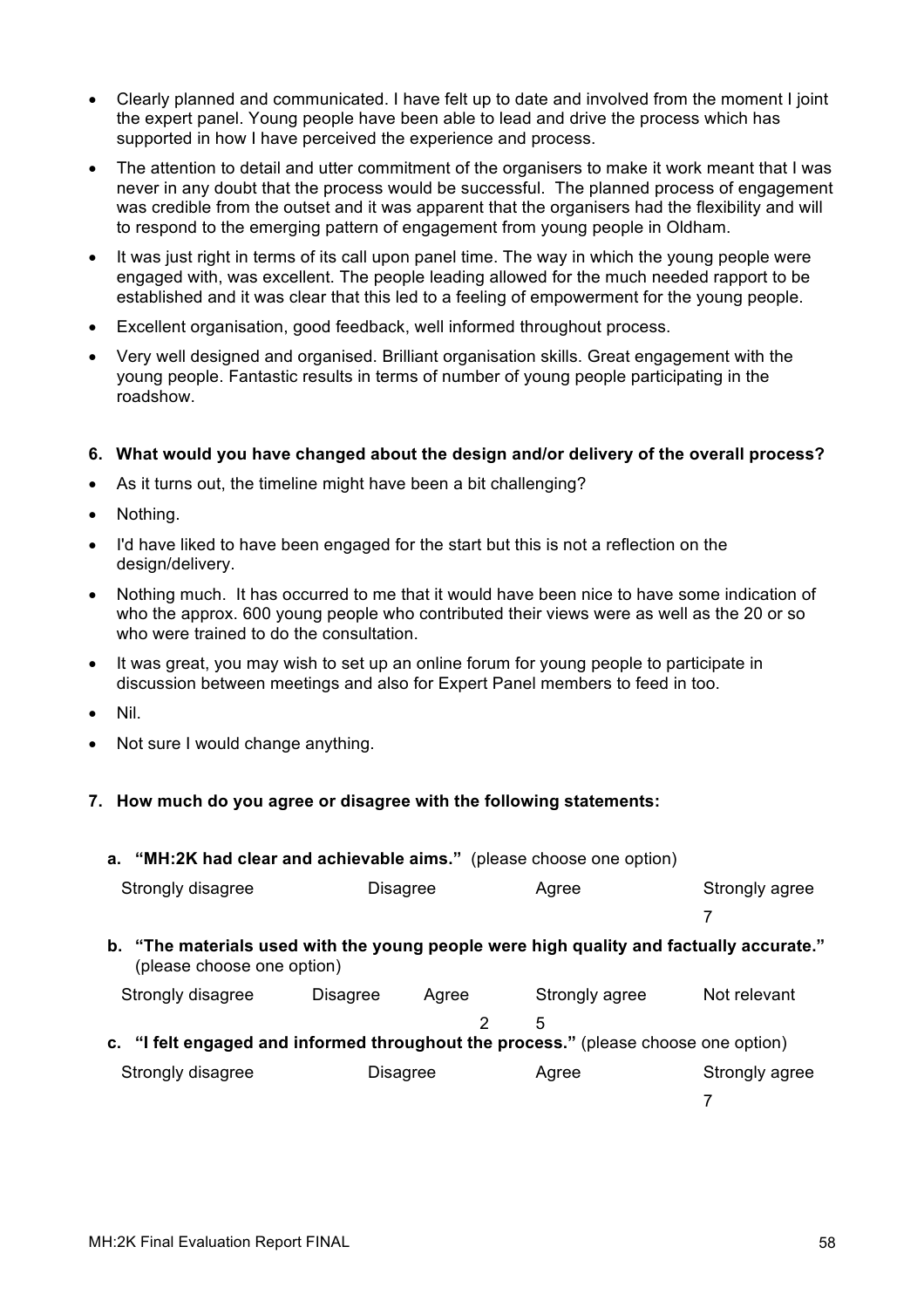#### **WHAT'S CHANGED FOR YOU and WHAT HAPPENS NEXT**

**8. How useful (or not useful) do you think the MH:2K findings and recommendations are?**  (please choose one option)

Not at all useful Not very useful Fairly useful Very useful

7

- **9. Please explain your answer:**
- -
- Recommendations were divided into 5 clear areas and well organised into achievable actions.
- Most of the findings did confirm what I hear from practitioners throughout our services but recommendations about how the findings could be taken forward from the perspectives of young people either confirmed how we operate services or allowed me to consider quick, simple changes which might really make a difference to how young people engage with our services.
- I thought the report back on the night gave us the full view of the information that was gathered. there were some comments that there too many priorities and that further prioritisation is required. I agree with that but I felt that voicing that opinion on the night was also a way of the audience becoming engaged in the process. Not intended that way I'm sure but it did seem to work that way.
- The creative way in which the whole process was delivered, allowed the young people to feel confident in sharing their experiences, this I felt allowed MH:2K to tap into stories / experiences which would otherwise remain hidden.
- helps us to identify what young people perceive as gaps in service, where/how support should be accessed/delivered. useful for planning future services.
- very detailed and realistic these are incredibly useful to all of us in Oldham as they are clearly telling us what young people think and feel. we need to now collectively act on what the young people have told us.

#### **10. What do you think you or your organisation will do as a result of hearing the findings and recommendations from MH:2K? (please choose as many as are relevant to you)**

- Let others within your organisation know about MH:2K's findings, recommendations or engagement process: **7**
- Let others outside your organisation know about MH:2K's findings, recommendations or engagement process: **6**
- Do something completely new (i.e. MH:2K has given you new ideas): **1**
- Change or stop something you already do (i.e. MH:2K has changed your current thinking): **3**
- Continue doing something you are already doing / planning (i.e. MH:2K has reinforced your current thinking): **6**
- Refocus priorities: **1**
- Other: **0**

#### **11. Please give us some more detail – e.g. who will you tell, what will you do, change or continue?**

• As an engagement practitioner focused on health research, the project reinforces a way of working that it truly collaborative, and places young people (or the people who the engagement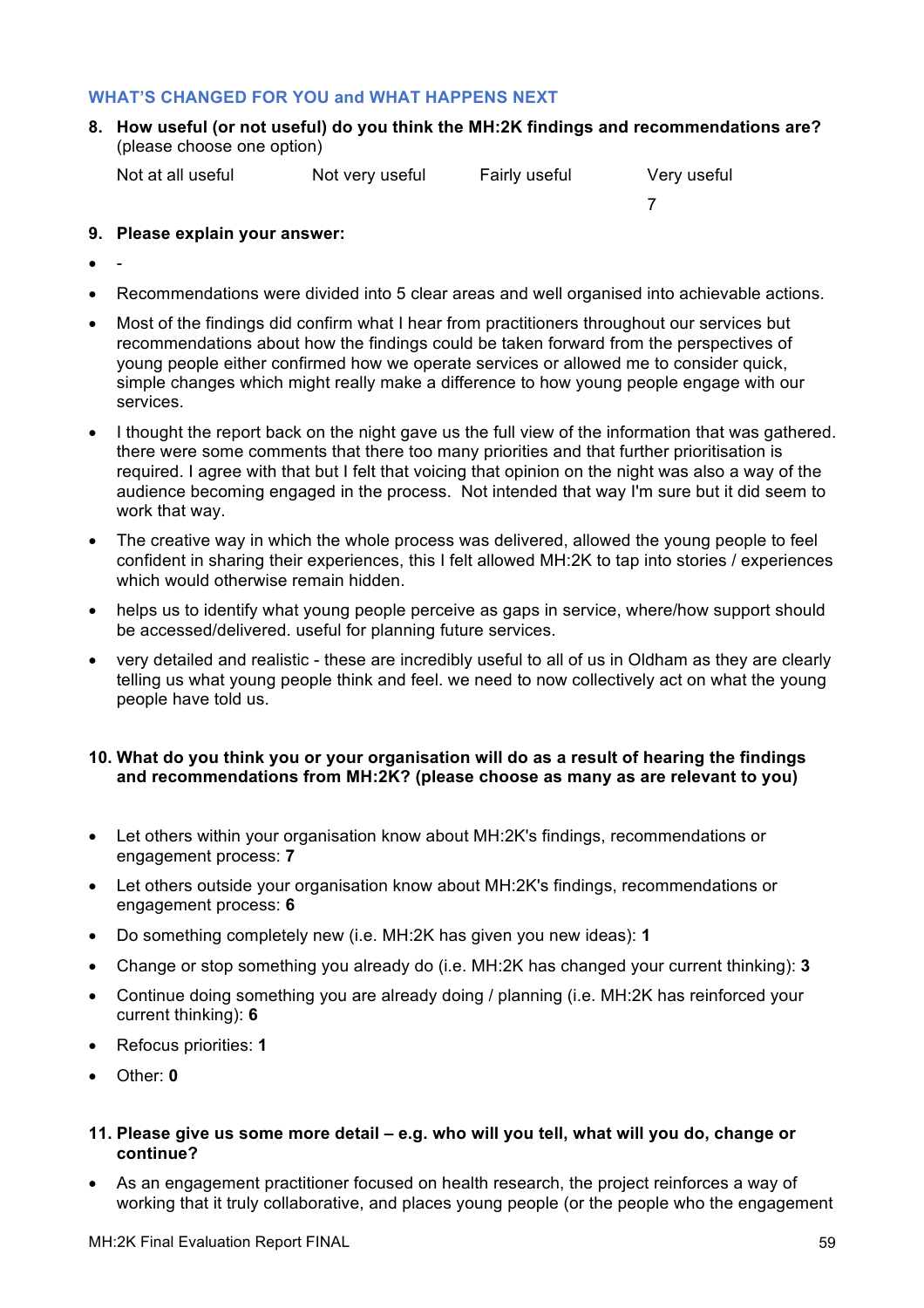is focused at) at the centre of a project's methodology and outcomes. This reinforces the approach we have taken recently with our projects, and provides further evidence to a growing community of practice who are engaging with 'less well heard' groups.

- Enlarge the transition service; present the MH:2K report to the Oldham mental health strategic partnership.
- This has already been taken to our leadership and senior management teams and will be incorporated into our CYP team away-day to support in learning from the project.
- I have already told members of the council EMT and will go on to tell the Health and Wellbeing Board or at least the young people will directly. I intend to write something up about the process hopefully for a wide audience. Most importantly I want to make us think harder about how we carry on from here to build the conversation about mental health in Oldham and to think about what the success of this process means for how we engage with people about health.
- I will tell stakeholders across Greater Manchester and wider. I will proactively share the findings.
- Within organisation will share with other services within the directorate, share across the partnership, share with adult mental health services. Outside of services- as and when appropriate.
- We will share this with partners in particular our regional youth voice partners who are looking at Mental health as a priority campaign for young people across the north west.
- **12. How much do you agree or disagree with the following statement: "I think MH:2K will make a positive difference to young people's mental health in Oldham."** (please choose one option)

| Strongly disagree | Disagree | Agree | Strongly agree |
|-------------------|----------|-------|----------------|
|                   |          |       |                |

**13. How much do you agree or disagree with the following statement: "I think MH:2K's process, findings and/or recommendations will be useful to those working on mental health research."** (please choose one option)

| Strongly disagree | Disagree | Aaree | Strongly agree | Don't know |
|-------------------|----------|-------|----------------|------------|
|                   |          |       |                |            |

#### **Please give us some more detail:**

- -
- Change the way we deliver services, involving young people more in their design.
- -
- I agree with the statements but the extent of the impact on young people as a population will depend on what we do next. I'm not sure about the applicability to mental health research. Not my world so not sure.
- I think it has already made a difference by empowering all of the young people that have participated in the process. Also, it is evident that the process has started an open conversation, which will allow for MH discussions to be progressed across the area.
- I would like to think it will, but need backing from higher up to ensure things can be implemented/changed.
- There is commitment to take action on what the young people have said this will hopefully inform future policy development, commissioning of services and inform service design and delivery.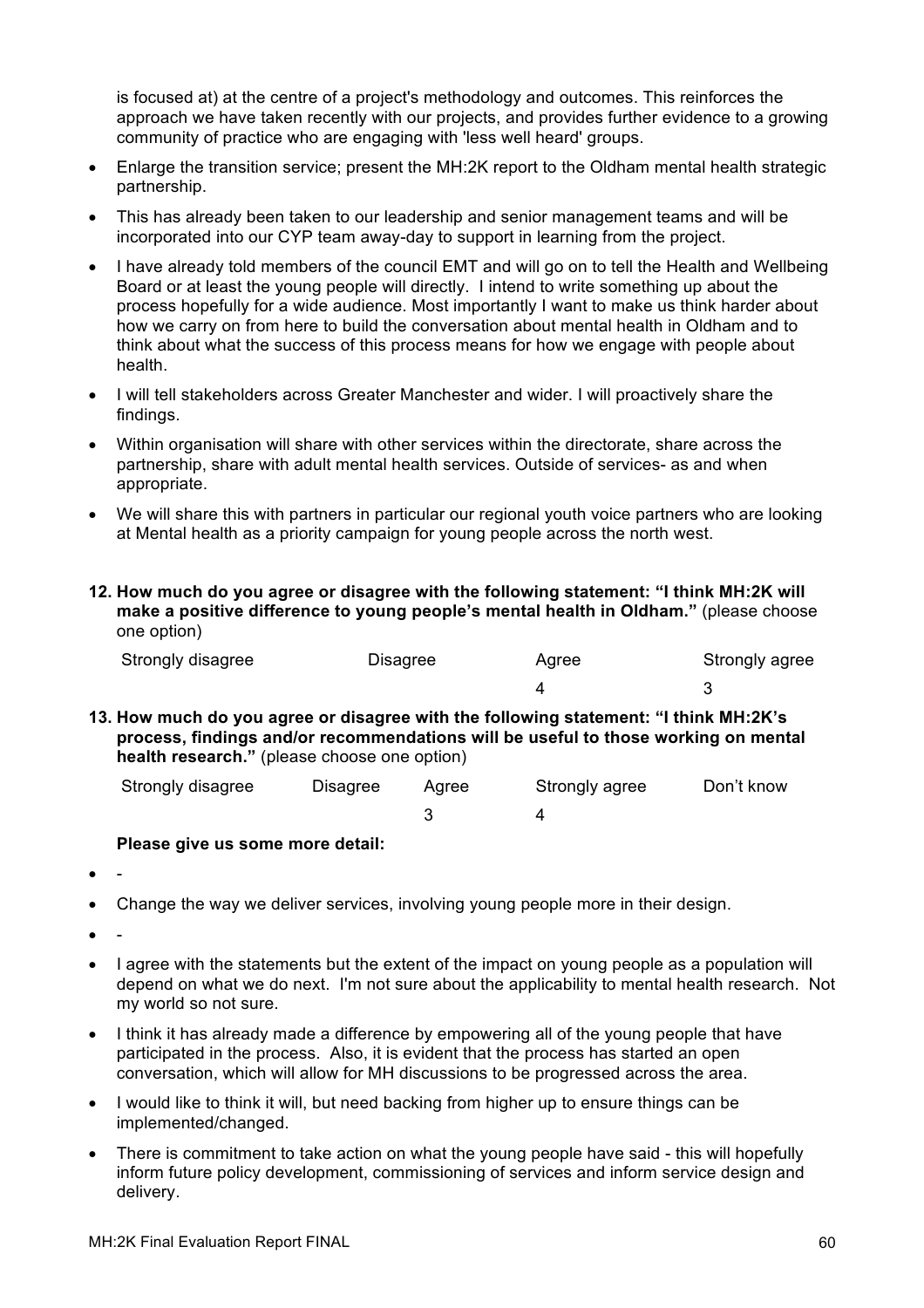#### **14. How valuable do you think it was to gather and hear the views of young people as part of the MH:2K process?** (please choose one option)

| Not at all valuable | Not very valuable                                                         | Fairly valuable | Very valuable                                                                              |
|---------------------|---------------------------------------------------------------------------|-----------------|--------------------------------------------------------------------------------------------|
|                     |                                                                           |                 |                                                                                            |
|                     | stakeholders (e.g. Big Showcase participants)? (please choose one option) |                 | 15. How valuable was it for you to hear the views of other expert panel members and        |
| Not at all valuable | Not very valuable                                                         | Fairly valuable | Very valuable                                                                              |
|                     |                                                                           |                 |                                                                                            |
|                     | participants)? (please choose one option)                                 |                 | 16. How valuable was it for you to hear the views of other stakeholders (e.g. Big Showcase |

| Not at all valuable | Not very valuable | Fairly valuable | Very valuable |
|---------------------|-------------------|-----------------|---------------|
|                     |                   |                 |               |

#### **17. How much do you agree or disagree with the following statements:**

| a. "I have learned something new as a result of MH:2K." (please choose one option) |          |       |                |
|------------------------------------------------------------------------------------|----------|-------|----------------|
| Strongly disagree                                                                  | Disagree | Aaree | Strongly agree |
|                                                                                    |          |       | .h             |

#### **Please give us some more detail:**

- The young people's desire for a 'whole school' approach to mental health. The role of social media as both a positive and negative force.
- Young people's views on stigma, bullying and self harm.
- Different types of participation with CYP and different ways to gain an understanding of what CYP want and need from services instead of typical ways of engagement. Learning about young people and their engagement with young people to access or understand issues of mental health was useful and valuable to ensure my services stay grounded to that ethos.
- That this approach to engagement can be successful. That dedicated capacity skilled in engagement methods is required to make it successful. That young people in Oldham have significant concerns about mental health that they are able to articulate.
- I gained greater insight into the issues young people face.
- -
- I may not feel like I have learnt anything new but this isn't a negative what I have gained is a reaffirmation of What we already knew through past and current consultation with young people. It was reassuring (maybe not the best word choice) to See that young people are saying similar things to what we have found previously in other consultations.

#### **b. "I have strengthened existing connections or relationships as a result of taking part in MH:2K."** (please choose one option)

| Strongly disagree | Disagree | Agree | Strongly agree |
|-------------------|----------|-------|----------------|
|                   |          |       |                |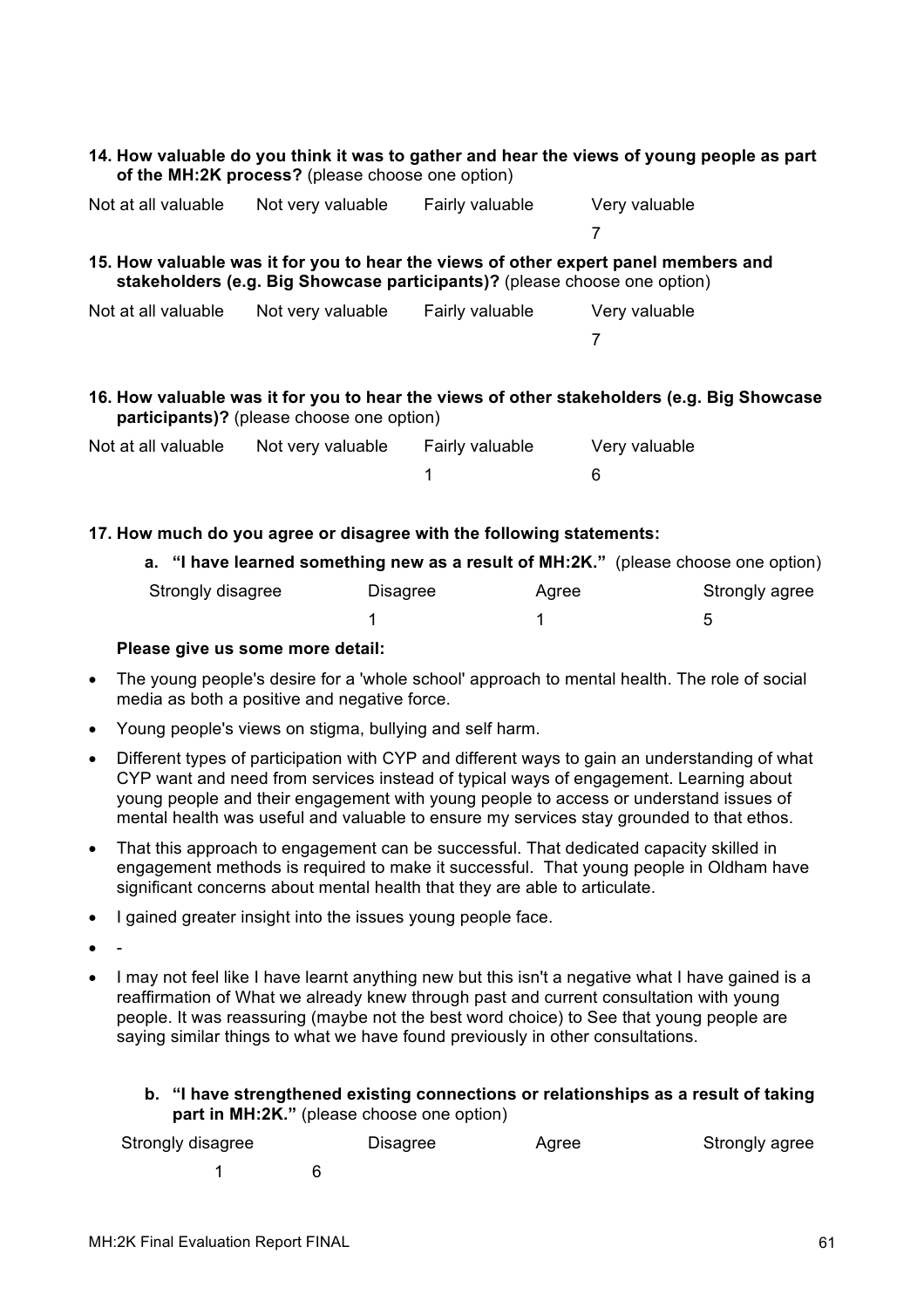**c. "I have formed new connections or relationships as a result of taking part in MH:2K."** (please choose one option)

| Strongly disagree | Disagree | Agree | Strongly agree |
|-------------------|----------|-------|----------------|
|                   |          |       |                |

- **18. What would you say to other professionals thinking of taking part in MH:2K in another location?**
- Do it!
- Do it.
- The opportunity to hear from passionate young people about real issues affecting their lives is invaluable and the networking and partnership building opportunities as part of the expert panel can enhance what you do and your understanding of other services.
- This is definitely worth investment and benefits from having a broad steering group input. Think about what you want to test through this approach and what you want to do with it on conclusion.
- I would say MH:2K is a great approach to engagement and involvement, offering a unique and powerful way of tapping into the unknowns, and those things that we think we know, but really don't know.
- Advise them to do so, is valuable learning experience, promoting working together as group of services with CYP.
- Do It. It's an excellent process that is well managed, well planned and well delivered. The Standard of the work is excellent and everyone involved will have a quality experience.

#### **19. Is there anything else you would like to say about your experience of being involved with MH:2K?**

- It's been a pleasure and privilege.
- Very positive experience.
- Thoroughly enjoyed and would recommend to others!
- This has been an exciting and enjoyable process made so by the credibility of the organisers and trust in their ability to make it work. We are obliged to carry this on in Oldham.
- I have very much enjoyed the process and found it most rewarding. The team were wonderful to work with and Sarah especially is a very talented lady, who clearly has exceptional leadership qualities, which could be very useful in creating a social movement around Mental Health and young people.
- -
- -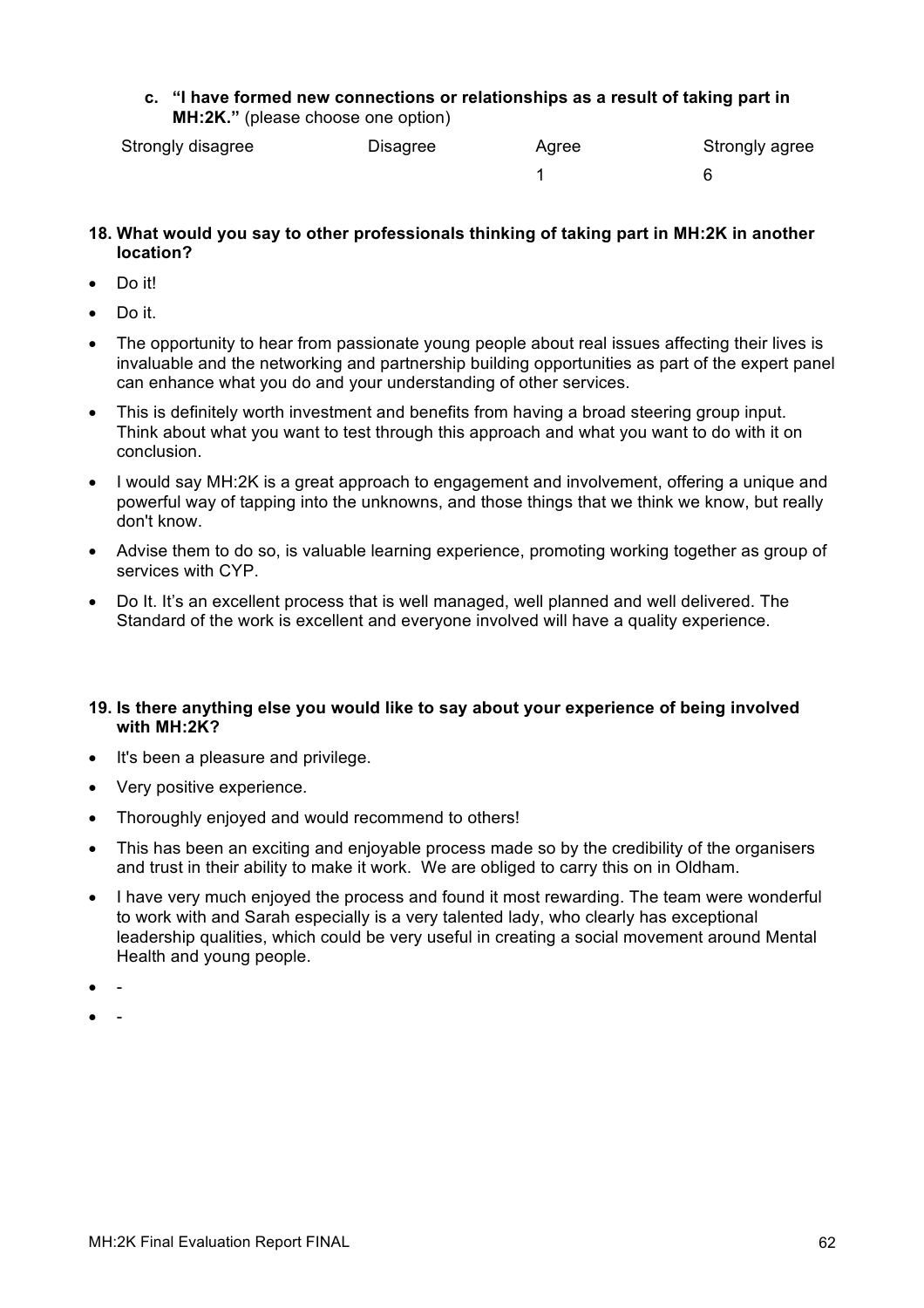## **Appendix 8. Citizen Researcher final survey responses**

**THE BIG SHOWCASE – please only answer these if you came along to the Big Showcase. If you weren't able to make it, just skip to Question 4**

**1. How much did you enjoy, or not enjoy, the Big Showcase?** (please choose one option)

I didn't enjoy it at all I didn't enjoy it much I enjoyed it a little I enjoyed it a lot

**2. What did you like most about the Big Showcase?** 

- It was an opportunity for us to see all the results together from all the different roadshows and also speaking to the different professionals and hearing their feedback and how impressed they were with the research, and being reassured that the work we did was good.
- The response that we got and the amount of professionals that turned up. When we got to go round the big tables and talk about their ideas?
- I liked the fact that we got to meet lots of professionals and ask them a lot of questions and I feel like we made a big difference.
- -
- I liked how it was the culmination of all our hard work and how the people who can actually make a difference gave great feedback and will hopefully make the changes.
- Seeing how interested the professionals were and realising they don't know as much as I thought they would.
- The group felt like a family.

#### **3. What did you like least about the Big Showcase?**

- I wish there were more options where we had a discussion, like the Q and A section. I wish there was more panel discussion. There were quite a few people on stage at once trying to do the panel discussion. Maybe just a select few should do it because otherwise it looks chaotic.
- The fire alarm went off when someone was speaking. I would have liked to see more of the question and answer session which got cut short because of timing.
- Nothing really. Everything was great.
- -
- There was nothing I didn't enjoy.
- Being sat in the corner. It would have been better if we could wait outside and rehearse what we were going to say. We would also be able to see the videos we were in which would be a positive.
- When presentations didn't go so well.

#### **MH:2K OVERALL**

**4. How much did you enjoy, or not enjoy, taking part in the MH:2K overall?** (please choose one option)

I didn't enjoy it at all I didn't enjoy it much I enjoyed it a little I enjoyed it a lot

7

## **5. What did you like most about MH:2K?**

• Meeting all the different people from different backgrounds, getting to discuss that I feel passionately about and hearing likeminded people and getting to meet decision makers around

7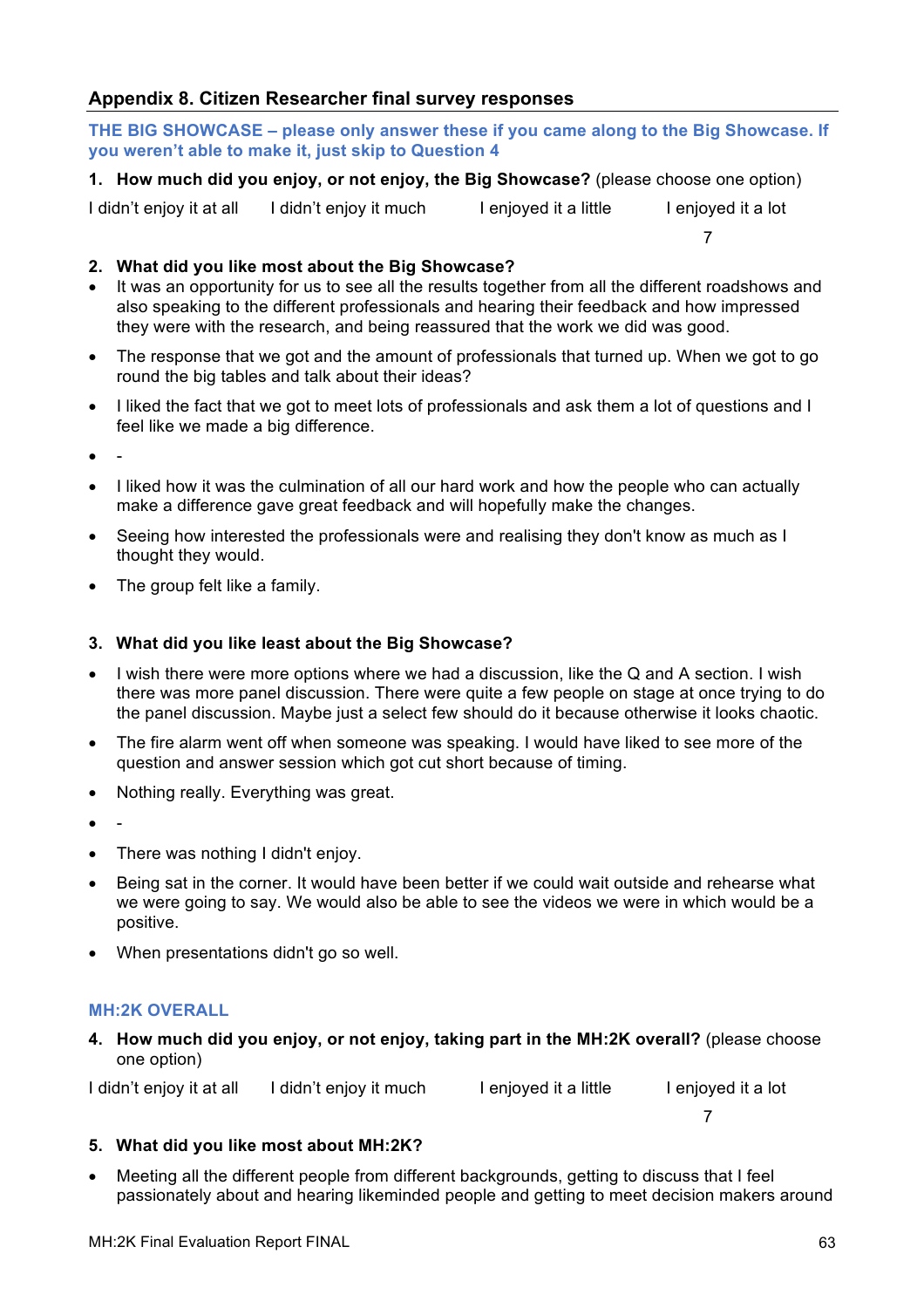Oldham and hearing they wanted to do something about and not just something they want to let slip into the background.

- Going to the different schools colleges and work places and listening to everyone's ideas.
- I loved the fact that we got to meet lots of different people and new friends and its helped a lot with public speaking, and mental health is something I feel passionately about and I hope it makes a difference.
- Hearing different views from different age ranges, diversity of it because not all one ethnic background.
- The thing I enjoyed most about MH:2K is that it was all down to us and that it was our voices that got to be heard. It felt good to be listened to.
- I made new friends and got opportunities that would never be available without this project.
- Making a difference.

#### **6. What did you like least about MH:2K, or what should we change for next time?**

- I didn't like how short notice a lot of stuff was. the first meeting in November I think, then it was a long gap between the next one and I understand there was stuff going on behind the scene but some updates would have been helpful. On the data plan stuff, the information guide day felt rushed to make a decision on the day and not time to consider it and consolidate. A suggestion would be to send out the questions and activities before the meeting, and the same for the roadshow. We didn't get the PowerPoints before the actual day, we could have helped to create them. Like type straight into the computer rather than doing all the writing. It would save time.
- I was stuck a lot of time and couldn't do a lot of the showcases because of work, so a lot weekend opportunities or evening opportunities.
- Not that I liked it least, but with the roadshows I didn't get to do many because they were during school times.
- Not much, it was great.
- I enjoyed everything about the entire project and can't think of anything to change other than more preparation events.
- It would be good if we could find out what the professionals are going to do next to resolve the problems we highlighted and would be good if we had the opportunity to revisit some of the groups we reached to tell them how they have contributed to making a change and what is going to happen because of their involvement.
- More time to prepare before meeting groups.

#### **WHAT HAPPENS NEXT**

- **7. How much do you agree or disagree with the following statements:**
	- **a. "I am confident decision makers will listen to the findings from MH:2K."** (please choose one option)

| Strongly disagree | Disagree | Agree |  | Strongly agree |
|-------------------|----------|-------|--|----------------|
|                   |          |       |  |                |

**b. "I think MH:2K will make a positive difference to young people's mental health in Oldham."** (please choose one option)

| Strongly disagree | Disagree | Agree | Strongly agree |  |
|-------------------|----------|-------|----------------|--|
|                   |          |       |                |  |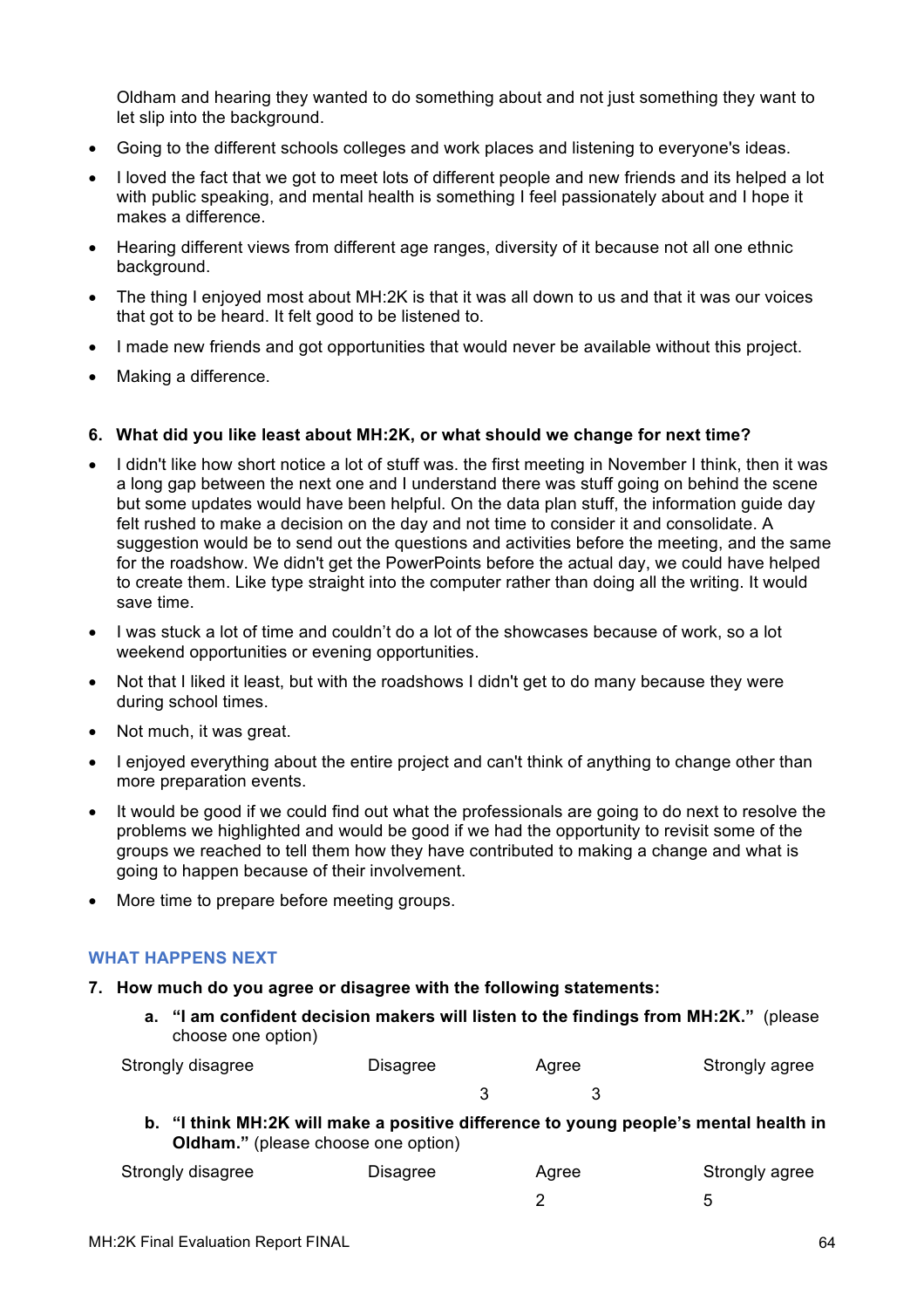#### **8. What change would you most like to see happen as a result of MH:2K?**

- Child to adult mental health services the transition should be not so severe. the gap should be closed. Mental health in children is taken more seriously. Mental health to be given the same recognition. Don't just medicate as a band aid - more promotion of talking therapies and other treatments that get to root.
- More services provided to young people going through different things, not just counselling over and over again. For example, extracurricular activities in school not just sport but stuff like yoga and mindfulness.
- I would like to see the statistics of mental health lowered in Oldham lowered specifically.
- I think there should more awareness in schools and colleges
- I would like to see school and colleges really sit down and take note of every issue raised and hopefully improve things for future generations with better policies on the matters.
- The stigma of mental health break down and people being able to talk to peers about problems they are facing. Mh2k brought up mental health and open conversation about the subject which was new to allot of the young people so it would be good if this could continue.
- The transitioning process.

#### **WHAT'S CHANGED FOR YOU?**

**9. How interested are you in mental health issues, compared to before you started MH:2K?**  (please choose one option)

I am much less interested now I am a little less interested now I am a little more interested now 3 I am much more interested now 4

#### **10. How interested were you in hearing other people's views on mental health (e.g. other citizen researchers, expert panel, Roadshow participants)?** (please choose one option)

| Not at all interested Not very interested Fairly interested |  | Very interested |
|-------------------------------------------------------------|--|-----------------|
|                                                             |  |                 |

#### **11. How likely are you to get involved in this type of project again if you were offered the opportunity?** (please choose one option)

| Very unlikely | Fairly unlikely | <b>Fairly likely</b> | Very likely |  |
|---------------|-----------------|----------------------|-------------|--|
|               |                 |                      |             |  |

| 12. How much do you feel you know about mental health? (please choose a number) |  |
|---------------------------------------------------------------------------------|--|
|                                                                                 |  |

| Not much 1 2 3 4 5 6 7 8 9 10 A lot |  |  |  |           |  |  |
|-------------------------------------|--|--|--|-----------|--|--|
|                                     |  |  |  | 1 2 2 1 1 |  |  |

## **13. How much do you feel you know about young people's mental health in Oldham?**  (please choose a number)

| Not much 1 2 3 4 5 6 7 8 9 10 A lot |  |  |  |         |  |  |
|-------------------------------------|--|--|--|---------|--|--|
|                                     |  |  |  | 1 4 1 1 |  |  |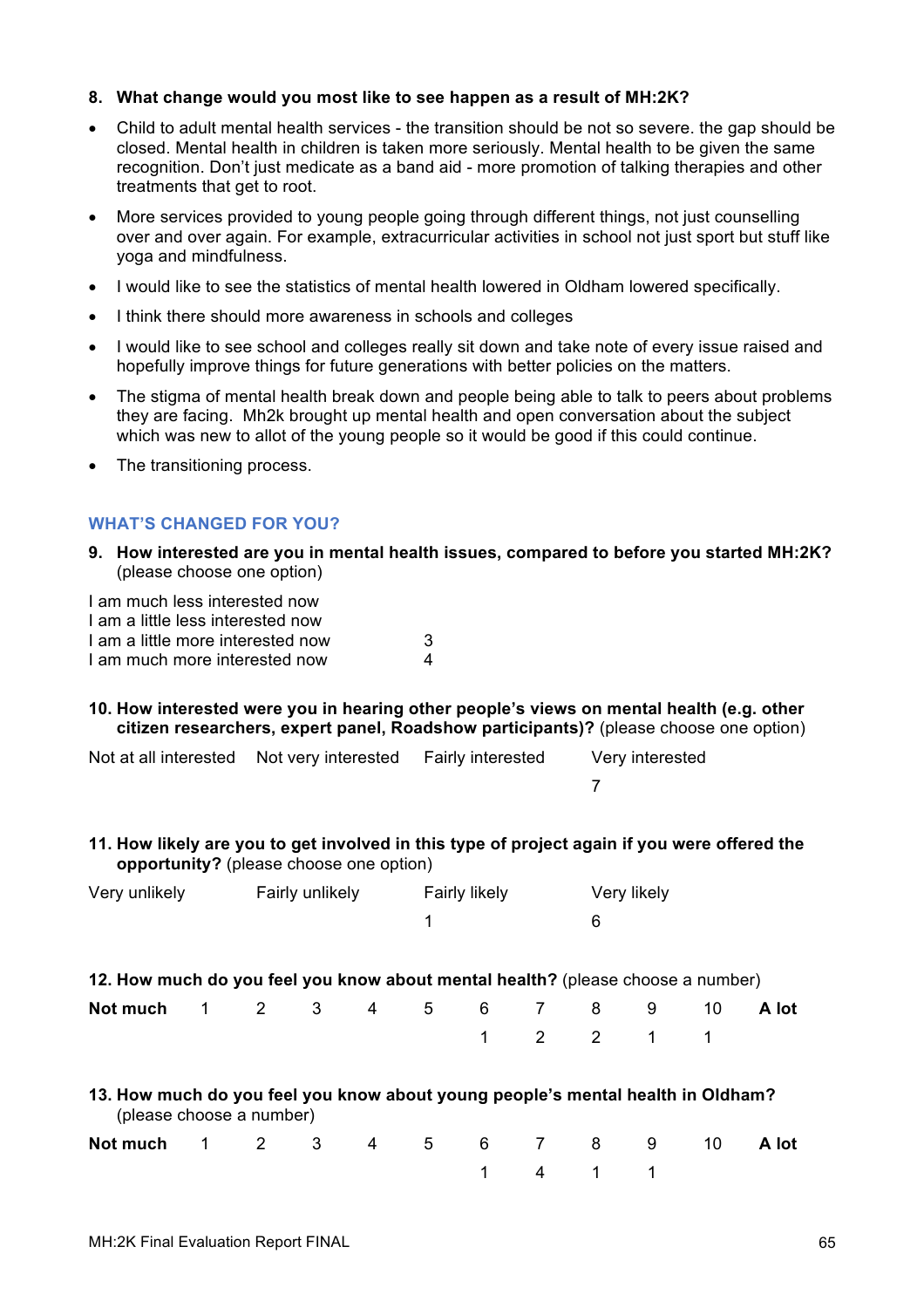#### **14. What (if anything) have you learned about mental health while taking part in MH:2K?**

- I learnt more about children's services and more about what's available for people. It's not common knowledge and not well advertised.
- I've learnt that young people are a lot more aware about it than they would be. when we went into schools we had a lot positive response. people are more clued up and that surprised me.
- I learnt how different factors can affect you more than others, I knew school could affect but I didn't realise the environment like social environment could also affect it.
- Statistics I didn't know much about the statistics in Oldham and the wider area.
- I have learnt a lot about the issues other young people currently face in Oldham currently. And I have learnt a lot about different mental health issues and what they cause
- I learnt about the NHS booklets around self harm and how social media had a large impact on all areas of mental health. I though social media wasn't as big an issue as it was prior to mh2k.
- That it's very important.
- **15. What else (if anything) has changed for you as a result of taking part in MH:2K? E.g. have you learned new skills, gain confidence, changed the way you think about something, changed future plans, etc.?**
- All of the above. While I was on MH2K I was unemployed but the skills I gained have helped me gain employment, particularly public speaking. I had a panel interview before getting my current job and I did well. It has also helped with my own mental health because I had anxiety and depression, but speaking to other people who have gone through similar things helped me put mine into perspective. It gave me a comfortable space to talk to people who understood.
- It gave me more confidence in that particular aspect and public speaking, and speaking to professionals. The way it was kind of down to the young people ourselves given the freedom and opportunity to do what we wanted but also the support from May, Rose and Katy. They were phenomenal.
- I've definitely gained a lot of confidence from it because I wouldn't have been able to speak to in public like I can now. I struggled with it before but I'd be fine with it now, because the process throws you straight into it and no time to doubt yourself.
- It has opened my eyes because I was very quick to judge people before, I don't judge anymore and Mental Health is something I'm looking to do in the future.
- I feel like I am new equipped with a new set of skills which could allow me to continue to improve mental health in Oldham.
- I have gained allot of confidence and am now able to talk to new people and hold conversation with them for a while which I could never do prior to this project. I have made it my goal in life to make a difference to young people as many older people do not give them the recognition they deserve so I wish to change this.
- -

#### **16. Is there anything else you would like to say about your experience of being involved with MH:2K?**

- No.
- It was overall a great experience.
- No thanks.
- Nothing (but I didn't go to the Roadshow because I was working and therefore couldn't comment on the first question).